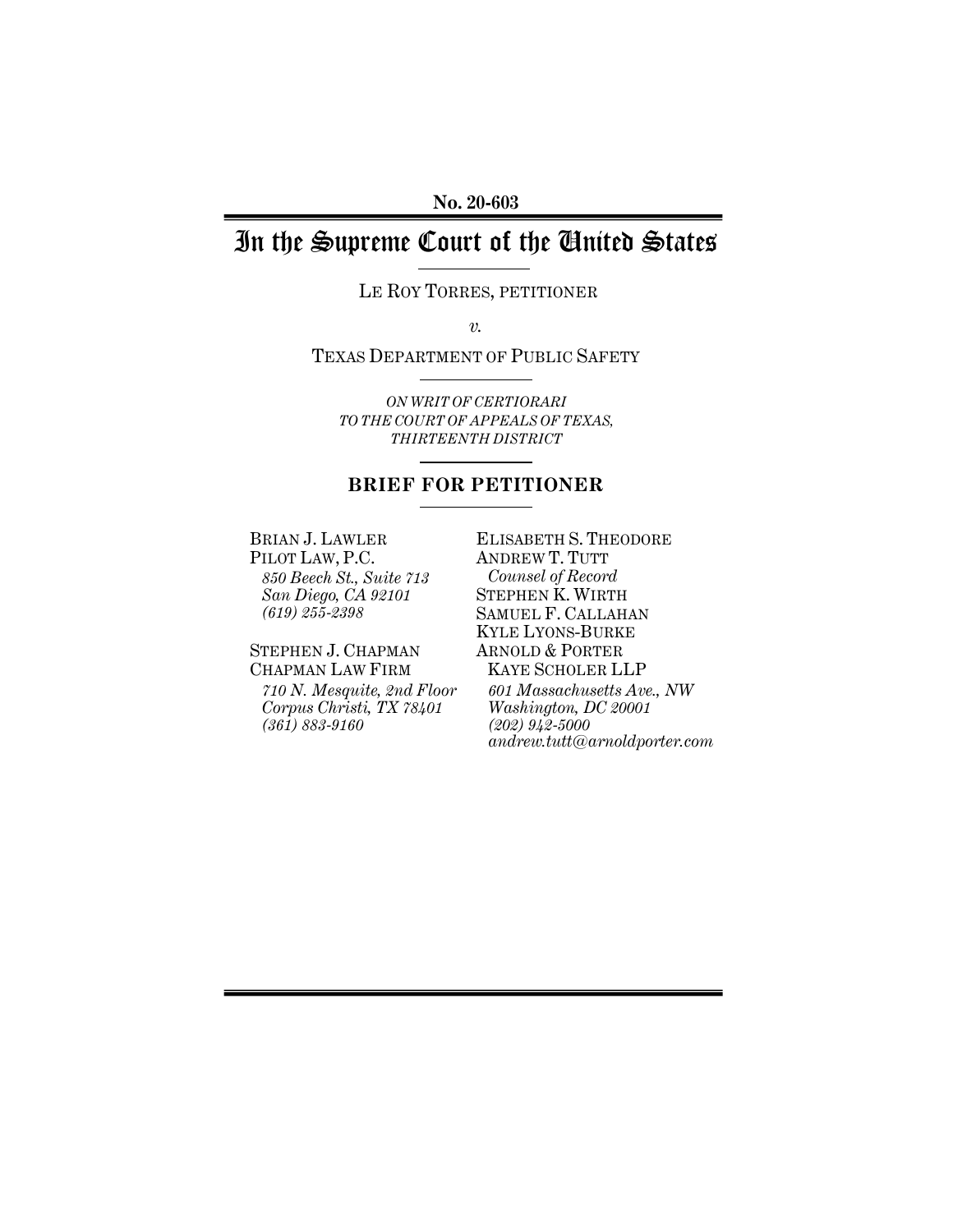# **QUESTION PRESENTED**

Whether Congress has the power to authorize suits against nonconsenting states pursuant to its constitutional war powers.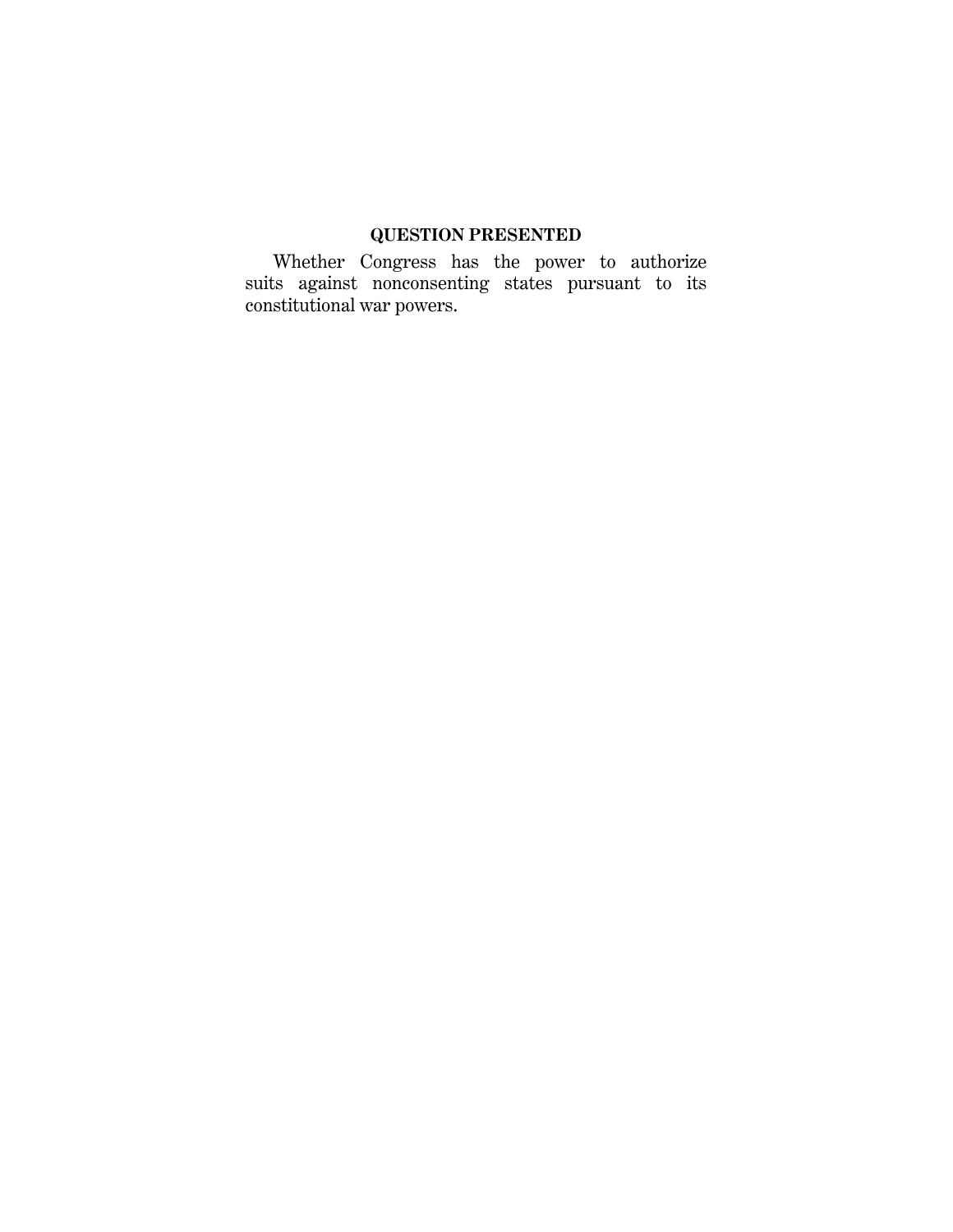# **TABLE OF CONTENTS**

| Page                                                                                                                                       |  |
|--------------------------------------------------------------------------------------------------------------------------------------------|--|
|                                                                                                                                            |  |
|                                                                                                                                            |  |
| Constitutional and Statutory Provisions                                                                                                    |  |
|                                                                                                                                            |  |
|                                                                                                                                            |  |
|                                                                                                                                            |  |
|                                                                                                                                            |  |
|                                                                                                                                            |  |
|                                                                                                                                            |  |
|                                                                                                                                            |  |
|                                                                                                                                            |  |
| The States Surrendered Their Sovereign<br>L<br>Immunity To Suits Authorized by the War                                                     |  |
| A. The Constitution's text, structure, and<br>history confirm that states ceded their<br>sovereign immunity in the plan of the             |  |
| B. The Court's precedents support a finding of a<br>plan of the Convention waiver for the war                                              |  |
| An Adverse Ruling Would Harm the National<br>Н.<br>Defense and Leave Thousands of Veterans<br>Vulnerable to Discrimination on the Basis of |  |
|                                                                                                                                            |  |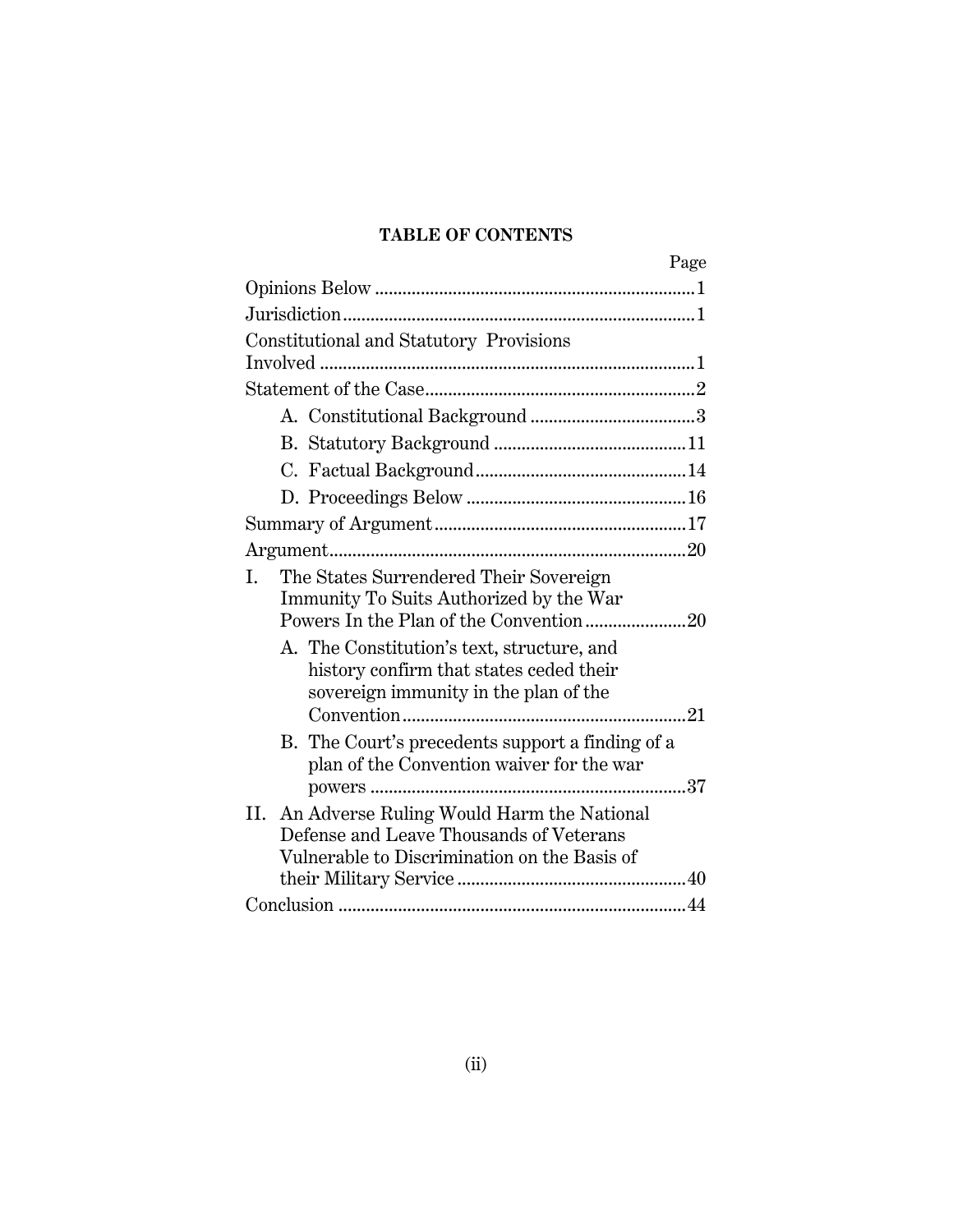# **TABLE OF AUTHORITIES**

| Cases                                          | Page(s) |
|------------------------------------------------|---------|
| Alden v. Maine,                                |         |
|                                                |         |
| Allen v. Cooper,                               |         |
|                                                |         |
| Am. Ins. Ass'n v. Garamendi,                   |         |
|                                                |         |
| Am. Ins. Co. v. 356 Bales of Cotton,           |         |
|                                                |         |
| Arver v. United States,                        |         |
|                                                |         |
| Bahlul v. United States,                       |         |
|                                                |         |
| Barron v. City of Baltimore,                   |         |
|                                                |         |
| Block v. North Dakota ex rel. Board of         |         |
| University and School Lands,                   |         |
|                                                |         |
| Brown v. United States,                        |         |
|                                                |         |
| Burnet v. Brooks,                              |         |
|                                                |         |
| Cent. Va. Cmty. Coll. v. Katz,                 |         |
| 546 U.S. 356 (2006) 11, 17, 19, 34, 37, 38, 40 |         |
| Cohens v. Virginia,                            |         |
|                                                |         |
| Coll. Sav. Bank v. Fla. Prepaid                |         |
| Postsecondary Educ. Expense Bd.,               |         |
|                                                |         |
| Cunningham v. Neagle,                          |         |
|                                                |         |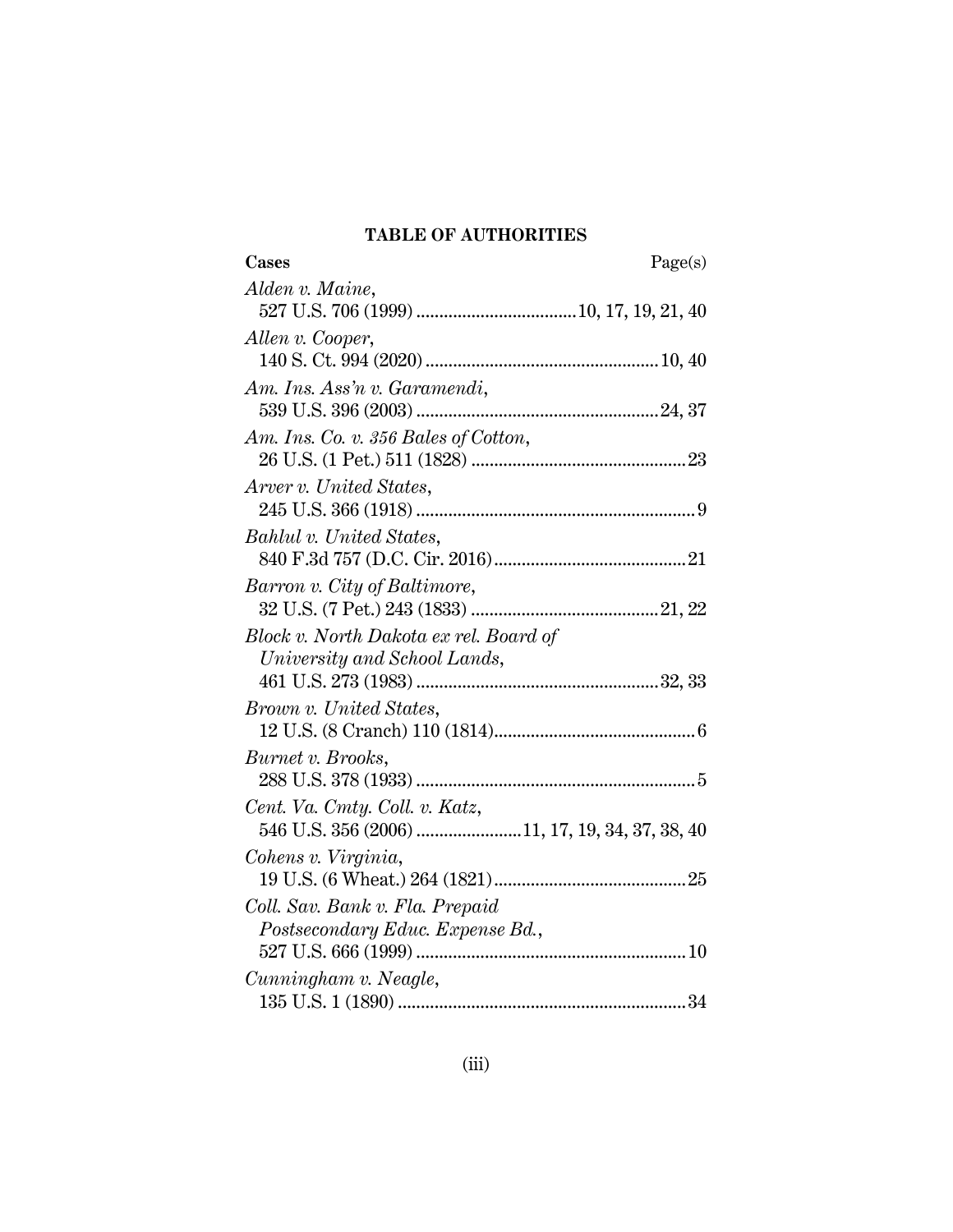| Cases-Continued                       | Page(s) |
|---------------------------------------|---------|
| Dakota Central Telephone Co. v. South |         |
| Dakota,                               |         |
|                                       |         |
| Dames & Moore v. Regan,               |         |
|                                       |         |
| In re Farrand,                        |         |
|                                       |         |
| Fay v. Noia,                          |         |
|                                       |         |
| Fishgold v. Sullivan Drydock & Repair |         |
| Corp.                                 |         |
|                                       |         |
| Fitzpatrick v. Bitzer,                |         |
|                                       |         |
| Fong v. United States,                |         |
|                                       |         |
| Franchise Tax Bd. of Cal. v. Hyatt,   |         |
|                                       |         |
| Girouard v. United States,            |         |
|                                       |         |
| The Grapeshot,                        |         |
|                                       |         |
| Greer v. Spock,                       |         |
|                                       |         |
| Haig v. Agee,                         |         |
|                                       |         |
| Hamdan v. Rumsfeld,                   |         |
|                                       |         |
| Hamdi v. Rumsfeld,                    |         |
|                                       |         |

iv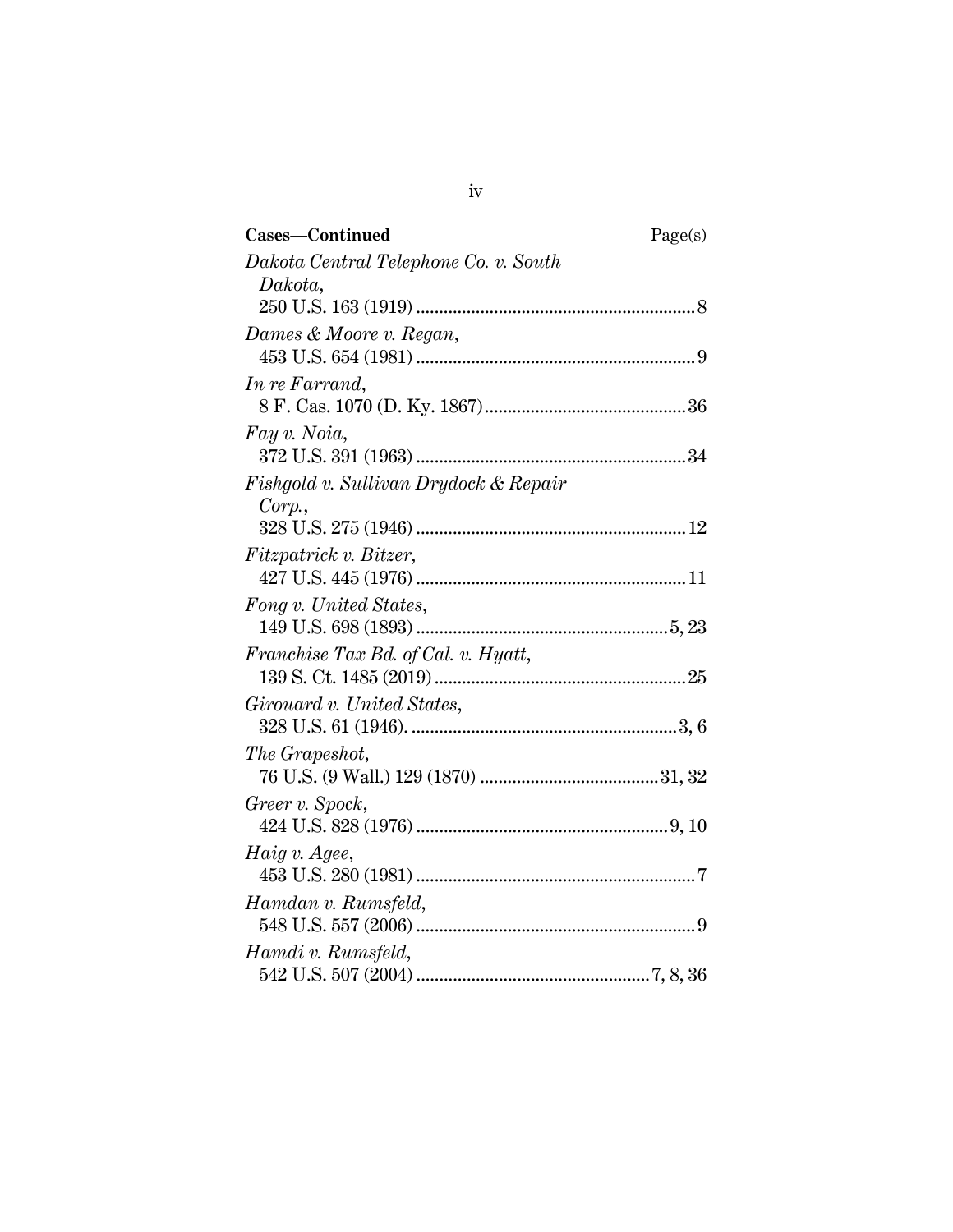| Cases-Continued                         | Page(s) |
|-----------------------------------------|---------|
| Hamilton v. Kentucky Distilleries &     |         |
| <i>Warehouse</i> Co.,                   |         |
|                                         |         |
| Highland v. Russell Car & Snowplow Co., |         |
|                                         |         |
| Hines v. Davidowitz,                    |         |
|                                         |         |
| Holder v. Humanitarian Law Project,     |         |
|                                         |         |
| Home Bldg. & Loan Ass'n v. Blaisdell,   |         |
|                                         |         |
| In re Hurst,                            |         |
|                                         |         |
| Jesner v. Arab Bank, PLC,               |         |
|                                         |         |
| Johnson v. Eisentrager,                 |         |
|                                         |         |
| Kennedy v. Mendoza-Martinez,            |         |
| Kewanee Oil Co. v. Bicron Corp.,        |         |
|                                         |         |
| Legal Tender Cases,                     |         |
|                                         |         |
| Lewis v. Clarke,                        |         |
|                                         |         |
| Lichter v. United States,               |         |
|                                         |         |
| Loving v. United States,                |         |
|                                         |         |
| Luther v. Borden,                       |         |
|                                         |         |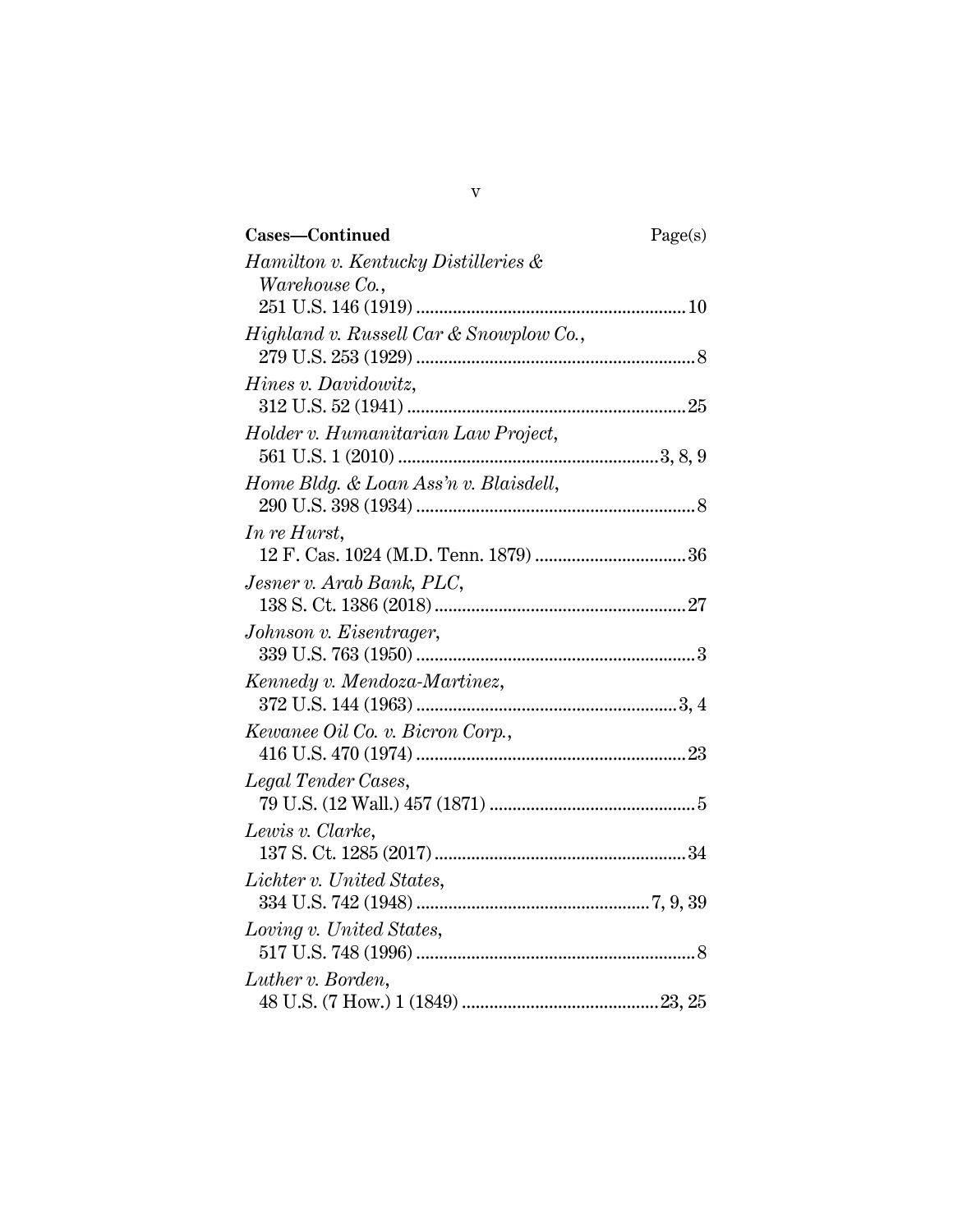| Cases-Continued                       | Page(s) |
|---------------------------------------|---------|
| McKinley v. United States,            |         |
|                                       |         |
| Mechanics' & Traders' Bank v. Union   |         |
| Bank of Louisiana,                    |         |
|                                       |         |
| Ex parte Milligan,                    |         |
|                                       |         |
| Murray v. Rogers,                     |         |
| 78 N.J. Super. 163                    |         |
|                                       |         |
| In re Neill,                          |         |
|                                       |         |
| Nevada Department of Human Resources  |         |
| $v.$ Hibbs,                           |         |
|                                       |         |
| Northern Pacific Railway Co. v. North |         |
| Dakota,                               |         |
|                                       |         |
| Parker v. State,                      |         |
|                                       |         |
| Penhallow v. Doan's Adm'rs,           |         |
|                                       |         |
| PennEast Pipeline Co., LLC v. New     |         |
| Jersey,                               |         |
|                                       |         |
| Perez v. Brownell,                    |         |
|                                       |         |
| Perkins v. Manning,                   |         |
|                                       |         |
| Perpich v. Dep't of Def.,             |         |
|                                       |         |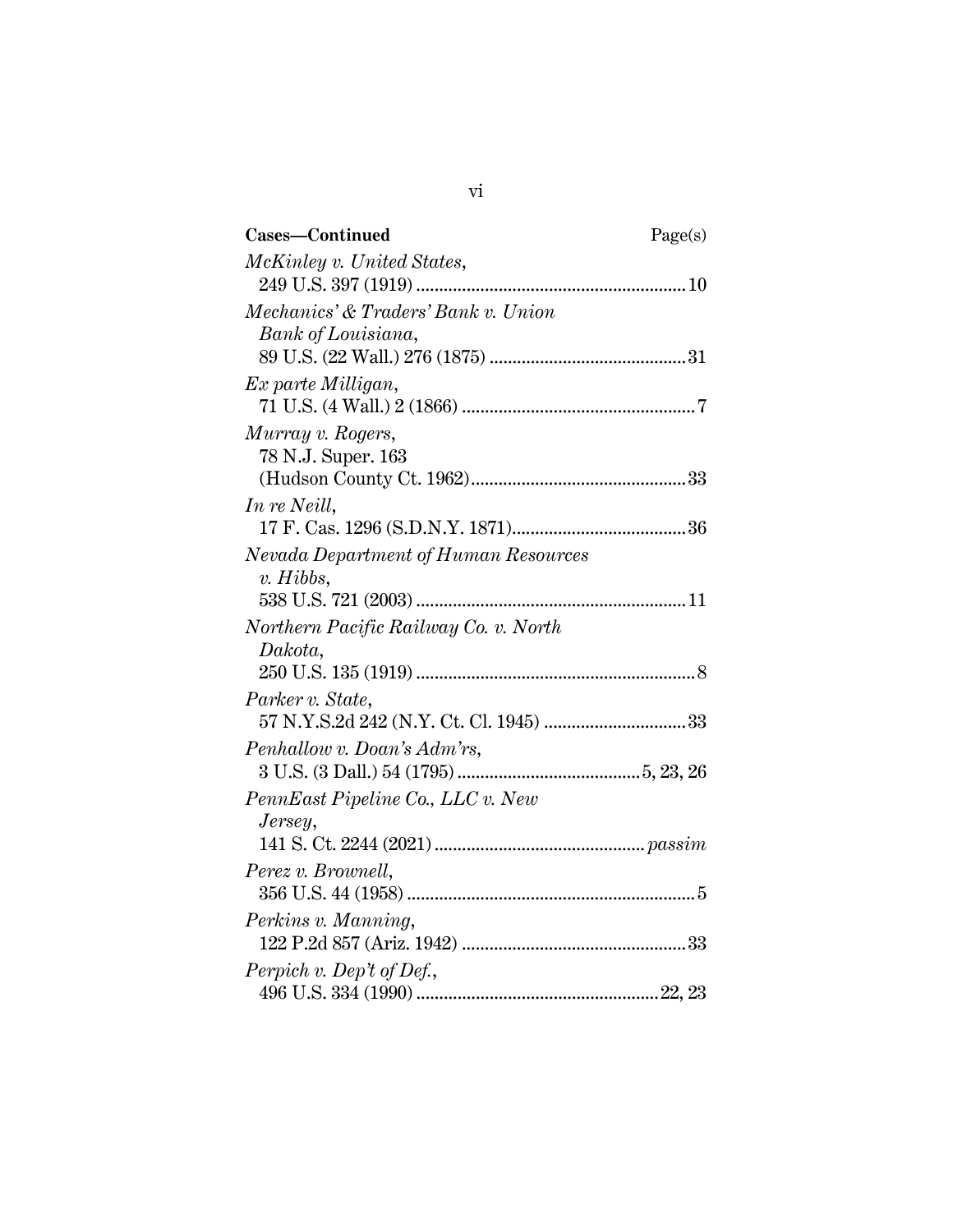| Cases-Continued                        | Page(s) |
|----------------------------------------|---------|
| Ping v. United States,                 |         |
|                                        |         |
| Principality of Monaco v. Mississippi, |         |
|                                        |         |
| Ex parte Quirin,                       |         |
|                                        |         |
| Raygor v. Regents of University of     |         |
| Minnesota,                             |         |
|                                        |         |
| Rostker v. Goldberg,                   |         |
|                                        |         |
| S. Pac. Co. v. Ariz. ex rel. Sullivan, |         |
| Saleh v. Titan Corp.,                  |         |
|                                        |         |
| Schlesinger v. Ballard,                |         |
|                                        |         |
| Seminole Tribe of Fla. v. Florida,     |         |
|                                        |         |
| Smith v. Turner,                       |         |
|                                        |         |
| South Dakota v. North Carolina,        |         |
|                                        |         |
| South Dakota v. Wayfair, Inc.,         |         |
|                                        |         |
| Stewart v. Kahn,                       |         |
|                                        |         |
| Stogner v. California,                 |         |
|                                        |         |
| Talbot v. Seeman,                      |         |
|                                        |         |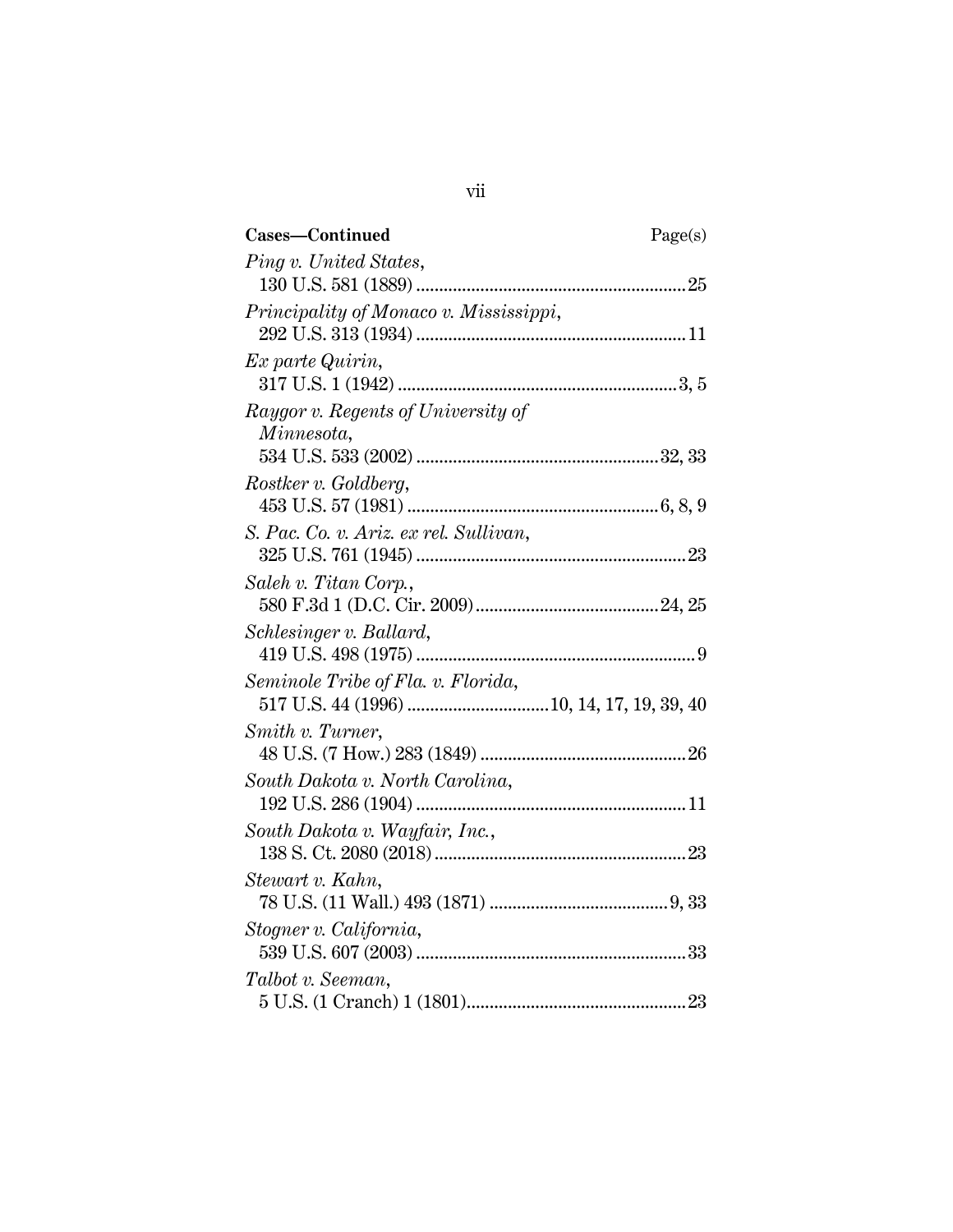| Cases-Continued                         | Page(s) |
|-----------------------------------------|---------|
| In re Tarble,                           |         |
|                                         |         |
| United States v. Arjona,                |         |
|                                         |         |
| United States v. Belmont,               |         |
|                                         |         |
| United States v. Caltex,                |         |
|                                         |         |
| United States v. Curtiss-Wright Exp.    |         |
| Corp.                                   |         |
|                                         |         |
| United States v. Macintosh,             |         |
|                                         |         |
| United States v. Mottaz,                |         |
|                                         |         |
| United States v. O'Brien,               |         |
|                                         |         |
| United States v. Pink,                  |         |
|                                         |         |
| United States v. Texas,                 |         |
|                                         |         |
| Va. Off. for Prot. & Advoc. v. Stewart, |         |
|                                         |         |
| Ex parte Virginia,                      |         |
|                                         |         |
| Ware v. Hylton,                         |         |
|                                         |         |
| Wayte v. United States,                 |         |
|                                         |         |
| Woods v. Cloyd W. Miller Co.,           |         |
|                                         |         |

viii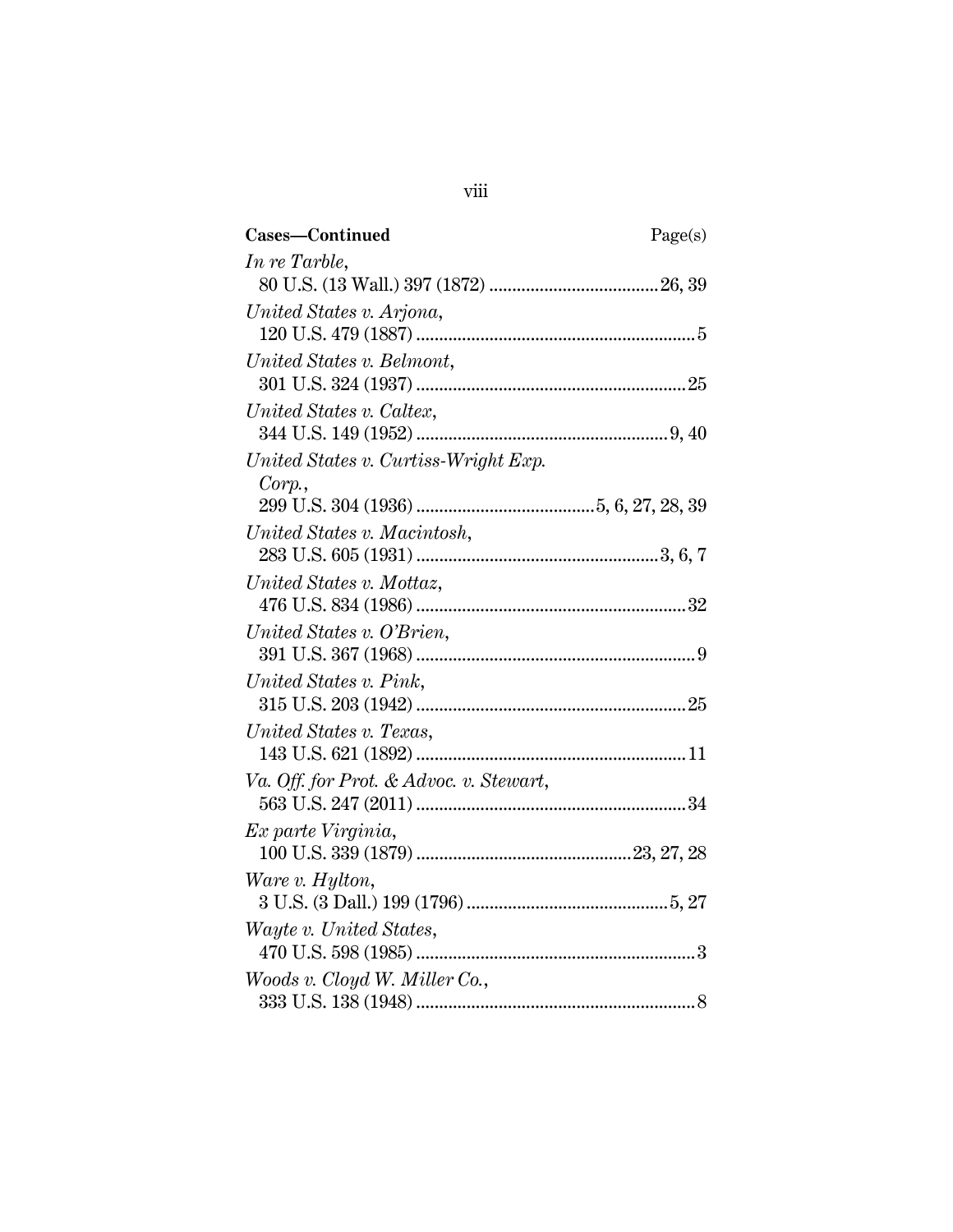| Cases-Continued                         | Page(s) |
|-----------------------------------------|---------|
| Worcester v. Georgia,                   |         |
| In re Yamashita,                        |         |
| Ex parte Young,                         |         |
| Zivotofsky ex rel. Zivotofsky v. Kerry, |         |

# **Constitutional Provisions**

# Art. I

| Art. II |  |
|---------|--|
|         |  |
|         |  |
|         |  |
| Art. IV |  |
|         |  |
|         |  |
|         |  |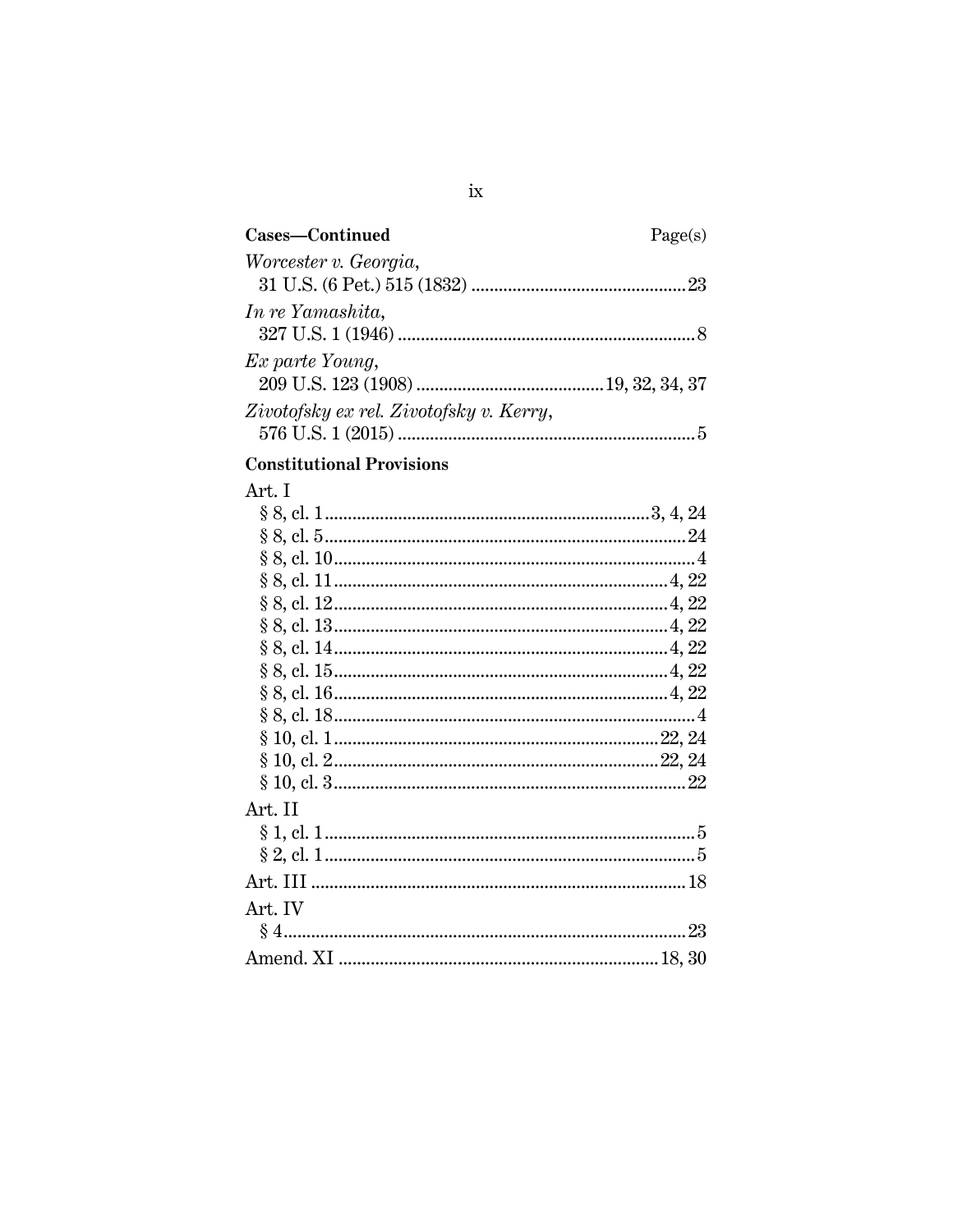| <b>Statutes and Regulations</b>             | Page(s) |
|---------------------------------------------|---------|
| 10 U.S.C.                                   |         |
|                                             |         |
| 38 U.S.C.                                   |         |
|                                             |         |
|                                             |         |
|                                             |         |
|                                             |         |
|                                             |         |
|                                             |         |
|                                             |         |
|                                             |         |
|                                             |         |
|                                             |         |
|                                             |         |
|                                             |         |
| An Act Further to Provide for the           |         |
| Collection of Duties on Imports,            |         |
|                                             |         |
| An Act In Relation To The Limitation Of     |         |
| Actions In Certain Cases,                   |         |
|                                             |         |
| Pub. L. No. 105-368                         |         |
|                                             |         |
| Selective Training and Service Act of 1940, |         |
|                                             |         |
| Transportation Act of 1920,                 |         |
|                                             |         |
| Vietnam Era Veterans' Readjustment          |         |
| Assistance Act of 1974, Pub. L. No. 93-     |         |
|                                             |         |
|                                             |         |
|                                             |         |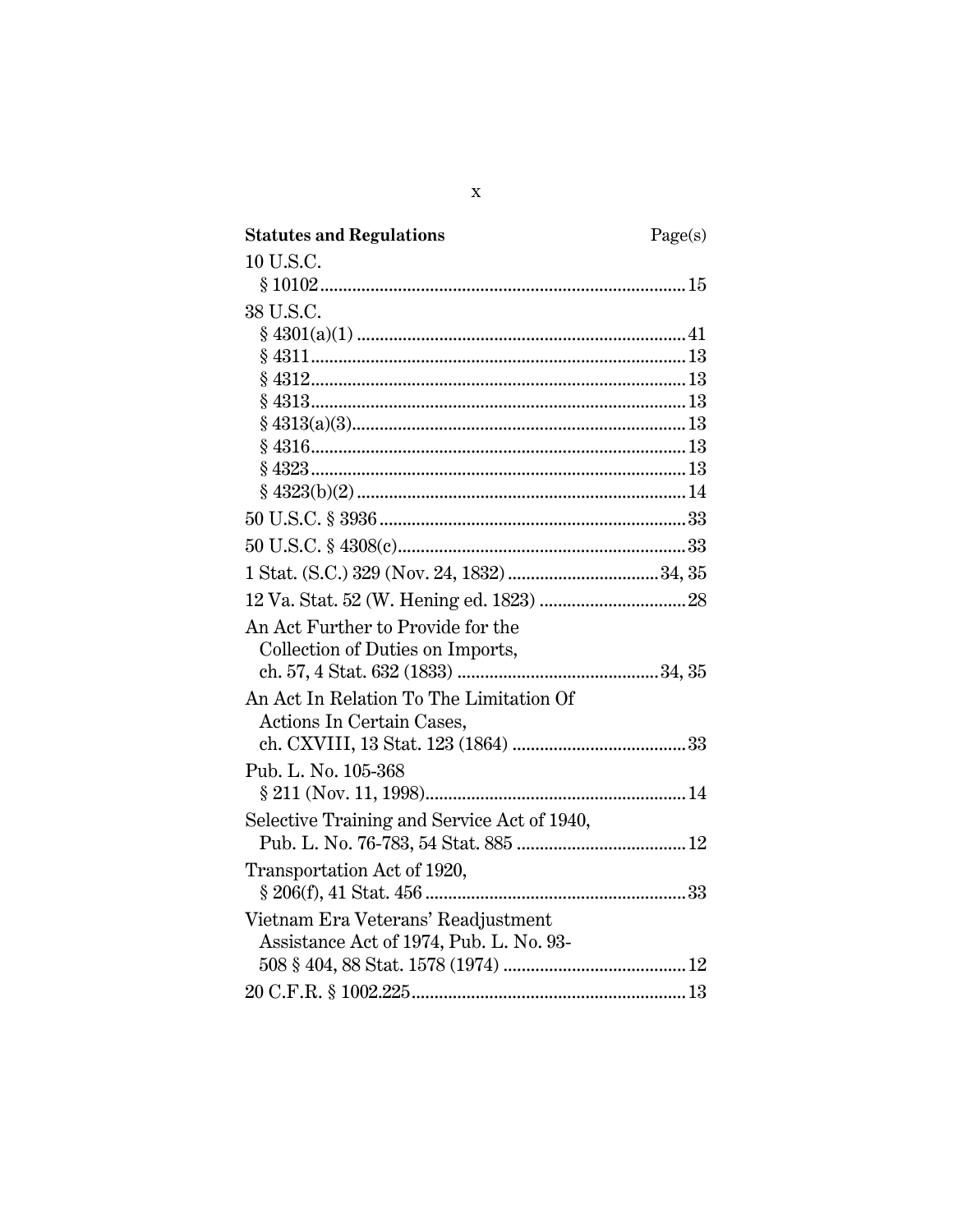| <b>Other Authorities</b>                                                                                                                               | Page(s) |
|--------------------------------------------------------------------------------------------------------------------------------------------------------|---------|
| 1 George Sutherland, The Constitutional                                                                                                                |         |
| 1 William Blackstone, Commentaries                                                                                                                     |         |
| 2 Westel Woodbury Willoughby, The<br>Constitutional Law of the United States                                                                           |         |
| Abraham Lincoln, Opinion on the Draft,<br>Aug. 15, 1863, in 2 Abraham Lincoln:<br>Complete Works (John G. Nicolay &                                    |         |
| Andrew Jackson, Message to Congress of<br>January 16, 1833, in 2 James D.<br>Richardson, A Compilation of the<br>Messages and Papers of the Presidents |         |
| Charles Evan Hughes, War Powers Under                                                                                                                  |         |
| Discharge on Habeas Corpus in Federal<br>Court From Custody Under Process of<br><b>State Court for Acts Done Under</b>                                 |         |
| H. Jefferson Powell, <i>Joseph Story's</i><br>Commentaries on the Constitution: A<br>Belated Review, 94 Yale L.J. 1285 (1985) 34, 36                   |         |
| <b>INTERNET SOURCES</b>                                                                                                                                |         |
| Army Reserve: A Concise History,<br>Office of Army Reserve History (2013),                                                                             |         |
| Burn Pits 360, https://bit.ly/34fHeNo 16                                                                                                               |         |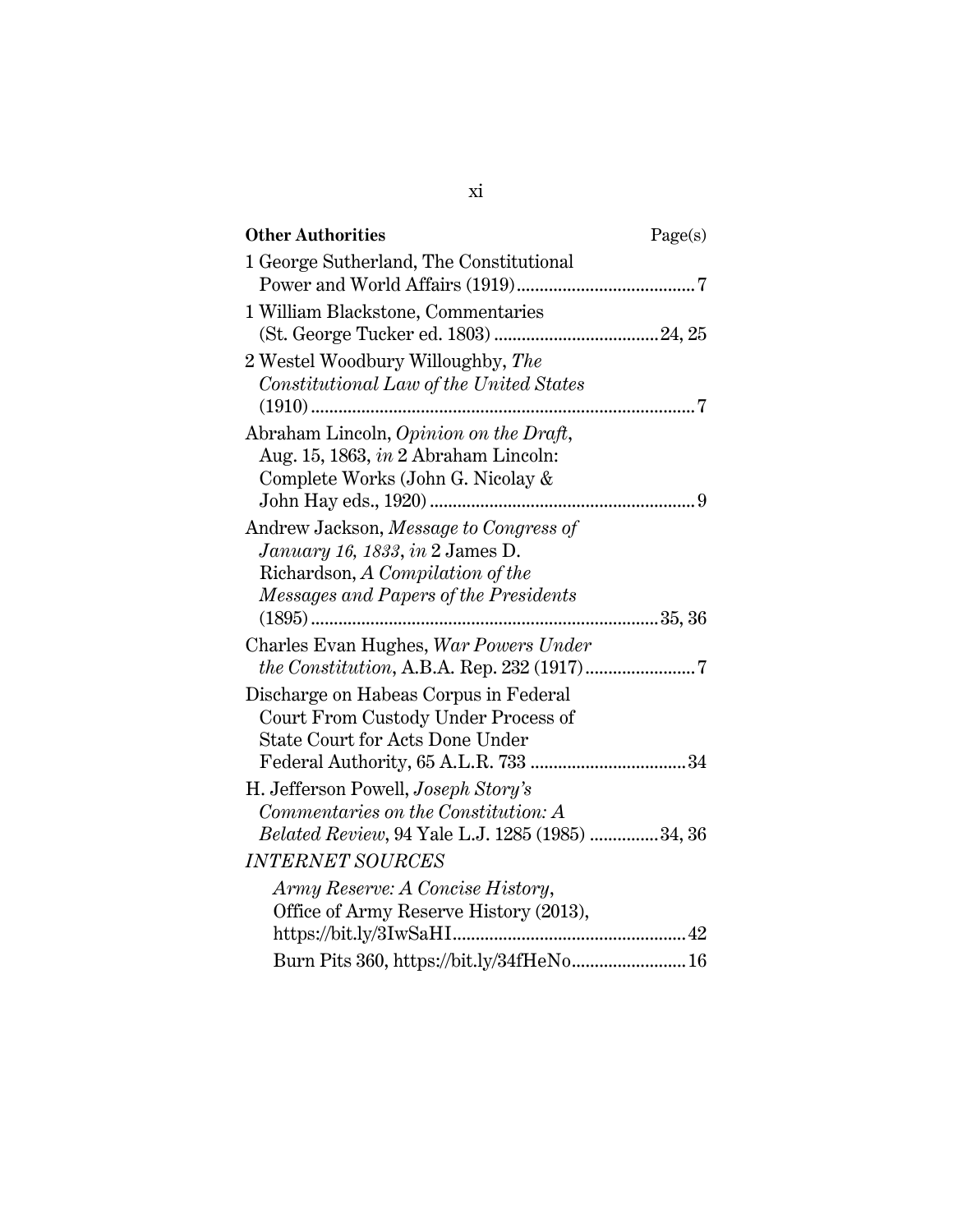| <b>Other Authorities-Continued</b>           | Page(s) |
|----------------------------------------------|---------|
| Defense Primer: Military Enlisted            |         |
| <i>Personnel</i> , Cong. Res. Serv. (Dec. 1, |         |
|                                              |         |
| Defense Primer: Reserve Forces,              |         |
| Cong. Res. Serv. (Jan. 28, 2021),            |         |
|                                              |         |
| <i>Implementing the Army Force</i>           |         |
| Generation Model in the Army                 |         |
| National Guard, National Guard               |         |
|                                              |         |
| Peggy McCarthy, Toxic Exposure on            |         |
| Army Bases Sparks Battle for Health          |         |
| <i>Benefits</i> , Associated Press (May 14,  |         |
| 2019), https://perma.cc/YH32-4LHS  15        |         |
| Reserve Component Personnel Issues:          |         |
| Questions and Answers, Cong. Res.            |         |
| Serv. 4 (Nov. 2, 2021),                      |         |
|                                              |         |
| Statement of Le Roy Torres, An               |         |
| Assessment of the Potential Health           |         |
| Effects of Burn Pit Exposure Among           |         |
| Veterans: Hearing Before the                 |         |
| Subcomm. on Health, H. Comm. on              |         |
| Veterans' Affs. (2018),                      |         |
|                                              |         |
| J. Elliot, Debates in the Several State      |         |
| Conventions on the Adoption of the           |         |
|                                              |         |
| James Risen, Veterans Sound Alarm Over       |         |
| Burn-Pit Exposure,                           |         |
|                                              |         |

xii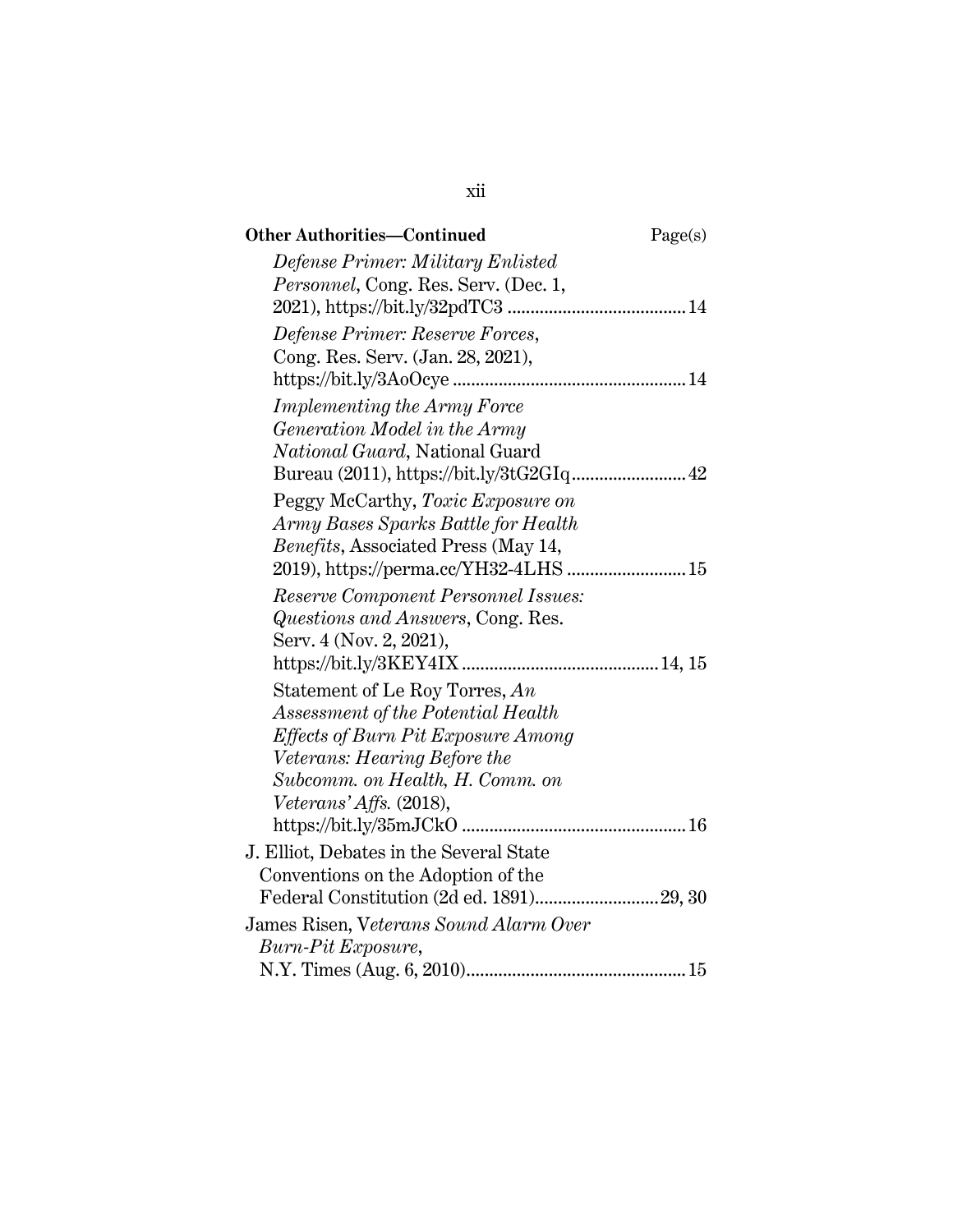| <b>Other Authorities-Continued</b>            | Page(s) |
|-----------------------------------------------|---------|
| John J. Gibbons, The Eleventh                 |         |
| Amendment and State Sovereign                 |         |
| <i>Immunity: A Reinterpretation,</i>          |         |
| 83 Colum. L. Rev. 1889 (1983)  28, 29, 30, 31 |         |
| <b>LEGISLATIVE MATERIALS</b>                  |         |
|                                               |         |
|                                               |         |
|                                               |         |
|                                               |         |
|                                               |         |
|                                               |         |
|                                               |         |
|                                               |         |
| 137 Cong. Rec. 10701-03 (May 14, 1991)  13    |         |
| 137 Cong. Rec. 11313-16 (May 16, 1991)  13    |         |
| 140 Cong. Rec. 14408 (June 27, 1994) 11, 12   |         |
|                                               |         |
| Gazette of the U.S. (Phila.),                 |         |
|                                               |         |
|                                               |         |
| H.R. Rep. No. 105-448 (1998)  14, 42, 43      |         |
|                                               |         |
|                                               |         |
|                                               |         |
|                                               |         |
| Matthew S. King et al., Constrictive          |         |
| <b>Bronchiolitis in Soldiers Returning</b>    |         |
| from Iraq and Afghanistan,                    |         |
|                                               |         |

xiii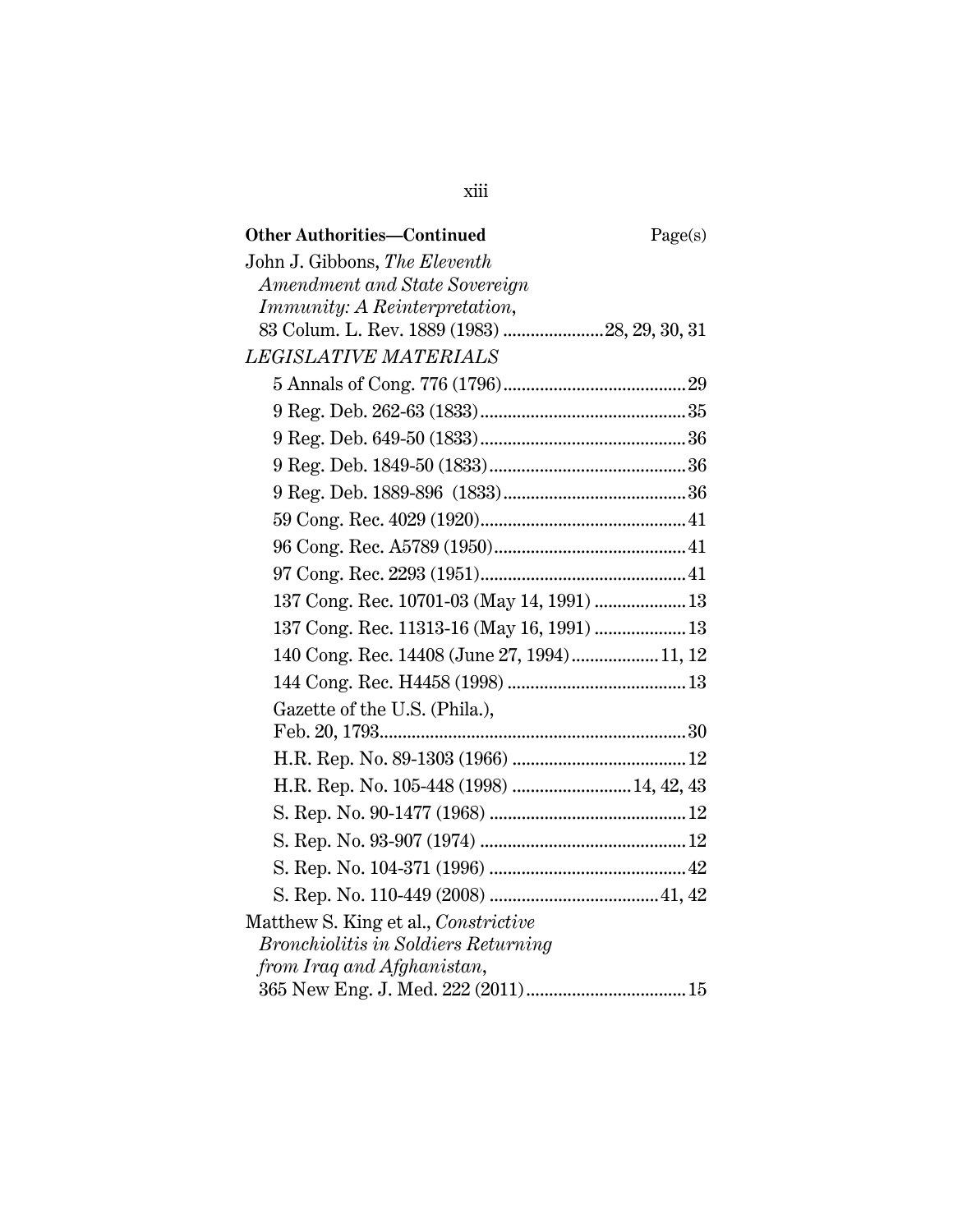| Page(s) |
|---------|
|         |
|         |
|         |
|         |
|         |
|         |
|         |
|         |
|         |
|         |
|         |
|         |
|         |

# $\rm xiv$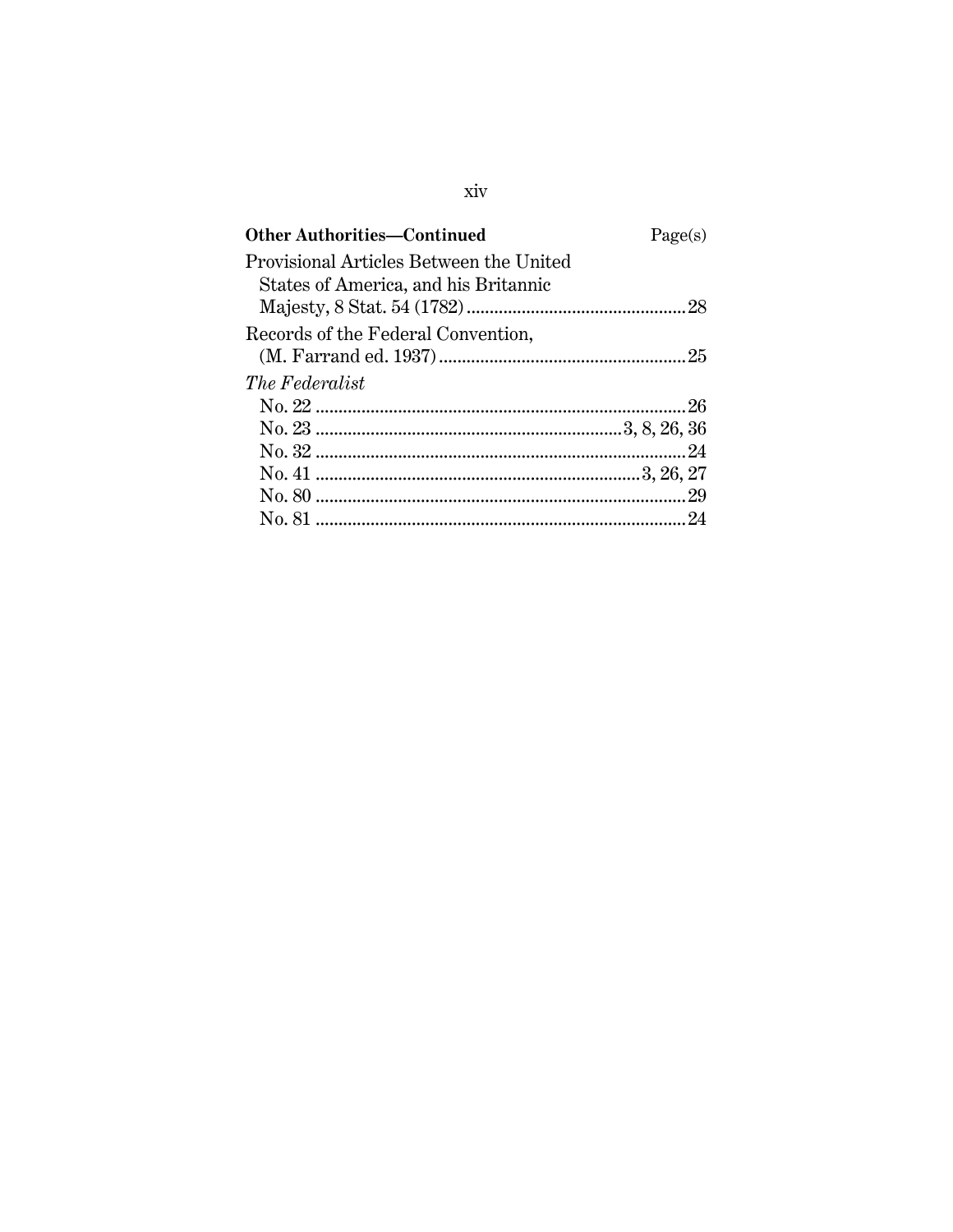# In the Supreme Court of the United States

No. 20-603

LE ROY TORRES, PETITIONER

*v.* 

#### TEXAS DEPARTMENT OF PUBLIC SAFETY

*ON WRIT OF CERTIORARI TO THE COURT OF APPEALS OF TEXAS, THIRTEENTH DISTRICT*

# **BRIEF FOR PETITIONER**

#### **OPINIONS BELOW**

The order of the Supreme Court of Texas (Pet. App. 29a-43a) denying a petition for review is unreported. The opinion of the court of appeals (Pet. App. 1a-28a) is reported at 583 S.W.3d 221. The trial court's order (Pet. App. 49a) is not reported.

## **JURISDICTION**

The court of appeals entered judgment on November 20, 2018. Pet. App. 20a. The Supreme Court of Texas denied a timely petition for review on June 5, 2020. Pet. App. 33a. The petition for a writ of certiorari was filed on November 2, 2020, and granted on December 15, 2021. This Court has jurisdiction under 28 U.S.C. § 1257.

# **CONSTITUTIONAL AND STATUTORY PROVISIONS INVOLVED**

Pertinent provisions of the U.S. Constitution and the Uniformed Services Employment and Reemployment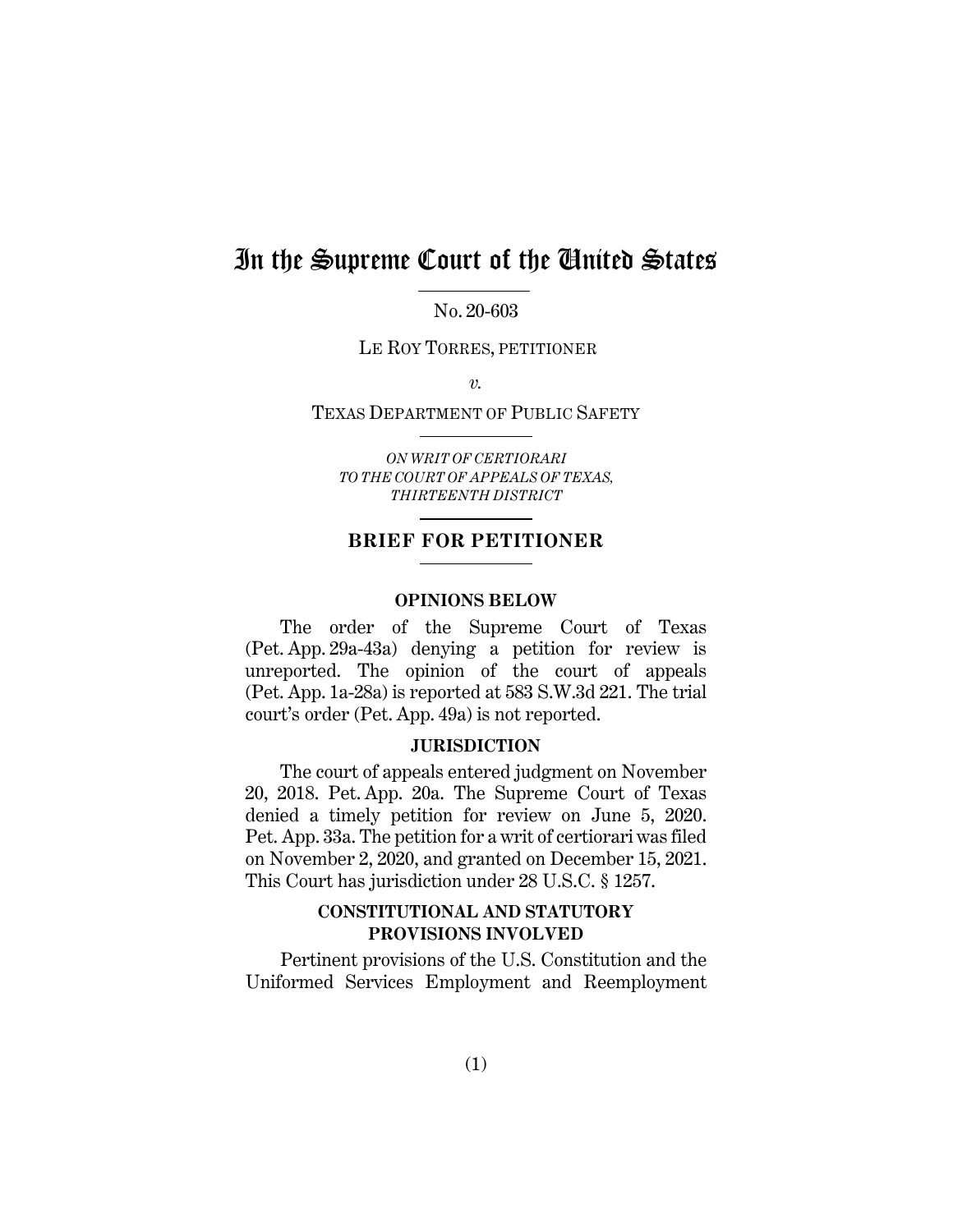Rights Act of 1994 (USERRA), are reproduced at Pet. App. 50a-71a.

#### **STATEMENT OF THE CASE**

This case is about the war powers, the powers the Constitution vests in the federal government to protect the United States' national security. These powers are broader and reach farther than the federal government's other powers, and they stem from a higher and more basic source, because without the ability to wage war effectively, the United States could not survive as a nation. The war powers have been used to conscript troops, detain enemies, impose curfews, create crimes, try crimes, modify state court procedural rules, toll statutes of limitations, settle legal claims, revive legal claims, establish provisional courts, create causes of action, take property without compensation, impose price controls, take over the Nation's essential infrastructure, order soldiers into battle, and in other ways.

The question in this case is whether Congress may authorize suits against nonconsenting states pursuant to these powers to protect the federal government's ability to raise and support armies. Specifically, the question is whether Congress may grant service members the right to sue state employers that discriminate against them on the basis of their military service even when the state has not consented to the suit. It can. Nonconsenting states are generally immune from suit, but they surrendered their immunity from suits authorized by the war powers when they ratified the Constitution. The Constitution's text, structure, and history show that the war powers confer on Congress the powers to raise and support armies and to wage war successfully, and that those powers include the power to authorize suits against nonconsenting states when necessary to achieve those ends. The court below erred in holding otherwise, and its decision should be reversed.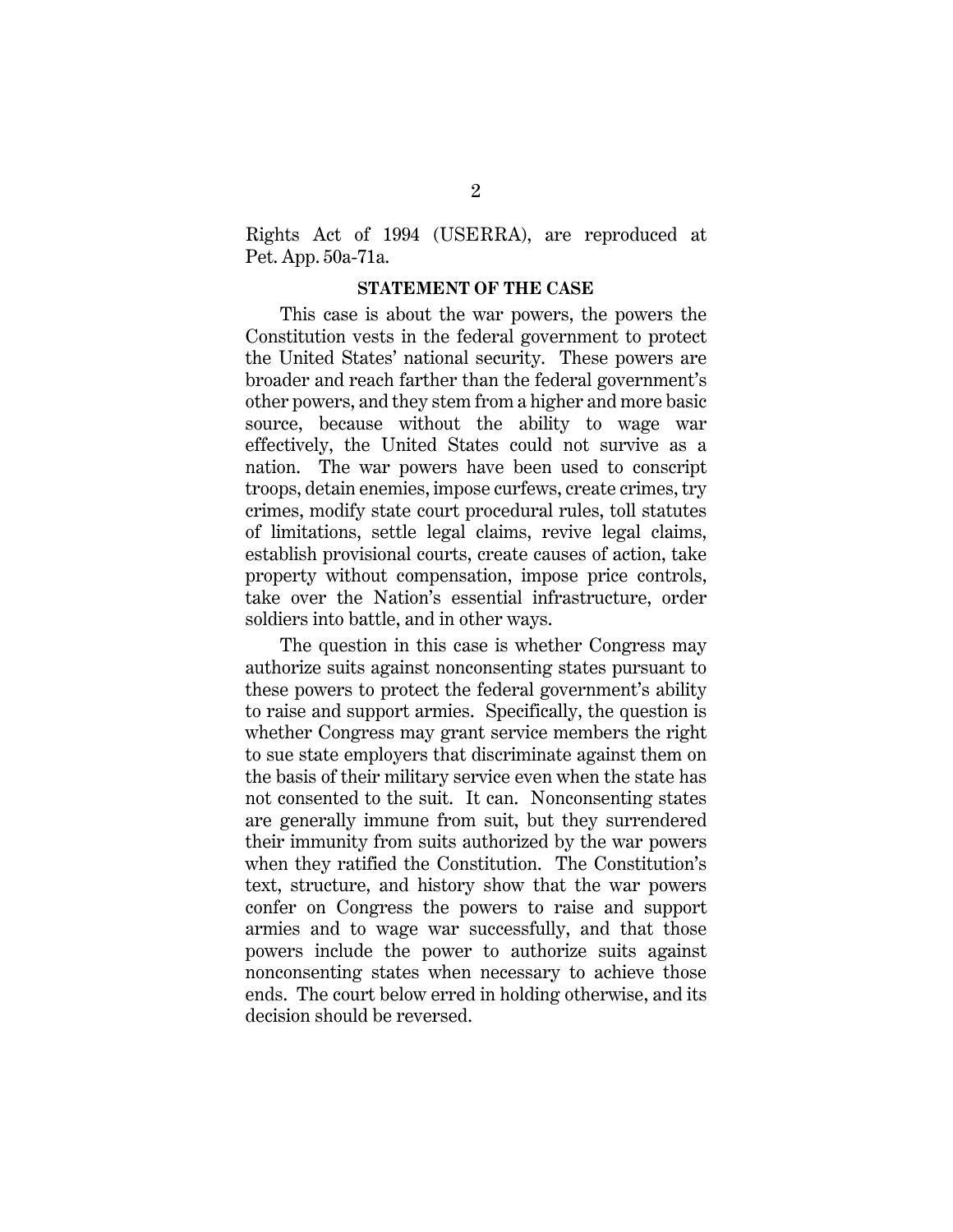#### **A. Constitutional Background**

The Constitution confers "war powers" on the federal government to ensure its ability to carry out its primary responsibility of protecting the United States. These powers are rooted in the Constitution's text, but also in the fundamental postulate that the national government must have these powers to ensure the nation's external sovereignty, prevent war by and between the states, and maintain the supremacy of federal law. A key aspect of the war powers is the power to raise and support an army and navy. The Court has long recognized that the power to raise and support armies, like the power to wage war itself, is broad and sweeping.

**1.** A basic purpose of the Constitution was to "provide for the common Defence."1 Art. I, § 8, cl. 1. To that end, the Framers conferred on Congress and the President several powers which have come to be known as the "war powers." Congress's war powers make up almost half of the enumerated powers in Article I, section 8. "[O]ut of seventeen specific paragraphs of congressional power [in Article I, section 8], eight of them are devoted in whole or in part to specification of powers connected with warfare." *Johnson v. Eisentrager*, 339 U.S. 763, 788 (1950). They include the enumerated powers in clauses 1, 10 to 16, and 18. *See Ex parte Quirin*, 317 U.S. 1, 25-26 (1942); *Kennedy v. Mendoza-Martinez*, 372 U.S. 144, 212 n.15

<sup>1</sup> *See Holder v. Humanitarian Law Project*, 561 U.S. 1, 40 (2010); *Wayte v. United States*, 470 U.S. 598, 612 (1985) ("[T]he Framers listed 'provid[ing] for the common defence' [in the Preamble] as a motivating purpose for the Constitution ...."); *United States v. Macintosh*, 283 U.S. 605, 622-23 (1931) ("The Constitution . . . wisely contemplating the ever-present possibility of war, declares that one of its purposes is to 'provide for the common defense.'"), *overruled in part on other grounds by Girouard v. United States*, 328 U.S. 61 (1946); *see also The Federalist* No. 23, at 153 (Alexander Hamilton) (C. Rossiter ed., 1961); *id.* No. 41, at 256 (James Madison).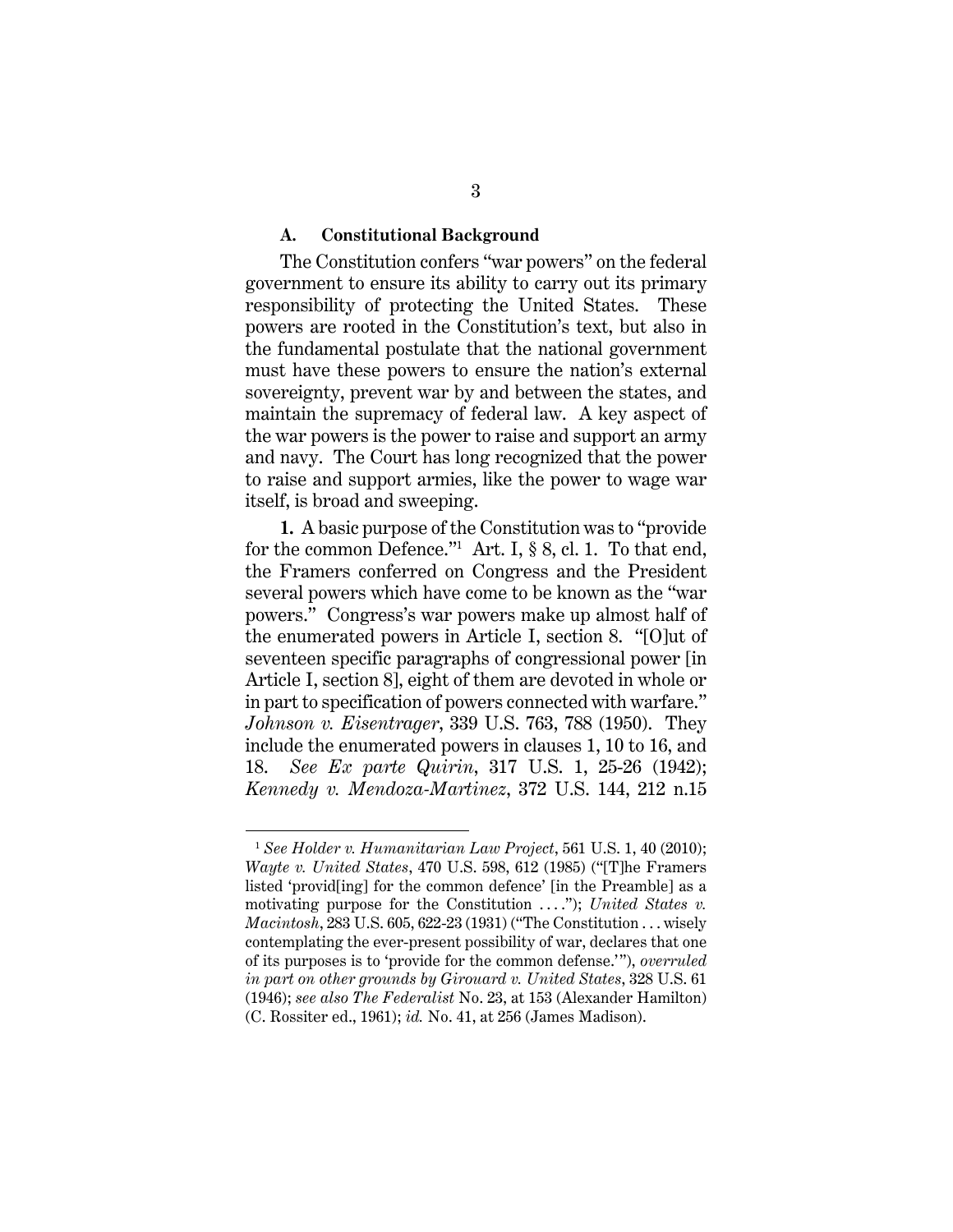(1963) (Stewart, J., dissenting). Specifically, Article I, section 8 provides:

The Congress shall have Power . . . to . . . provide for the common Defence . . .

To define and punish Piracies and Felonies committed on the high Seas, and Offences against the Law of Nations;

To declare War, grant Letters of Marque and Reprisal, and make Rules concerning Captures on Land and Water;

To raise and support Armies, but no Appropriation of Money to that Use shall be for a longer Term than two Years;

To provide and maintain a Navy;

To make Rules for the Government and Regulation of the land and naval Forces;

To provide for calling forth the Militia to execute the Laws of the Union, suppress Insurrections and repel Invasions;

To provide for organizing, arming, and disciplining, the Militia, and for governing such Part of them as may be employed in the Service of the United States, reserving to the States respectively, the Appointment of the Officers, and the Authority of training the Militia according to the discipline prescribed by Congress;

To make all Laws which shall be necessary and proper for carrying into Execution the foregoing Powers, and all other Powers vested by this Constitution in the Government of the United States, or in any Department or Officer thereof.

Art. I, § 8, cls. 1, 10-16, 18.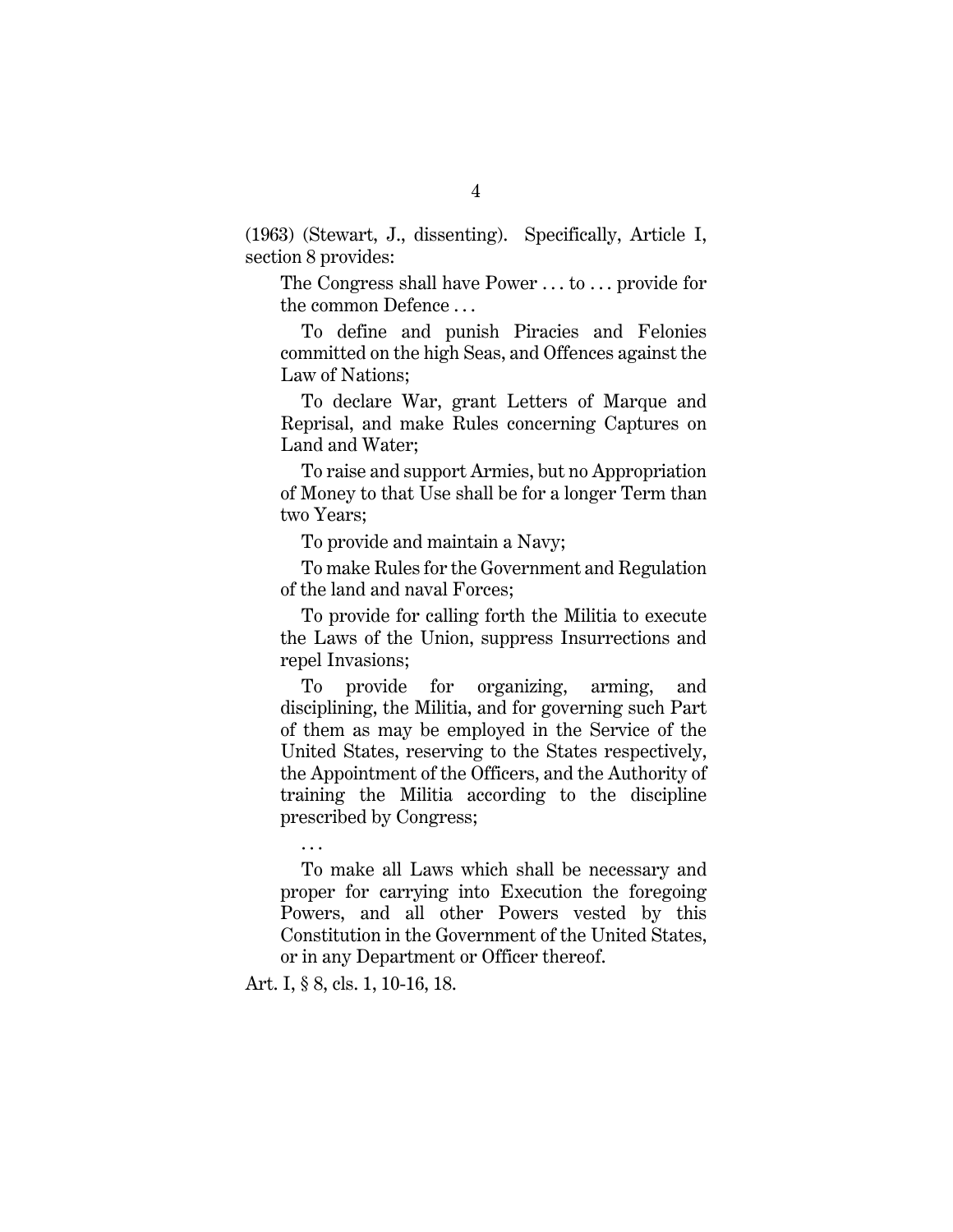The war powers also include powers vested in the President. These powers appear in Article II, section 1, clause 1; Article II, section 2, clause 1; and Article II, section 3. *Ex parte Quirin*, 317 U.S. at 26. In addition to the clause vesting "[t]he executive Power" in the President, relevant sections and clauses of Article II provide:

The President shall be Commander in Chief of the Army and Navy of the United States, and of the Militia of the several States, when called into the actual Service of the United States . . .

. . . he shall take Care that the Laws be faithfully executed, and shall Commission all the Officers of the United States.

Art. II, § 1, cl. 1; art. II, § 2, cl. 1; art. II, § 3.

The war powers also include additional powers not expressly enumerated but that arise by necessary implication from the structure of the constitution and the nature of the federal government. *See Zivotofsky ex rel. Zivotofsky v. Kerry*, 576 U.S. 1, 34 (2015) (Thomas, J., concurring in part). As the Court has explained, "the investment of the federal government with the powers of external sovereignty did not depend upon the affirmative grants of the Constitution." *United States v. Curtiss-Wright Exp. Corp.*, 299 U.S. 304, 3118 (1936). Rather, "[a]s a nation with all the attributes of sovereignty, the United States is vested with all the powers of government necessary to maintain an effective control of international relations."2  *Burnet v. Brooks*, 288 U.S. 378, 396 (1933).

<sup>2</sup> *See Perez v. Brownell*, 356 U.S. 44, 57 (1958) (similar); *Fong v. United States*, 149 U.S. 698, 711 (1893) (similar); *United States v. Arjona*, 120 U.S. 479, 487 (1887) (similar); *Legal Tender Cases*, 79 U.S. (12 Wall.) 457, 556 (1871) (Bradley, J., concurring) (similar); *Ware v. Hylton*, 3 U.S. (3 Dall.) 199, 232 (1796) (Chase, J.) (similar); *Penhallow v. Doan's Adm'rs*, 3 U.S. (3 Dall.) 54, 80-81, 92-96 (1795)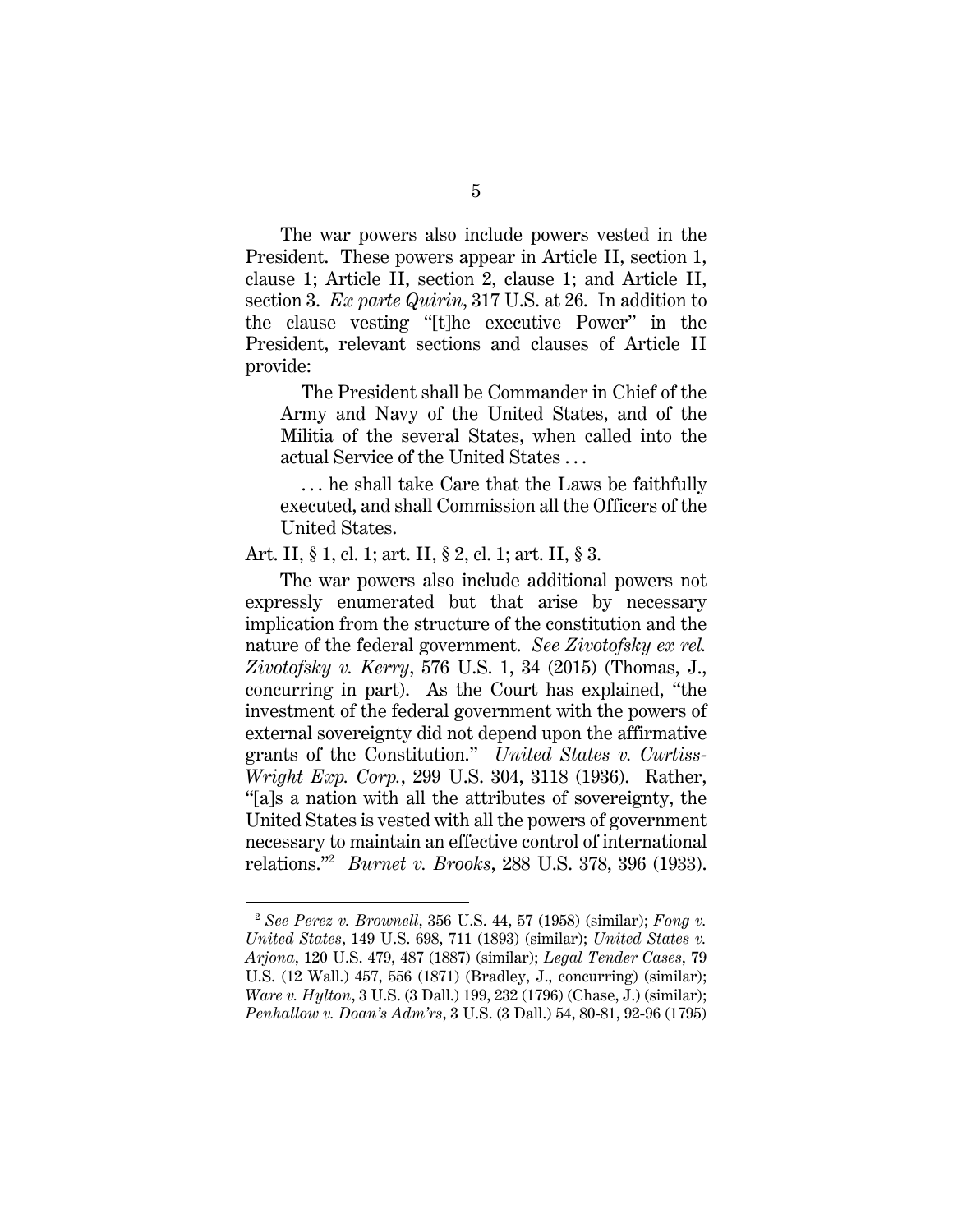Thus, "[t]he powers to declare and wage war, to conclude peace, to make treaties, to maintain diplomatic relations with other sovereignties, if they had never been mentioned in the Constitution, would have vested in the federal government as necessary concomitants of nationality." *Curtiss-Wright*, 299 U.S. at 318. "As a member of the family of nations, the right and power of the United States in that field are equal to the right and power of the other members of the international family." *Id.* "Otherwise, the United States is not completely sovereign." *Id.*

**2.** The Court has recognized the depth and breadth of Congress's war powers on numerous occasions, both individually and in combination. *See Rostker v. Goldberg*, 453 U.S. 57, 65 (1981). The Court has said that the war power "is tremendous; it is strictly constitutional; but it breaks down every barrier so anxiously erected for the protection of liberty, property and of life." *United States v. Macintosh*, 283 U.S. 605, 622 (1931) (quoting John Quincy Adams), *overruled in part on other grounds by Girouard v. United States*, 328 U.S. 61 (1946). "From *its very nature* the war power, when necessity calls for its exercise, tolerates no qualifications or limitations, unless found in the Constitution or in applicable principles of international law." *Id.* (emphasis added). These "drastic

<sup>(</sup>Paterson, J.); *see also Brown v. United States*, 12 U.S. (8 Cranch) 110, 150-51 (1814) (Story, J., dissenting) ("The power to declare war, in my opinion, includes all the powers incident to war, and necessary to carry it into effect. If the constitution had been silent as to letters of marque and captures, it would not have narrowed the authority of congress. The authority to grant letters of marque and reprisal, and to regulate captures, are ordinary and necessary incidents to the power of declaring war. It would be utterly ineffectual without them. The expression, therefore, of that which is implied in the very nature of the grant, cannot weaken the force of the grant itself.").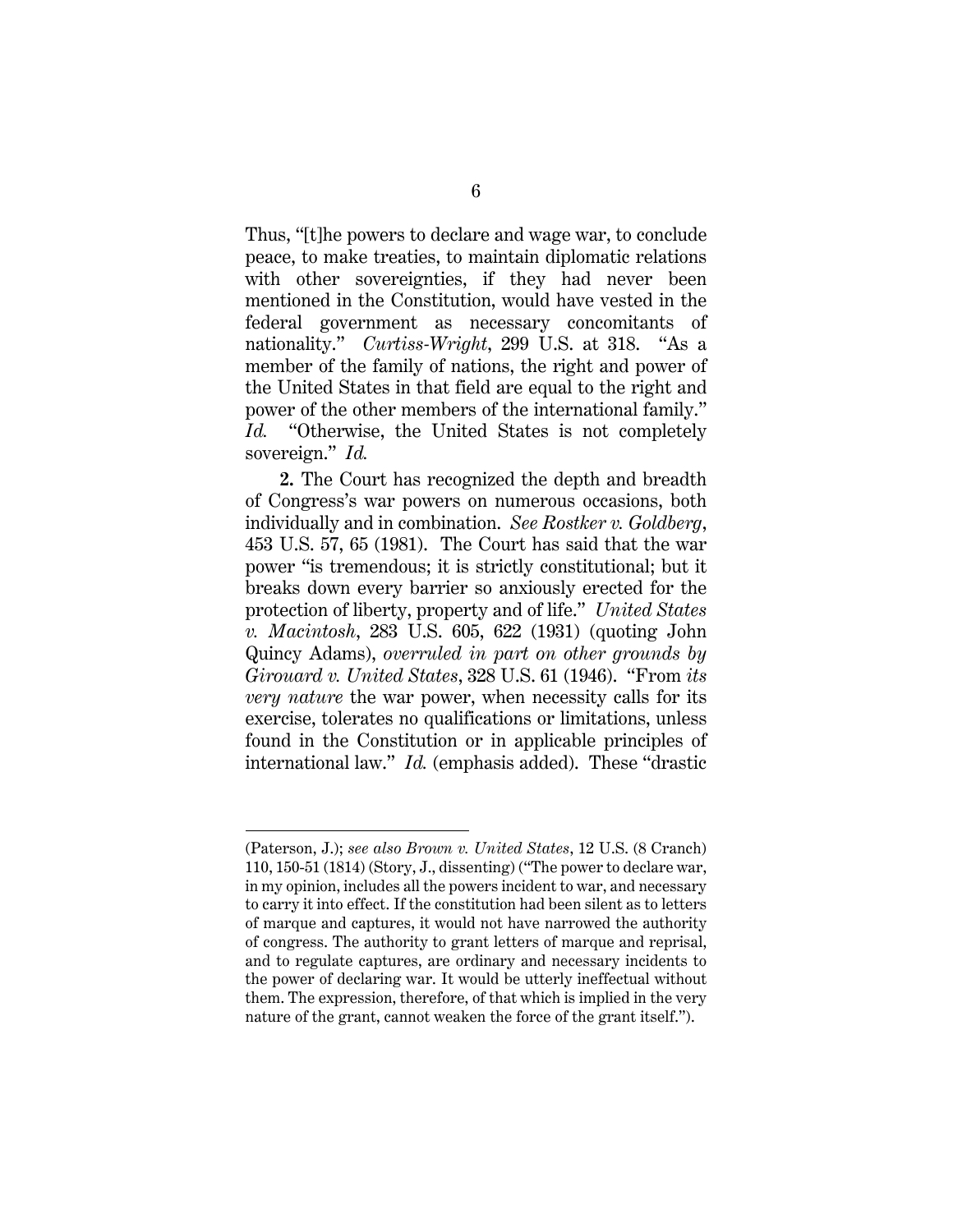powers" are necessary "[t]o the end that war may not result in defeat." *Id.*<sup>3</sup>

The war powers are substantial because they exist to protect the national security of the United States. "It is 'obvious and unarguable' that no governmental interest is more compelling than the security of the Nation." *Hamdi v. Rumsfeld*, 542 U.S. 507, 580 (2004) (Thomas, J., dissenting) (quoting *Haig v. Agee*, 453 U.S. 280, 307 (1981)). "The national security, after all, is the primary responsibility and purpose of the Federal Government." *Id.* "[B]ecause the Founders understood that they could not foresee the myriad potential threats to national security that might later arise, they chose to create a Federal Government that necessarily possesses sufficient power to handle any threat to the security of the Nation." *Id.*

This Court has opined that "[t]he war power of the national government is 'the power to wage war successfully.'" *Lichter v. United States,* 334 U.S. 742, 767, n.9, 780-81 (1948) (quoting Charles Evan Hughes, *War Powers Under the Constitution*, 42 A.B.A. Rep. 232, 238

<sup>3</sup> *See also Ex parte Milligan*, 71 U.S. (4 Wall.) 2, 139 (1866) (Chase, C.J., concurring) ("Congress has the power not only to raise and support and govern armies but to declare war. It has, therefore, the power to provide by law for carrying on war. This power necessarily extends to all legislation essential to the prosecution of war with vigor and success . . . ."); 1 George Sutherland, The Constitutional Power and World Affairs 96-97 (1919) ("The power to declare war includes every subsidiary power necessary to make the declaration effective  $\dots$  [T]he power to proceed to the last extremity [is]  $\dots$  a power that . . . admits of no limitations . . . except as such as are of a more vital character than the imperious necessity with which they compete . . . ."); 2 Westel Woodbury Willoughby, *The Constitutional Law of the United States* 1212 (1910) ("[C]onstitutional power . . . to declare and wage war, whether foreign or civil, carries with it the authority to use all means calculated to weaken the enemy and to bring the struggle to a successful conclusion.").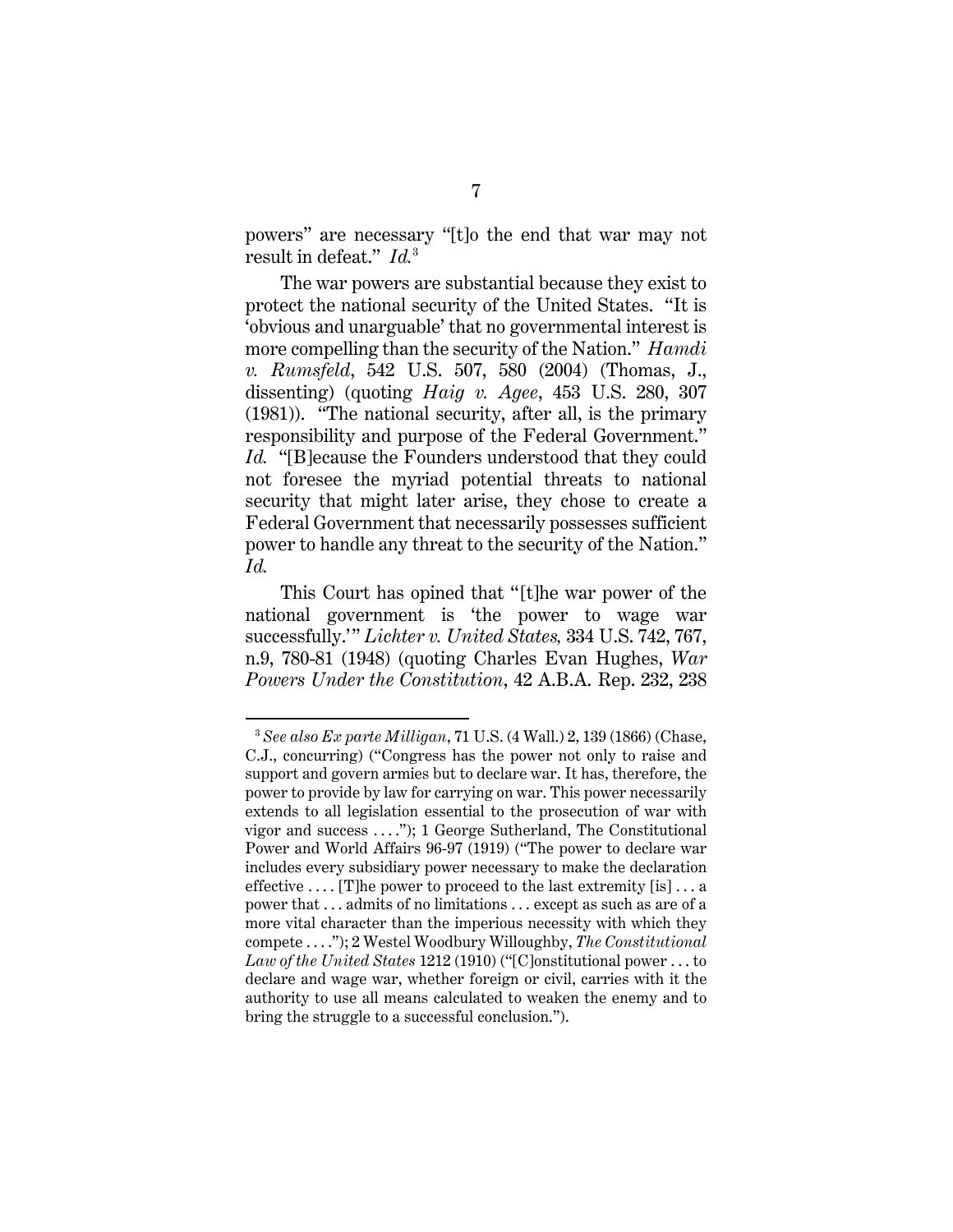(1917)); *see Home Bldg. & Loan Ass'n v. Blaisdell*, 290 U.S. 398, 426 (1934) (same). This power "is not limited to victories in the field, but carries with it the inherent power to guard against the immediate renewal of the conflict." *Hamdi*, 542 U.S. at 587 (2004) (Thomas, J., dissenting) (quoting *In re Yamashita,* 327 U.S. 1, 12 (1946)). And, quoting Alexander Hamilton in *The Federalist* No. 23, the Court has said that this power

ought to exist without limitation . . . *[b]ecause it is impossible to foresee or define the extent and variety of national exigencies, or the correspondent extent & variety of the means which may be necessary to satisfy them*. The circumstances that endanger the safety of nations are infinite; and for this reason no constitutional shackles can wisely be imposed on the power to which the care of it is committed.

*Loving v. United States*, 517 U.S. 748, 767 (1996) (quoting *The Federalist* No. 23, at 153 (Alexander Hamilton) (Clinton Rossiter ed., 1961)) (emphasis in original). "The later-added Bill of Rights limited this power to some degree," but it "did not alter the allocation to Congress of the primary responsibility for the delicate task of balancing" individual rights "against the needs of the military." *Id.* (quotation marks omitted); *see also Rostker*, 453 U.S. at 67 (the Constitution's "tests and limitations . . . may differ because of the military context").

Thus, under the war powers, this Court has sustained takeover and operation of the railroads, *Northern Pacific Railway Co. v. North Dakota*, 250 U.S. 135, 141-42, 150- 51 (1919); takeover and operation of systems of communications, *Dakota Central Telephone Co. v. South Dakota*, 250 U.S. 163, 179-80, 183 (1919); regulation of maximum prices, *Highland v. Russell Car & Snowplow Co.*, 279 U.S. 253, 258-59 (1929); imposition of rent controls, *Woods v. Cloyd W. Miller Co.*, 333 U.S. 138, 140- 41 (1948); the criminalization of speech that constitutes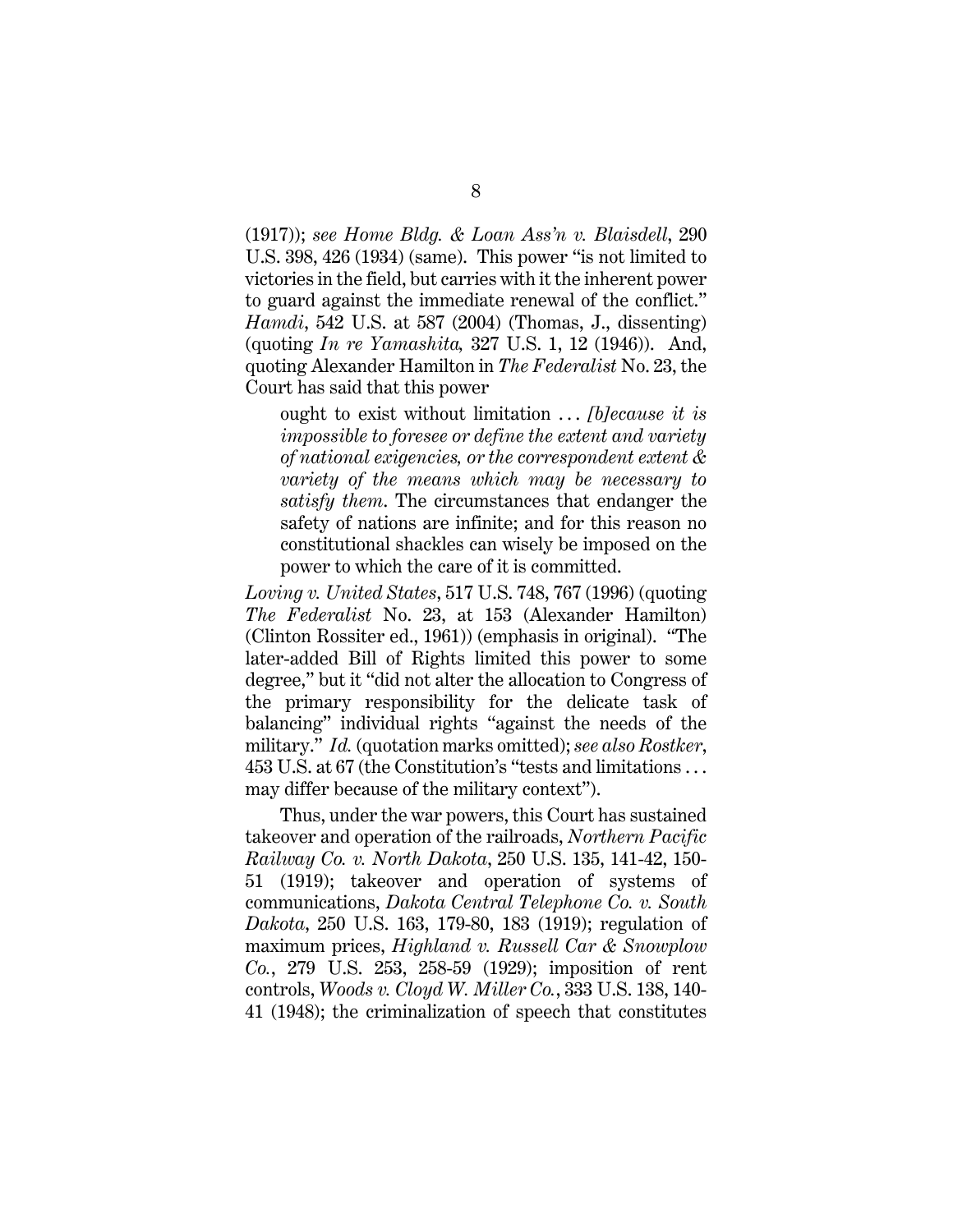material support to terrorists, *Holder v. Humanitarian Law Project*, 561 U.S. 1, 8 (2010); the tolling of state statutes of limitations, *Stewart v. Kahn*, 78 U.S. (11 Wall.) 493, 506-07 (1871); the taking and destruction of property without compensation, *United States v. Caltex*, 344 U.S. 149, 152-54 (1952); and the trial of enemy combatants by military commission, *Hamdan v. Rumsfeld*, 548 U.S. 557, 591-92 (2006). The Court has also sustained the power of the President to eliminate outstanding claims by American citizens against foreign governments to reduce "'friction' between the two sovereigns." *Dames & Moore v. Regan*, 453 U.S. 654, 679-80, 683 (1981).

**3.** With respect to the specific power of raising and supporting armies, "[t]his Court has consistently recognized Congress' 'broad constitutional power' to raise and regulate armies and navies." *Rostker*, 453 U.S. at 65 (quoting *Schlesinger v. Ballard*, 419 U.S. 498, 510 (1975)). "The constitutional power of Congress to raise and support armies and to make all laws necessary and proper to that end is broad and sweeping." *Id.* (quoting *United States v. O'Brien*, 391 U.S. 367, 377 (1968)). Quoting Lincoln, the Court has endorsed the proposition that the constitutional power to raise and support armies "is given fully, completely, unconditionally. It is not a power to raise armies if State authorities consent; nor if the men to compose the armies are entirely willing; but it is a power to raise and support armies given to Congress by the Constitution, without an 'if.'" *Lichter*, 334 U.S. at 756 n.4 (quoting Abraham Lincoln, *Opinion on the Draft*, Aug. 15, 1863, *in* 2 Abraham Lincoln: Complete Works 388, 389 (John G. Nicolay & John Hay eds., 1920)).

The Court has thus upheld, among other measures, the compulsory draft of persons to serve in the armed forces, *Arver v. United States*, 245 U.S. 366, 377 (1918), the criminalization of knowingly altering a draft card, *O'Brien*, 391 U.S. at 370, 386, a ban on political speeches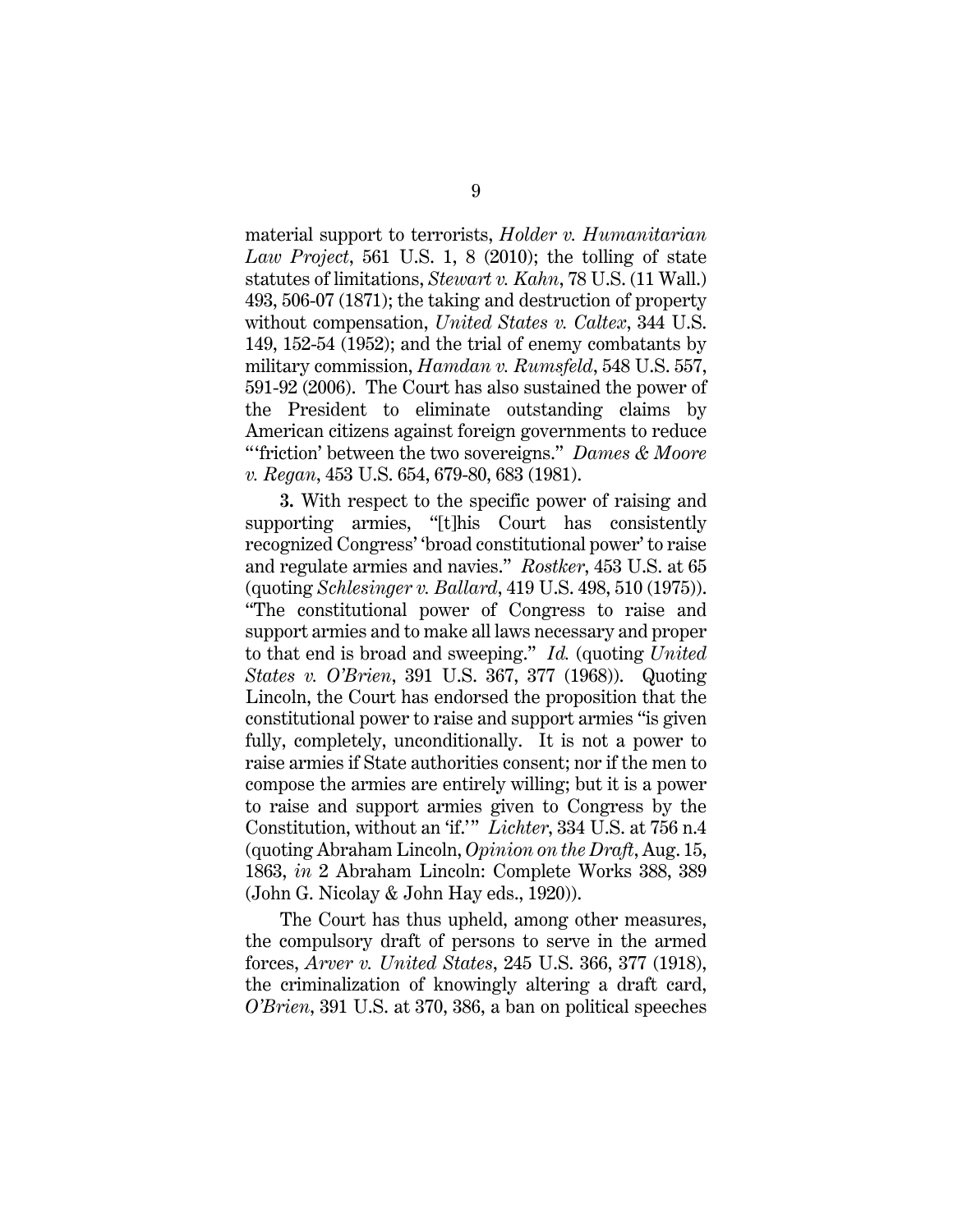by civilians on a military base, *Greer v. Spock*, 424 U.S. 828, 837-838 (1976), the criminalization of prostitution in military areas, *McKinley v. United States*, 249 U.S. 397, 398-99 (1919), and a prohibition on the sale of liquor for beverage purposes nationwide, *Hamilton v. Kentucky Distilleries & Warehouse Co.*, 251 U.S. 146, 154, 157 (1919).

**4.** Sovereign immunity is an aspect of state sovereignty that protects states from suit without their consent except in limited circumstances. The doctrine derives from the fact that the states generally entered the federal system "with their sovereignty intact" and immunity from suit without consent was a "fundamental aspect" of that sovereignty. *PennEast Pipeline Co., LLC v. New Jersey*, 141 S. Ct. 2244, 2258 (2021) (quotation marks omitted).

The Court has held that the Constitution typically does not permit the federal government to abrogate state sovereign immunity pursuant to its Article I powers. The Constitution does not permit the federal government to abrogate the states' immunity from suit pursuant to the Intellectual Property Clause, the Interstate Commerce Clause, or the Indian Commerce Clause. *Allen v. Cooper*, 140 S. Ct. 994, 999 (2020); *Coll. Sav. Bank v. Fla. Prepaid Postsecondary Educ. Expense Bd.*, 527 U.S. 666, 672 (1999); *Alden v. Maine*, 527 U.S. 706, 754 (1999); *Seminole Tribe of Fla. v. Florida*, 517 U.S. 44, 72-73 (1996). And the language that the Court has used to describe the limits of Article I was sometimes broad. In *Seminole Tribe*, the Court stated that "Article I cannot be used to circumvent" state sovereign immunity. 517 U.S. at 73. In *Alden*, the Court stated that "States retain immunity from private suit in their own courts, an immunity beyond the congressional power to abrogate by Article I legislation." *Alden*, 527 U.S. at 754.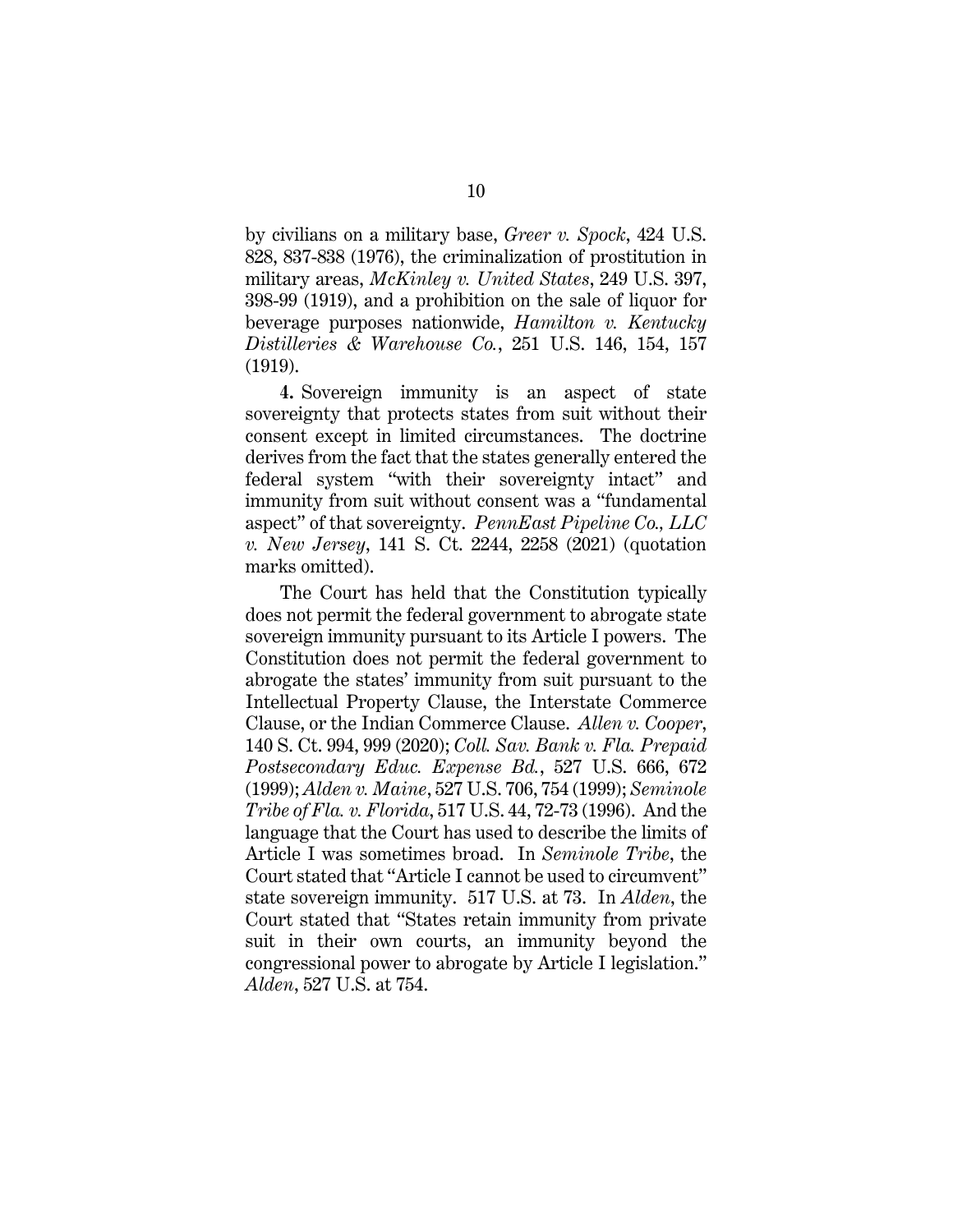But the Court has consistently reiterated that including under Article I—"a State may be sued if it has agreed to suit in the 'plan of the Convention,' which is shorthand for 'the structure of the original Constitution itself.'" *PennEast*, 141 S. Ct. at 2258 (quoting *Alden*, 527 U.S. at 728); *see Principality of Monaco v. Mississippi*, 292 U.S. 313, 323 (1934)).4 The "plan of the Convention" "includes certain waivers of sovereign immunity to which all States implicitly consented at the founding." *PennEast*, 141 S. Ct. at 2258*.* The Court has recognized such waivers in the context of eminent domain, bankruptcy proceedings, suits by other States, and suits by the federal government. *PennEast*, 141 S. Ct. at 2263 (eminent domain); *Cent. Va. Cmty. Coll. v. Katz*, 546 U.S. 356, 379 (2006) (suits in bankruptcy); *South Dakota v. North Carolina*, 192 U.S. 286, 318 (1904) (suits by other states); *United States v. Texas*, 143 U.S. 621, 646 (1892) (suits by the United States). The Court has never considered whether the states surrendered their sovereign immunity to suits authorized by the war powers in the plan of the Convention.

### **B. Statutory Background**

Knowing that protecting veterans as they return from duty is critical to ensuring its ability to raise and support armies and otherwise wage war effectively, over the past 80 years Congress has consistently expanded protections for veterans reentering the workforce. Congress enacted those protections "to compensate for the disruption of careers and the financial setback that military service meant for many veterans." 140 Cong.

<sup>4</sup> Congress may also abrogate state sovereign immunity under the Fourteenth Amendment, *Fitzpatrick v. Bitzer*, 427 U.S. 445, 456 (1976), assuming it does so with the requisite clarity, *Nevada Department of Human Resources v. Hibbs*, 538 U.S. 721, 726 (2003).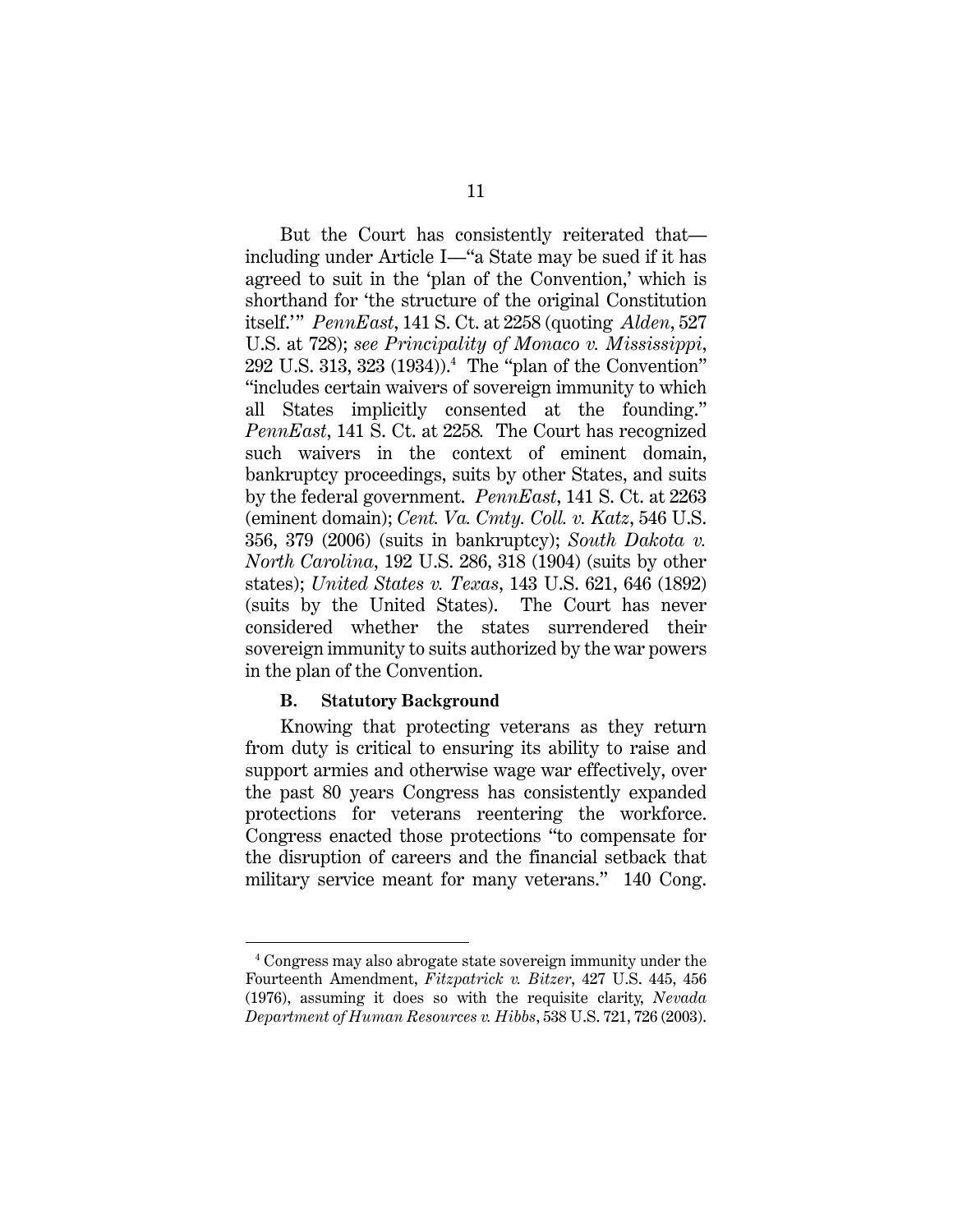Rec. 14408 (June 27, 1994) (statement of Sen. Rockefeller).

**1.** Congress's efforts began in the midst of World War II, when it established a right to reemployment for draftees and voluntary enlistees to ensure they could not be punished for "serv[ing] their country in its hour of great need." *Fishgold v. Sullivan Drydock & Repair Corp.*, 328 U.S. 275, 285 (1946); *see* Selective Training and Service Act of 1940, Pub. L. No. 76-783, 54 Stat. 885, 890. Congress recognized that some servicemembers worked for state and local government employers and declared as "the sense of the Congress that such person should be restored to such position or to a position of like seniority, status, and pay." 54 Stat. at 890.

In the decades after the war, Congress extended reemployment rights to reservists and National Guard members, whom Congress described as "essential to our national defense." H.R. Rep. No. 89-1303, at 3 (1966). Congress also expanded substantive protections to prohibit employment discrimination on the basis of military service—discrimination that by the late 1960s had "become an increasing problem." S. Rep. No. 90- 1477, at 2 (1968).

Congress further enhanced protections for servicemembers during the Vietnam War. *See* Pub. L. No. 93-508 § 404, 88 Stat. 1578, 1594 (1974). In the Vietnam Era Veterans' Readjustment Assistance Act of 1974, Congress concluded that its earlier approach had proven insufficiently protective and authorized servicemembers to sue states in federal court to enforce the Act. *See* 88 Stat. at 1594-96. Congress found that expansion necessary to protect the many servicemembers and veterans who had also chosen to serve the public in civilian life as "school teachers, policemen, firemen, and other State, county, and city employees." S. Rep. No. 93- 907, at 109-10 (1974) ("[S]ome State and local jurisdictions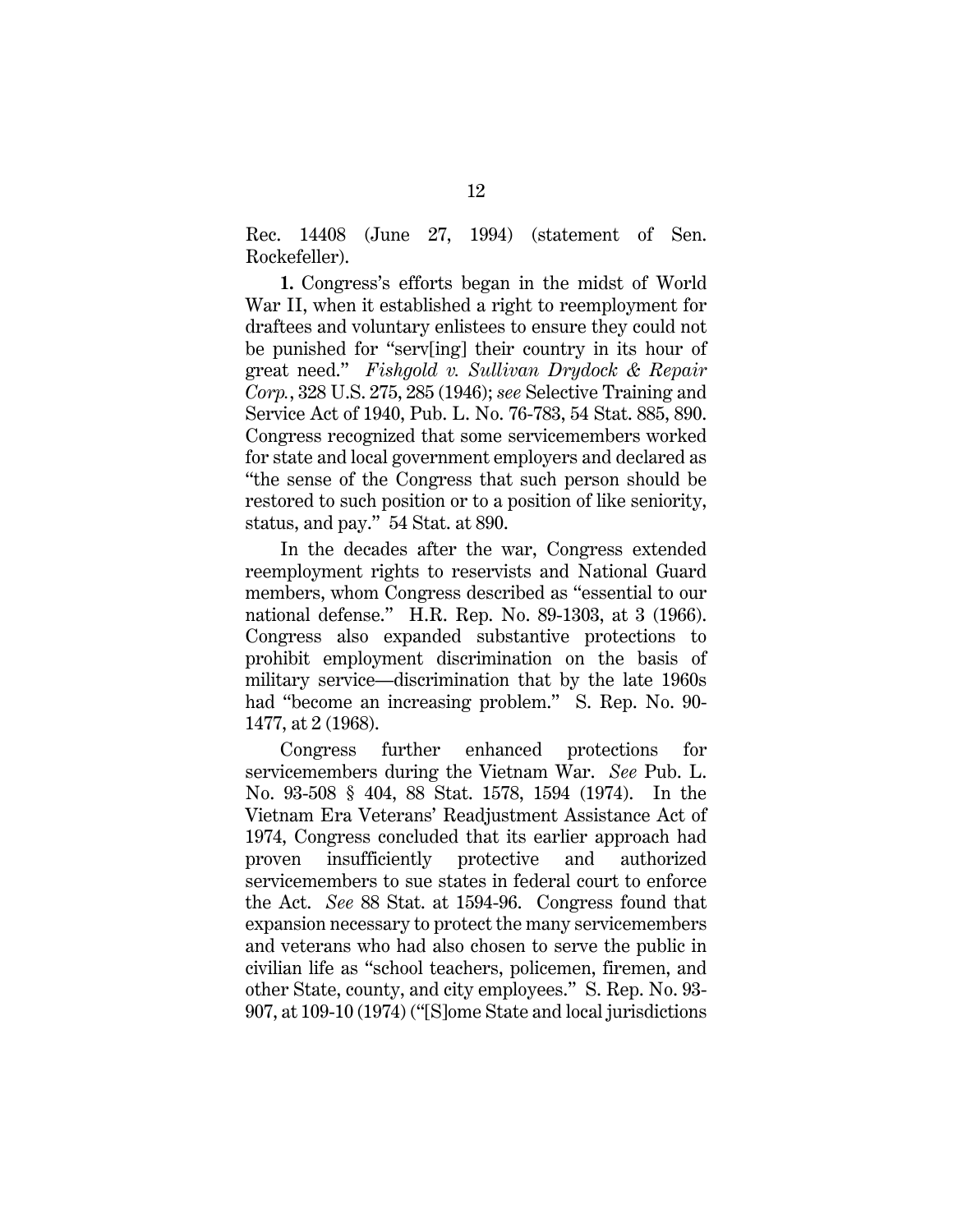have demonstrated a reluctance, and even an unwillingness, to reemploy the veteran. Or if they do, they seem unwilling to grant them seniority or other benefits which would have [accrued] to them had they not served their country in the military.").

**2.** In the wake of the Persian Gulf War, Congress enacted USERRA to "restate past amendments in a clearer manner and to incorporate important court decisions interpreting the law" while correcting judicial misinterpretations. 137 Cong. Rec. 11313, 11315 (May 16, 1991) (statement of Sen. Cranston). USERRA aimed to "clarify and, where necessary, strengthen the existing veterans' employment and reemployment rights provisions." 137 Cong. Rec. 10701-03 (May 14, 1991) (statement of Rep. Penny); *see* 137 Cong. Rec. 11313-16 (May 16, 1991) (statement of Sen. Cranston).

Congress enacted USERRA, like the statute's predecessors, pursuant to its constitutional war powers. *See* 144 Cong. Rec. H4458 (1998) (statement of Rep. Evans) (noting that "the authority for laws involving veterans benefits is derived from the War Powers clause").

USERRA establishes broad substantive protections for servicemembers, including the right to take military leave from civilian jobs, to be promptly reemployed upon return from service, and to be free from discrimination based on military service. 38 U.S.C. §§ 4311-4313, 4316. For servicemembers who incur disabilities during their military service, USERRA requires employers to make reasonable efforts to accommodate those disabilities and to rehire the servicemembers in the position they would have held but for their military service or in a position of equivalent "seniority, status, and pay." 38 U.S.C. § 4313(a)(3); *see* 20 C.F.R. § 1002.225.

An employee who has suffered discrimination in violation of USERRA may bring an action against his or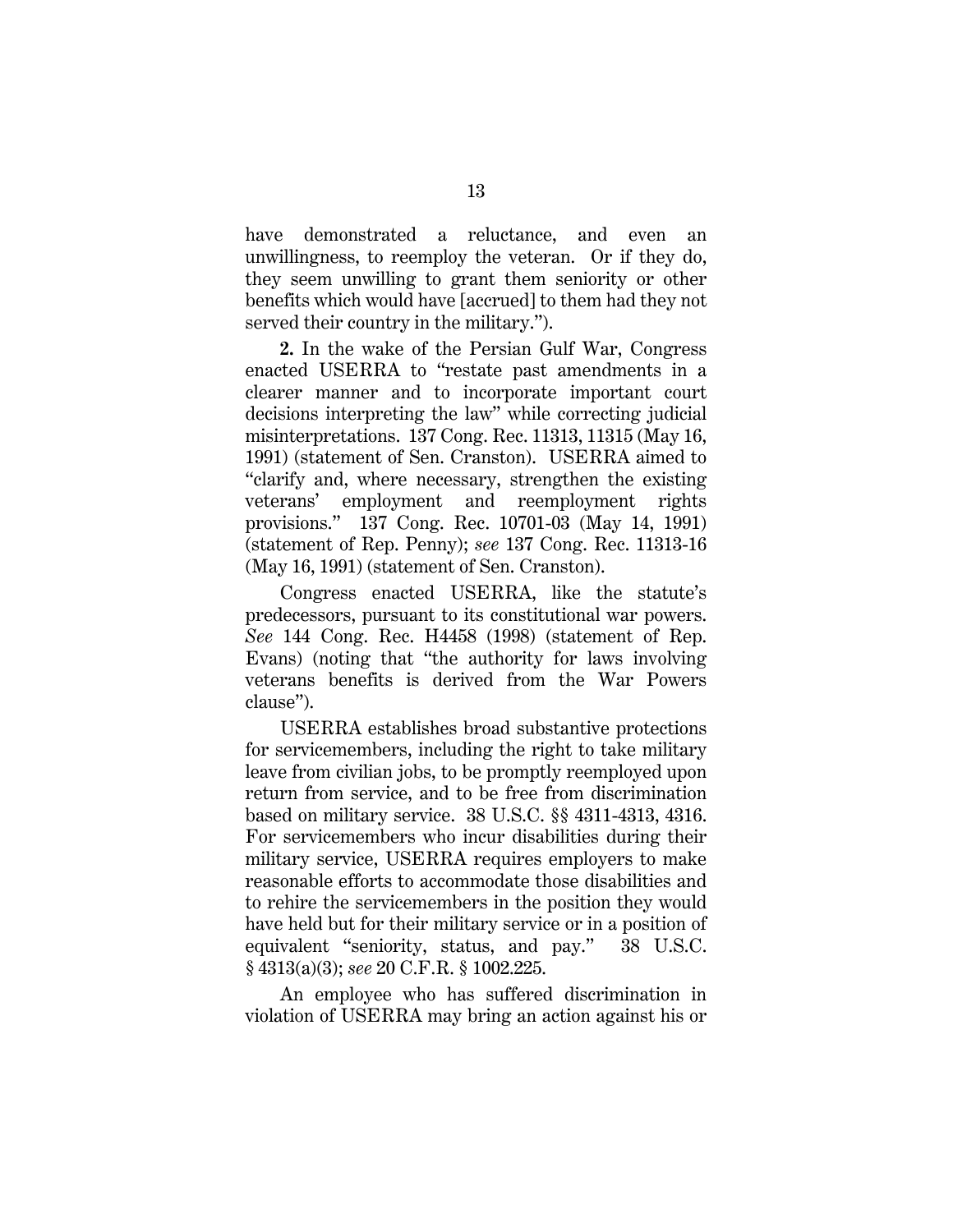her employer for damages and equitable relief. 38 U.S.C. § 4323. Unlike most federal employment statutes, USERRA applies to private- and public-sector employers of all sizes, including federal, state, and local governments. § 4303(4).

**3.** Shortly after USERRA's enactment, this Court held in *Seminole Tribe*, 517 U.S. at 76, that Congress's powers under the Indian Commerce Clause of Article I do not include the power to subject state governments to suit in federal court. Congress responded by amending USERRA to expressly authorize suit against state employers in *state* court. *See* Pub. L. No. 105-368, § 211 (Nov. 11, 1998). USERRA now provides that, "[i]n the case of an action against a State (as an employer) by a person, the action may be brought in a State court of competent jurisdiction in accordance with the laws of the State." 38 U.S.C. § 4323(b)(2). The purpose is "to assure that the policy of maintaining a strong national defense is not inadvertently frustrated by States refusing to grant employees the rights afforded to them by USERRA" and "to preclude a defense of sovereign immunity" "in an action brought under this chapter." H.R. Rep. No. 105- 448, at 5-6 (1998).

### **C. Factual Background**

The Reserve and National Guard are components of the armed forces that allow soldiers to perform part-time military service while still leading a civilian life. *Reserve Component Personnel Issues: Questions and Answers*, Cong. Res. Serv. 4 (Nov. 2, 2021), https://bit.ly/3KEY4IX. The Reserve and National Guard have more than one million members and represent nearly half of the total U.S. military force. *See Defense Primer: Reserve Forces*, Cong. Res. Serv. 2 (Jan. 28, 2021), https://bit.ly/3AoOcye (1 million in the Ready Reserve); *Defense Primer: Military Enlisted Personnel*, Cong. Res. Serv. 1 (Dec. 1, 2021), https://bit.ly/32pdTC3 (1.1 million enlisted in the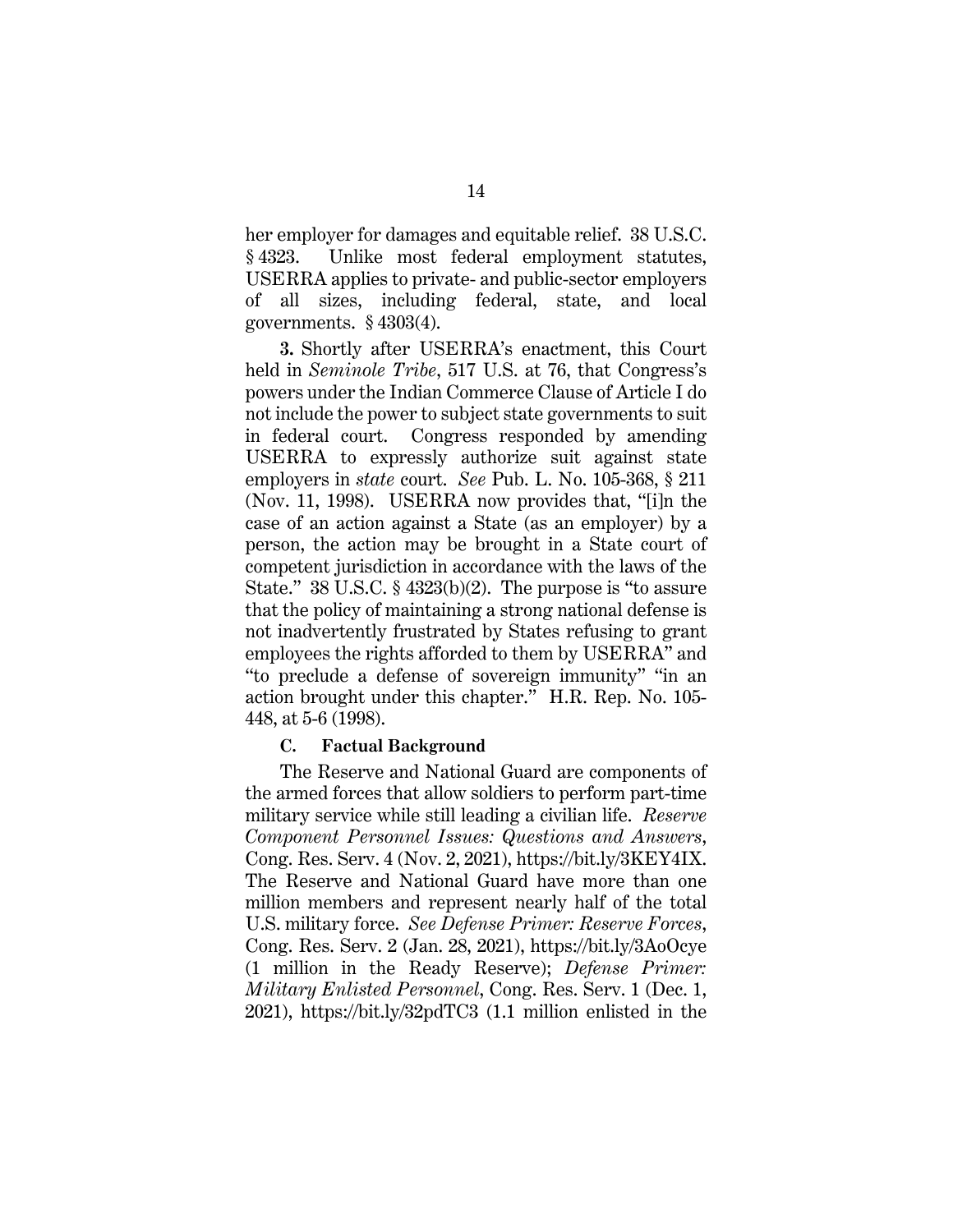active duty military). Soldiers in the Reserve complete the same training as active-duty soldiers and stand ready, "in time of war or national emergency, and at such other times as the national security may require, to fill the needs of the armed forces whenever more units and persons are needed than are in the regular components." *Reserve Component Personnel*, *supra*, at 1 (quoting 10 U.S.C. § 10102).

Petitioner Le Roy Torres enlisted in the U.S. Army Reserve in 1989. Pet. App. 73a. For 18 years, he served as an Army reservist, nine of those years while employed as a state trooper for the Texas Department of Public Safety. *Id.* at 73a-74a. Petitioner, at this point a Second Lieutenant, was called to active duty in November 2007 and subsequently deployed to Iraq. *Id.*

While deployed, petitioner, like thousands of fellow soldiers serving in Iraq, suffered lung damage after being exposed to toxic fumes emanating from the now-infamous "burn pits." Pet. App. 74a. These huge open-air pits smoldered 24 hours a day on many military bases, spouting thick, black smoke as they burned everything from trash, to ammunition, to medicine, to human waste. *See* Peggy McCarthy, *Toxic Exposure on Army Bases Sparks Battle for Health Benefits*, Associated Press (May 14, 2019), https://perma.cc/YH32-4LHS; James Risen, V*eterans Sound Alarm Over Burn-Pit Exposure*, N.Y. Times (Aug. 6, 2010), https://nyti.ms/31wbCyz.

Petitioner was honorably discharged a year after his deployment. Pet. App. 74a. When he returned to Texas, petitioner notified the Texas Department of Public Safety of his intent to be reemployed. *Id.* He explained that his lung damage prevented him from performing all of his previous duties as a Texas state trooper. *Id.* Petitioner thus requested to be placed in a different position within the Department. *Id.* He meanwhile received a diagnosis of constrictive bronchiolitis—a devastating respiratory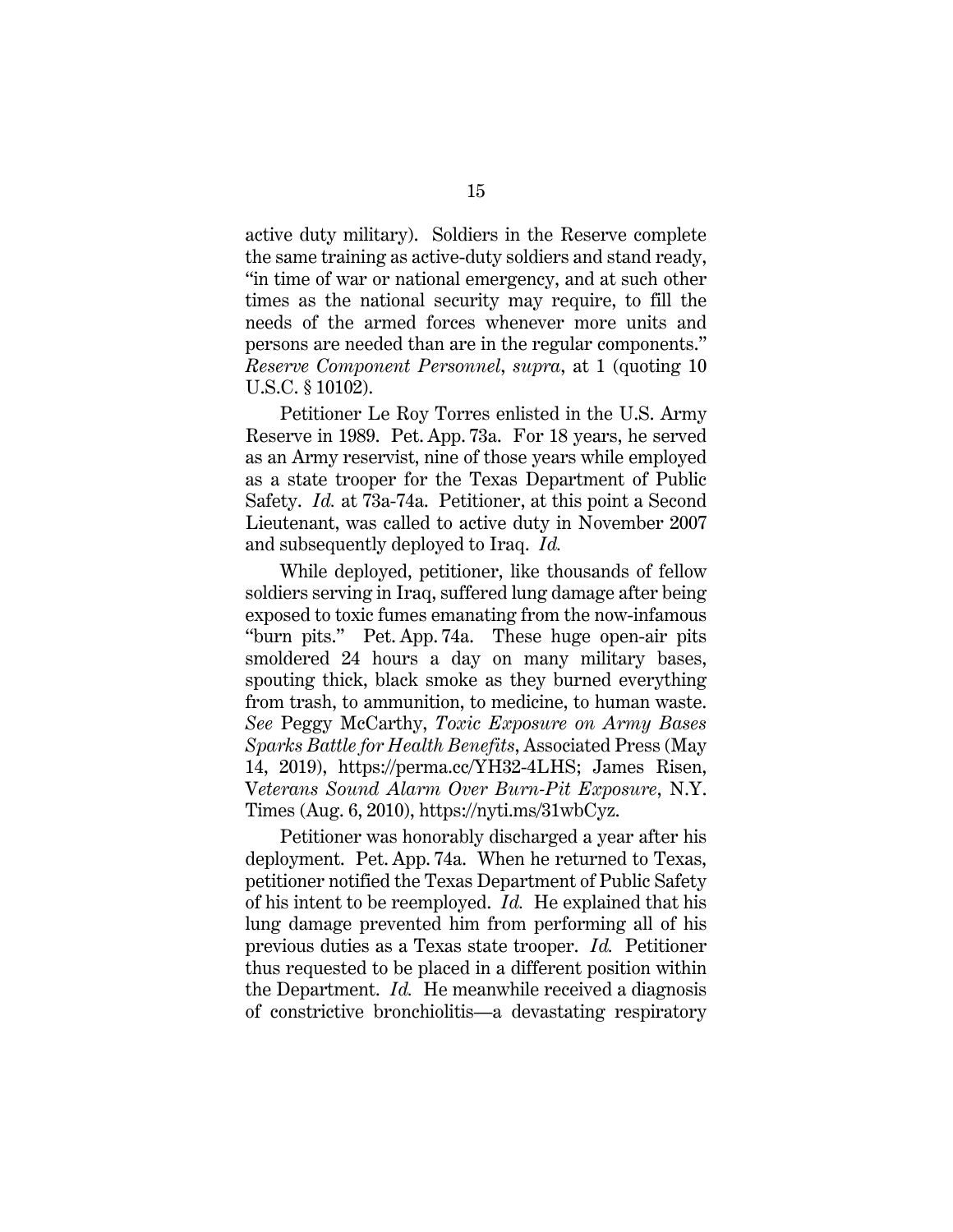condition that causes narrowing of the airways and difficulty breathing. *Id.*; *see* Matthew S. King et al., *Constrictive Bronchiolitis in Soldiers Returning from Iraq and Afghanistan*, 365 New Eng. J. Med. 222, 224 (2011).

The Department declined petitioner's requested accommodation. It instead offered him a temporary position in his previous capacity as a state trooper and informed him that he would be fired if he did not report to duty. Pet. App. 74a-75a. Rather than take on duties he could not perform, petitioner resigned. Pet. App. 75a. Petitioner and his wife Rosie have since co-founded a nonprofit organization, Burn Pits 360, which for over a decade has advocated for servicemembers and families of servicemembers injured by toxic burn pits while serving their country.<sup>5</sup>

### **D. Proceedings Below**

**1.** On May 25, 2017, Petitioner filed suit against the Department of Public Safety seeking declaratory and monetary relief under USERRA. Pet. App. 79a. Petitioner alleged that the Department violated USERRA by failing to offer him a job after his return from active duty that would accommodate his disability. Pet. App. 75a-78a. The Department moved to dismiss for lack of jurisdiction. *Id.* at 49a. Acknowledging that USERRA expressly allows individuals to sue Texas in state court, the Department nevertheless contended that Texas had sovereign immunity from suit under USERRA. Clerk's Record at 40-44. Following a hearing, the trial court denied the Department's motion. Pet. App. 49a.

<sup>5</sup> *See* Statement of Le Roy Torres, *An Assessment of the Potential Health Effects of Burn Pit Exposure Among Veterans: Hearing Before the Subcomm. on Health, H. Comm. on Veterans' Affs.*, (2018), https://bit.ly/35mJCkO; *About Burn Pits 360*, Burn Pits 360, https://bit.ly/34fHeNo.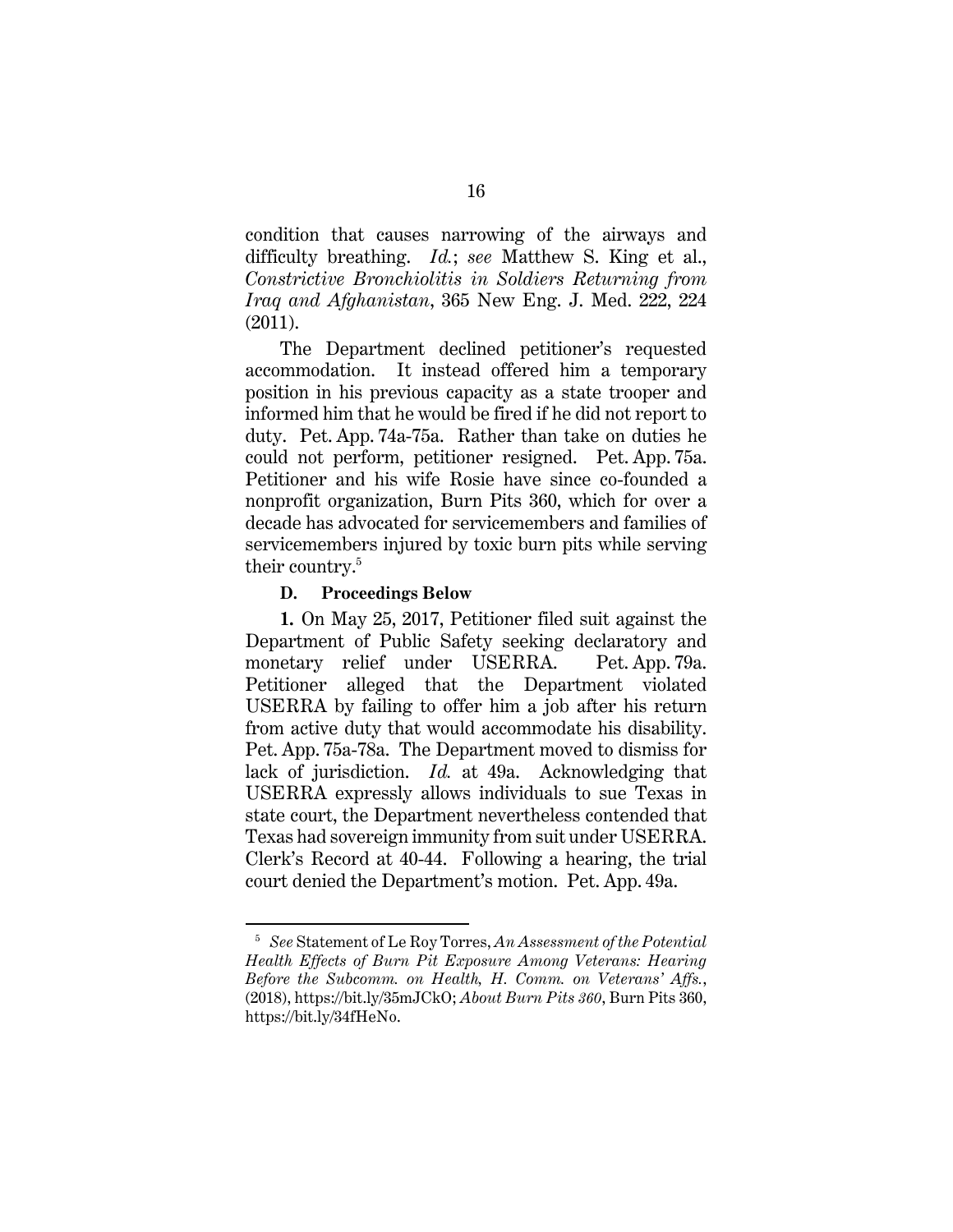**2.** A divided court of appeals reversed. The court held that USERRA was unconstitutional insofar as it authorized suits against states because Congress lacks the power to abrogate sovereign immunity pursuant to its war powers. Pet. App. 15a. The court of appeals read *Seminole Tribe* and *Alden* as foreclosing Congress from abrogating state sovereign immunity using any of its Article I powers, including its war powers. *Id.* at 7a-11a. The court viewed as irrelevant this Court's later decision in *Katz*, 546 U.S. 356, which held that Congress has the power to authorize suits against nonconsenting states pursuant to its Article I Bankruptcy Power. Pet. App. 12a-13a.

Justice Benavides dissented. Pet. App. 21a-28a. "Congress," she explained, "intended to protect citizens who served our country in suits against a state when they were discriminated against by an employer upon returning from combat." *Id.* at 23a. Yet the majority left "our armed forces [with] no remedy in state courts when they have faced employment discrimination from a state agency due to their service to our country." *Id.* at 22a. Petitioner moved for rehearing en banc, which the court denied over two dissents*. Id.* at 47a-48a.

On February 22, 2019, petitioner sought review in the Supreme Court of Texas. The court requested full briefing on the merits before denying review on June 5, 2020. Pet. App. 33a, 44a-46a.

#### **SUMMARY OF ARGUMENT**

**I.**   Congress has the power to authorize suits against nonconsenting states pursuant to its war powers.

**A.** States typically retain immunity from suits, but "a State may be sued if it has agreed to suit in the 'plan of the Convention,' which is shorthand for 'the structure of the original Constitution itself.'" *PennEast*, 141 S. Ct. at 2258 (quoting *Alden*, 527 U.S. at 728).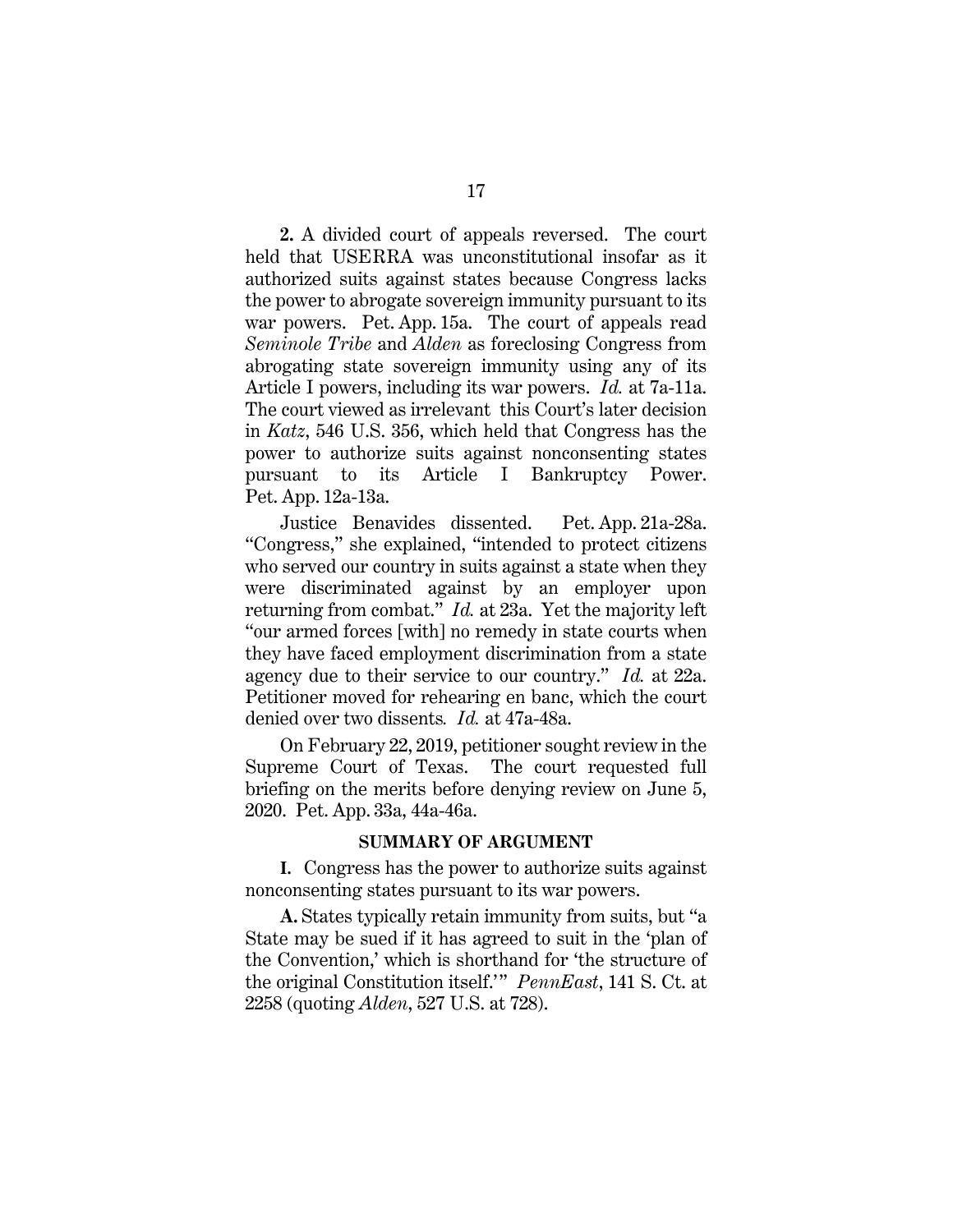The Constitution's text and structure show that the states relinquished their sovereignty in the context of the war powers. The war powers clauses exclusively delegate military matters to the national government. The Constitution also expressly divests the states of several of these powers. And in the narrow circumstances where aspects of selecting and training personnel for the Militia are shared with the states, they are shared expressly.

Moreover, the war powers by their nature required the states to relinquish their sovereignty. These powers are uniquely national in scope, purpose, and consequence. The Constitution made national defense and foreign affairs quintessentially federal zones where the nation would act with singular purpose. Vesting individual states with the power to interfere with war making would not have merely inconvenienced the other states, it could have put their existence and the existence of the union in jeopardy. The Constitution therefore divested the states of their sovereignty when it came to the war powers.

The history of the understanding of the war powers immediately preceding and following the ratification of the Constitution confirms that the states understood that they relinquished their ability to assert sovereign immunity as a defense to suits authorized by the war powers. Article III and the Eleventh Amendment were written to permit Congress to authorize suits against nonconsenting states when necessary to prevent the outbreak of renewed hostilities with a foreign power due to state noncompliance with treaty obligations.

The history of the uses of the war powers throughout United States history further confirms that the states relinquished their sovereignty when it came to the war powers. The war powers have been used in ways that trench on state sovereignty to a degree no other federal powers ever have or could. And in the specific context of state court jurisdiction and sovereign immunity, the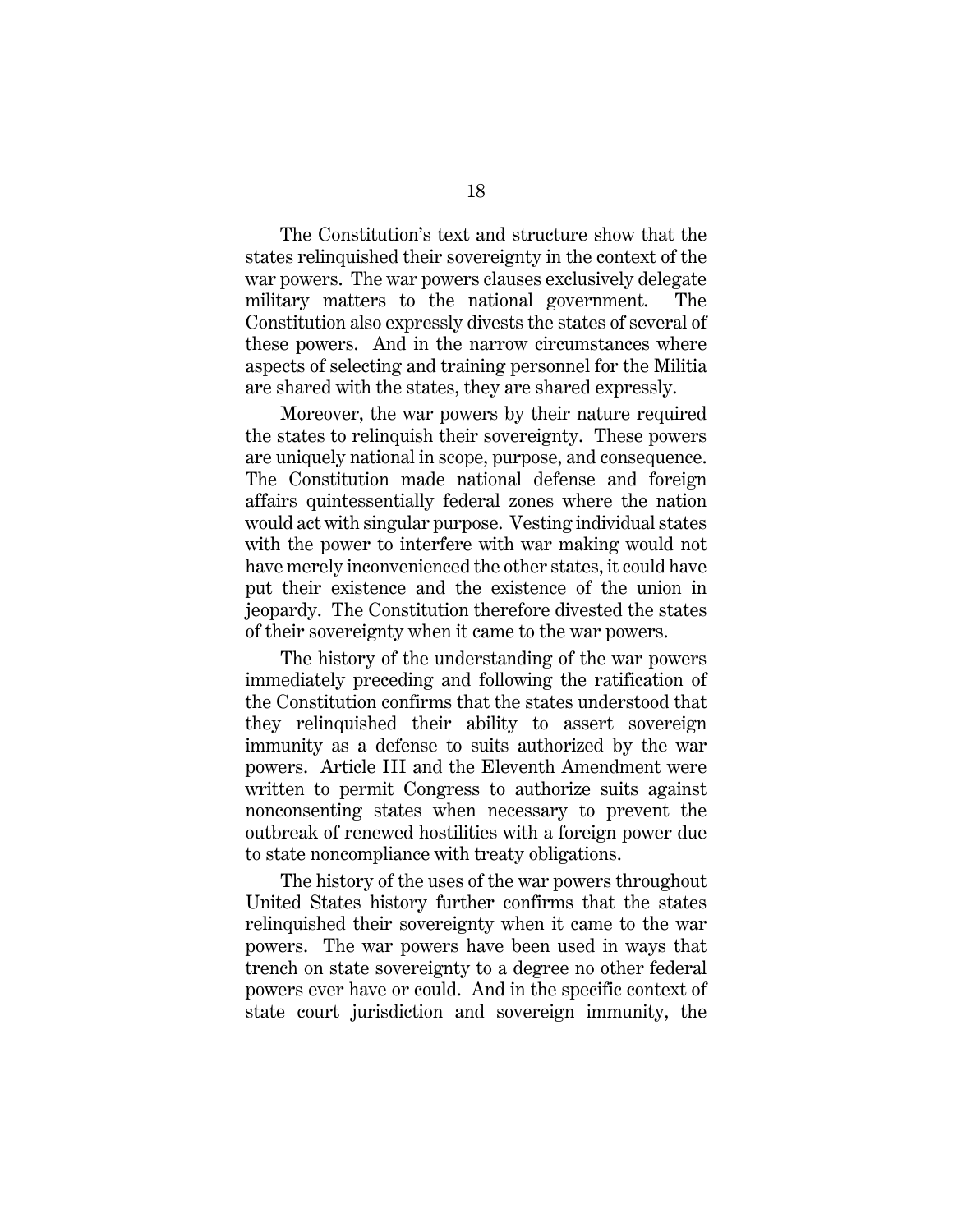national government has used these powers in similarly expansive ways, including by creating an entire provisional state court system.

Two historical precedents are particularly telling. The United States has for over a century tolled state statutes of limitations for state court causes of action against the states themselves pursuant to its war powers apparently without ever confronting an assertion of sovereign immunity. Additionally, since 1833, seventyfive years before this Court's decision in *Ex parte Young*, 209 U.S. 123 (1908), Congress has authorized federal military officers to sue for writs of habeas corpus in federal court when detained by states in the course of their duties, apparently without provoking assertions of sovereign immunity. These exercises of the war powers show that the states have long understood that they surrendered their immunity to suits pursuant to the war powers in the plan of the Convention.

**B.**  The Court's precedents support a finding that the states agreed in the plan of the Convention to surrender their sovereign immunity to suits authorized by the war powers. The evidence and arguments for a plan of the Convention waiver here are as strong as they were in the context of the bankruptcy power in *Katz*, 546 U.S. 356 and the eminent domain power in *PennEast*, 141 S. Ct. 2244.

The Court's broad statements about "Article I" powers in *Seminole Tribe*, 517 U.S. at 73 and *Alden*, 527 U.S. at 712, do not change the result in this case. The war powers are not the kind of "Article I" powers those cases were referring to; the Court held in *Katz* that those general statements were "dicta" it was not "bound to follow" and recognized in *Allen* that those cases stated a "general rule," not an absolute one; and, as the Court explained in *PennEast*, because this case involves a plan of the Convention waiver and not the abrogation of the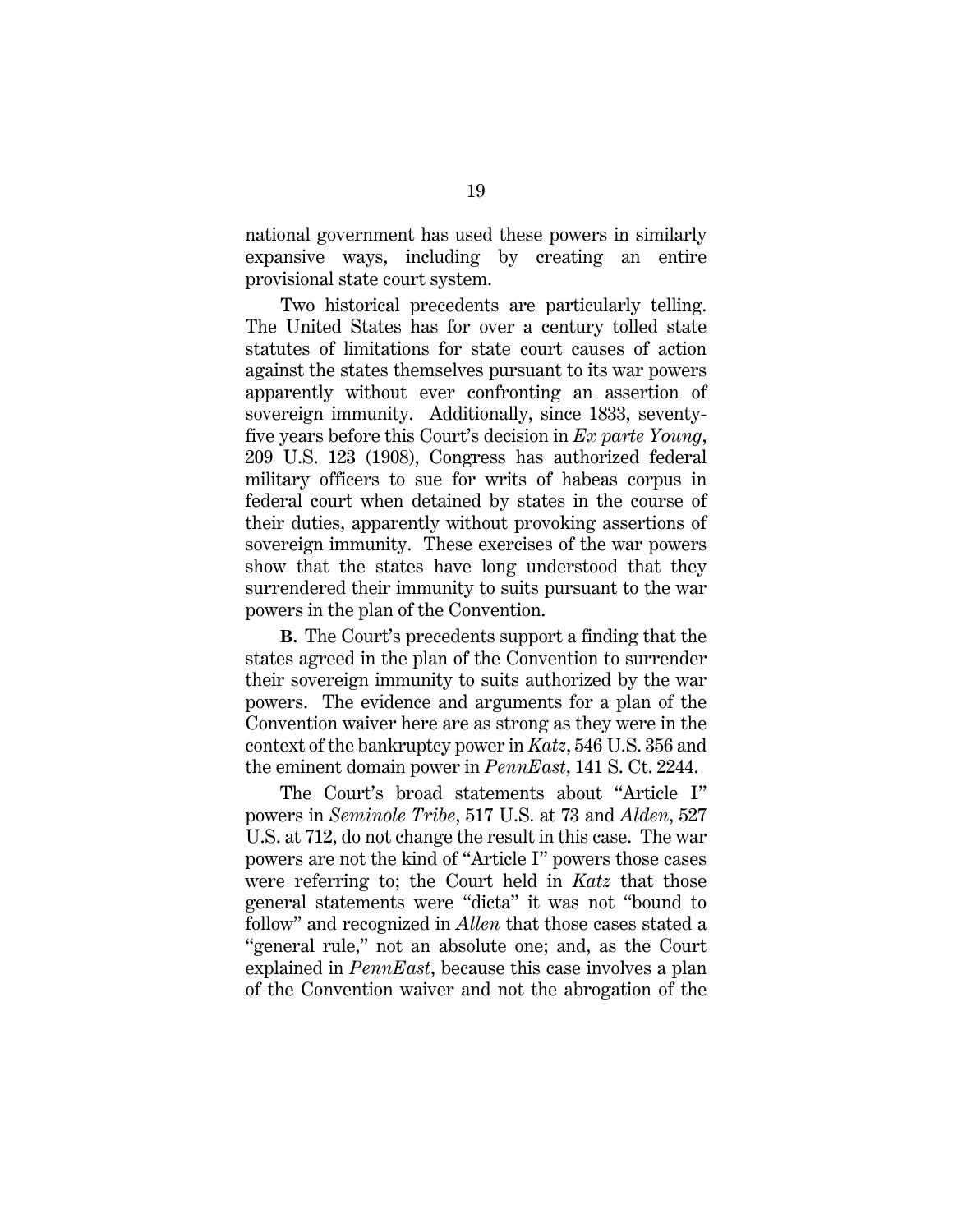states' immunity, the discussion in those cases does not apply.

**II.** Permitting states to assert sovereign immunity in this context would damage the ability of the United States to provide for the national defense and harm thousands of veterans. The reserve components of the United States military, including the National Guard and the Army Reserve, are key elements of the national government's plan to meet the evolving national defense needs of the twenty-first century. That plan requires that soldiers be able to hold dual-employment in the Guard and Reserves while also working for state employers without being penalized for their service. Permitting state employers to discriminate against soldiers for their military service will materially interfere with the ability of the United States to provide for the national defense. It will also harm thousands of veterans and servicemembers, leaving them without a remedy when their state employers discriminate against them on the basis of their service. These consequences cannot have been what the Framers contemplated in the summer months of 1787 when they conferred the war powers on the national government.

#### **ARGUMENT**

# **I. THE STATES SURRENDERED THEIR SOVEREIGN IMMUNITY TO SUITS AUTHORIZED BY THE WAR POWERS IN THE PLAN OF THE CONVENTION**

The states relinquished their sovereign immunity against suits authorized pursuant to the war powers in the plan of the Convention. The Constitution's text, structure, original understanding, and history all show that to be true. The logic of this Court's precedents dictate the same result.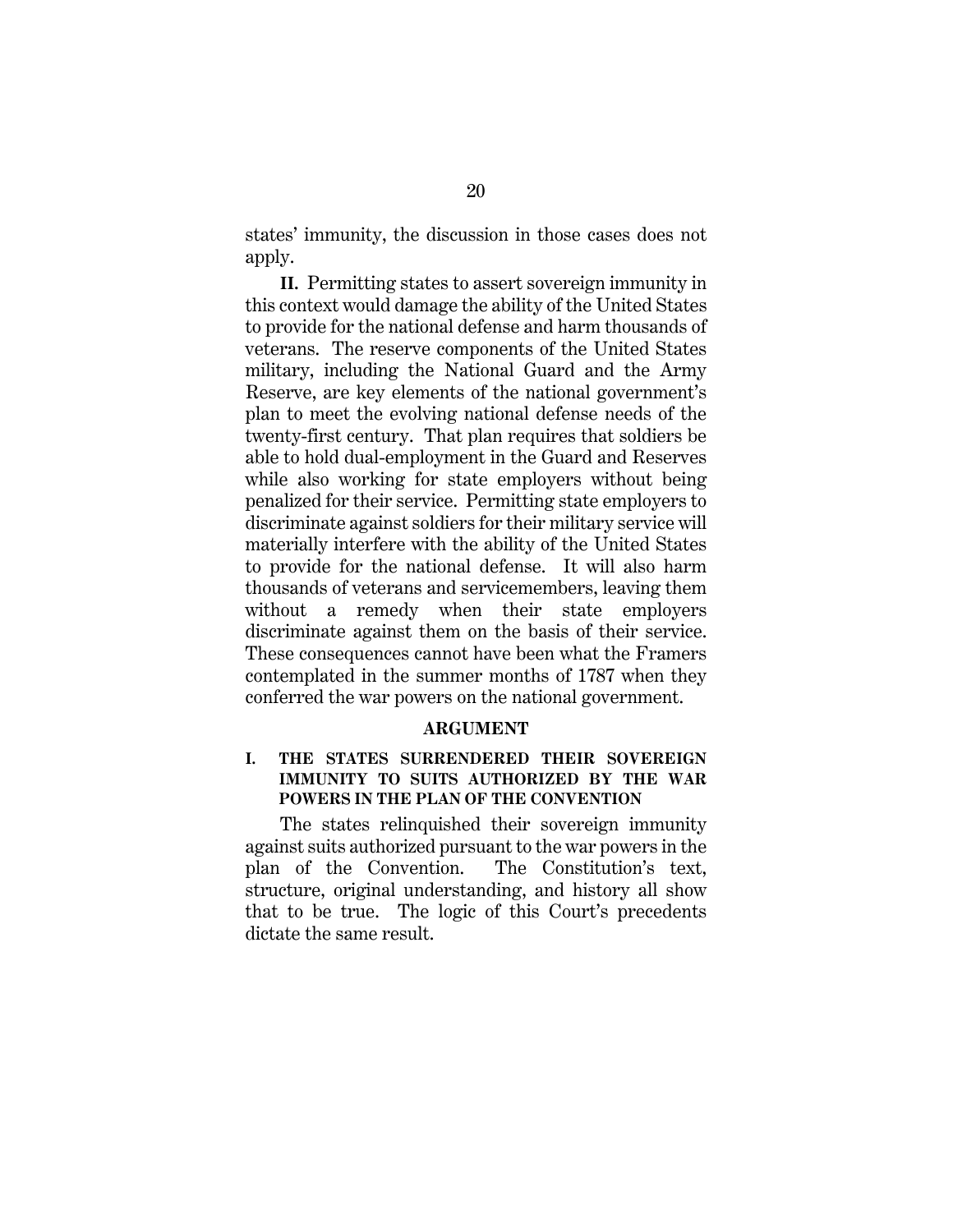# **A. The Constitution's text, structure, and history confirm that states ceded their sovereign immunity in the plan of the Convention**

Notwithstanding the doctrine of sovereign immunity, "a State may be sued if it has agreed to suit in the 'plan of the Convention,' which is shorthand for 'the structure of the original Constitution itself.'" *PennEast*, 141 S. Ct. at 2258 (quoting *Alden*, 527 U.S. at 728). The question is whether consent to suits under a particular power is "inherent in the constitutional plan" and reflects the "fundamental postulates implicit in the constitutional design." *Id.* at 2259, 2261-62 (quotation marks omitted). The Court has looked to "history, practice, precedent, and the structure of the Constitution" to determine whether states surrendered their immunity when they entered the constitutional compact. *Alden*, 527 U.S. at 741. Following these guideposts, the war powers satisfy the plan of the Convention test.

**1.** *Text and Structure.* "The Framers of the Constitution paid careful attention to the allocation of war powers between the national government and the states, and within the national government." *Bahlul v. United States*, 840 F.3d 757, 762 (D.C. Cir. 2016) (Kavanaugh, J., concurring). "The Framers assigned the national government—in particular, Congress and the President—the authority to make wartime decisions on behalf of the United States." *Id.* "The Framers assigned that power to the national government in part because the inability to wage war effectively had been one of the key weaknesses of the Articles of Confederation, and the Framers sought to fix that flaw." *Id.*

The Constitution thus provides Congress with specific, sweeping, textually enumerated powers that leave no doubt about the national government's exclusive role in war making. As the Court explained in *Barron v. City of Baltimore*, the question of the relationship of the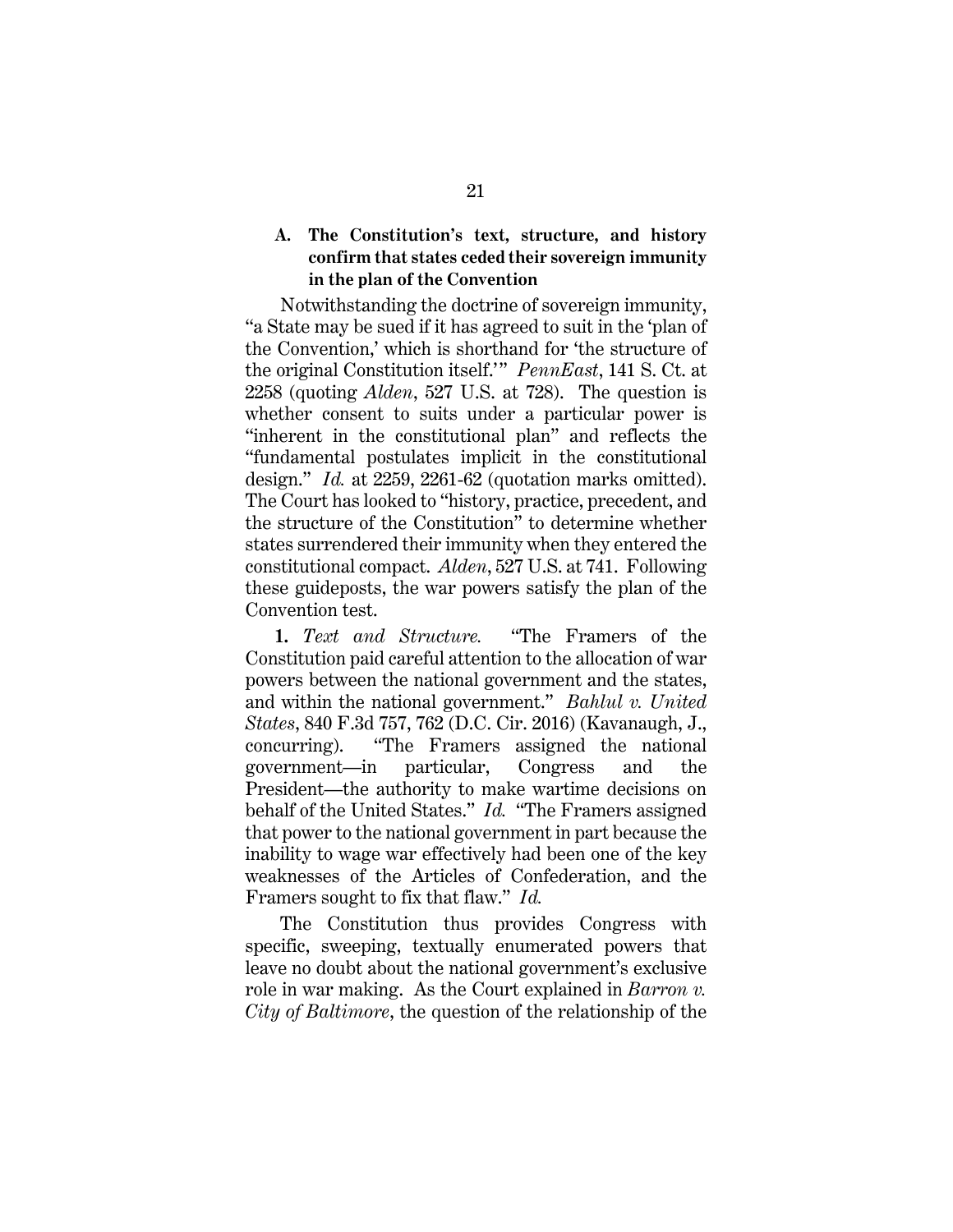federal government to the states with respect to the war powers "is not left to construction. It is averred in positive words." 32 U.S. (7 Pet.) 243, 249 (1833).

The Constitution confers on Congress the powers "To declare War," Art. I, § 8, cl. 11, "To raise and support Armies," cl. 12, "To provide and maintain a Navy," cl. 13, "To make Rules for the Government and Regulation of the land and naval Forces," cl. 14, "To provide for calling forth the Militia to execute the Laws of the Union, suppress Insurrections and repel Invasions," cl. 15, and "To provide for organizing, arming, and disciplining, the Militia, and for governing such Part of them as may be employed in the Service of the United States, reserving to the States respectively, the Appointment of the Officers, and the Authority of training the Militia according to the discipline prescribed by Congress," cl. 16.

The Constitution also divests the states of several of these powers. It provides: "No State shall enter into any Treaty, Alliance, or Confederation" nor "grant Letters of Marque and Reprisal." Art. I, § 10, cl. 1. It further provides: "No State shall, without the Consent of Congress . . . keep Troops, or Ships of War in time of Peace, . . . or engage in War, unless actually invaded, or in such imminent Danger as will not admit of delay." Art. I, § 10, cls. 2, 3. The Constitution grants the states a limited role in relation to the Militia, but ultimate control is vested in Congress and the President. *See* Art. I, § 8, cls. 15, 16; *Perpich v. Dep't of Def.*, 496 U.S. 334, 351-54 (1990).

And unique among the federal government's powers, the Constitution requires Congress to exercise the war powers. In the same Clause in which the Constitution "guarantee[s] to every State in this Union a Republican Form of Government," it mandates that the United States "*shall* protect each [state] against Invasion; and on Application [from the state] ... against domestic Violence." Art. IV, § 4 (emphasis added).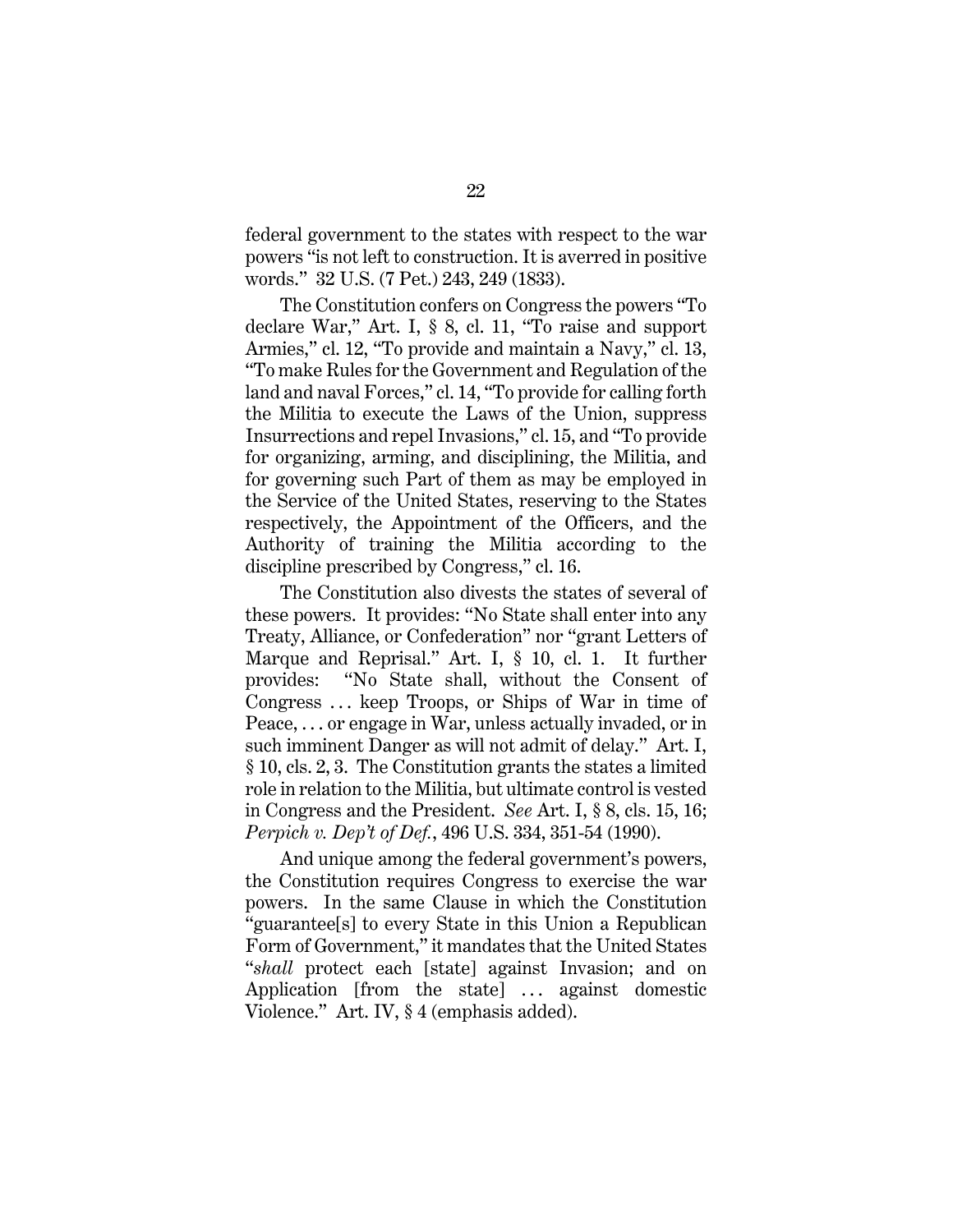As a consequence of the foregoing textual commitments, this Court has recognized that the war powers are exclusively federal. *See Perpich*, 496 U.S. at 353; *Worcester v. Georgia*, 31 U.S. (6 Pet.) 515, 558-59 (1832); *Penhallow v. Doane's Adm'rs*, 3 U.S. (3 Dall.) 54, 80-81, 95 (1795) (Paterson, J.). As the Court recognized shortly after the Founding, and in numerous cases thereafter, "[t]he whole powers of war" are "by the constitution of the United States . . . vested in congress." *Talbot v. Seeman*, 5 U.S. (1 Cranch) 1, 28 (1801).6

Thus, unlike the Commerce Clause and many other clauses of Article I, power over military policy resides solely in the federal government. States can legislate to protect the "writings" and "discoveries" described in the Intellectual Property Clause unless Congress preempts their efforts. *See Kewanee Oil Co. v. Bicron Corp.*, 416 U.S. 470, 479 (1974). And under the commerce powers, the Federal and state governments share "concurrent" power to regulate—i.e. states may regulate commerce subject only to certain "boundaries" defined by this Court. *South Dakota v. Wayfair, Inc.*, 138 S. Ct. 2080, 2089-91 (2018). Congress even has the power to enable states to regulate beyond those boundaries. *S. Pac. Co. v. Ariz. ex rel. Sullivan*, 325 U.S. 761, 769 (1945).

<sup>6</sup> *See also Fong v. United States*, 149 U.S. 698, 711-12 (1893) (similar); *Ex parte Virginia*, 100 U.S. 339, 354-55 (1879) ("[T]he common government ... was granted exclusive jurisdiction over external affairs, including the great powers of declaring war, making peace, and concluding treaties . . . ."); *Luther v. Borden*, 48 U.S. (7 How.) 1, 71-72 (1849) ("[L]est it might be argued that this power to declare war and raise troops and navies was not exclusive in the general government, as is the case with some other grants to it deemed concurrent, about weights and measures, bankrupt laws,  $\&$ [] ... the reasons for this grant as to war, and an express prohibition on the States as to it, both show the power to be exclusive in Congress."); *Am. Ins. Co. v. 356 Bales of Cotton*, 26 U.S. (1 Pet.) 511, 542 (1828) (similar).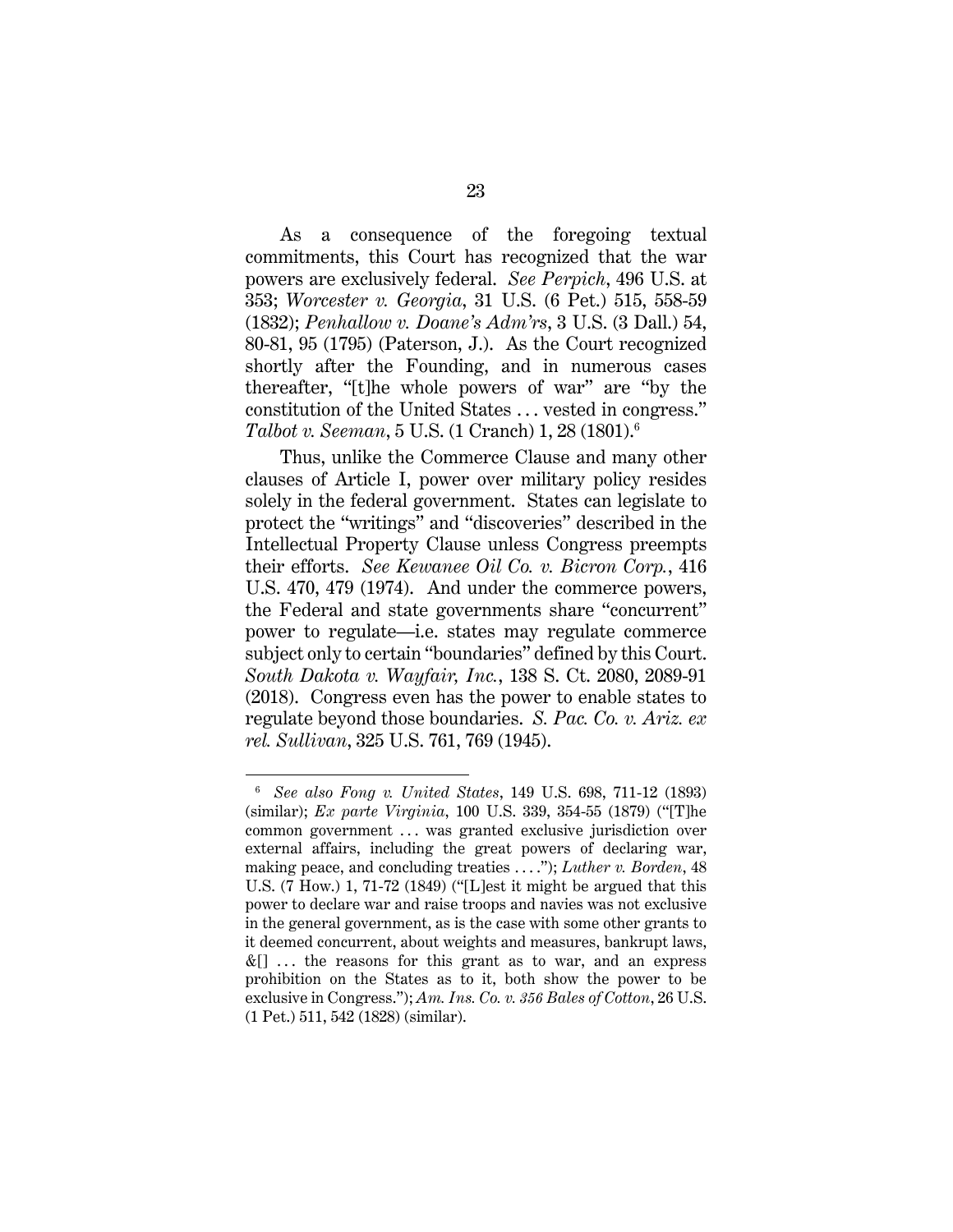In contrast, "the Constitution specifically commits the Nation's war powers to the federal government, and as a result, the states have traditionally played no role in warfare." *Saleh v. Titan Corp.*, 580 F.3d 1, 11 (D.C. Cir. 2009) (Silberman, J., joined by Kavanaugh, J.); *see also id.* ("[t]he states . . . constitutionally and traditionally have no involvement in federal wartime policy-making.") (citing *Am. Ins. Ass'n v. Garamendi*, 539 U.S. 396, 419 n.11 (2003)). *Only* Congress declares war. *Only* Congress raises and supports armies and provides for and maintains a navy. *Only* Congress has unfettered authority to keep troops or ships of war in time of peace.

The Constitution's express divestment of state power in this area further highlights the unique exclusivity of the federal government's war powers. This divestment is critical because if the states could make war "the union could never be secure of peace," "since the whole confederacy is responsible for any such act." 1 William Blackstone, Commentaries 271 (St. George Tucker ed. 1803). The Constitution's textual divestment of war powers from the states makes Congress's war powers unlike virtually all other powers granted in Article I.7

The textual divestment is also powerful evidence that the states surrendered their sovereign immunity to suits under these powers. *See The Federalist* No. 81, at 487-88 (Alexander Hamilton); No. 32, at 198 (Alexander Hamilton) (Clinton Rossiter ed., 1961) (explaining that a plan of the Convention waiver arises where the Constitution "prohibited the States from exercising" a federal authority or the exercise of that "authority in the

<sup>&</sup>lt;sup>7</sup> The only other Article I powers that are accompanied by an explicit divestment of state power are two commercial powers with undeniable national consequences. Art. I, § 8, cl. 5 (coin money); § 10, cl. 1 (forbidding the same to the states); § 8, cl. 1 (imposts and excises); § 10, cl. 2 (forbidding the same to the states).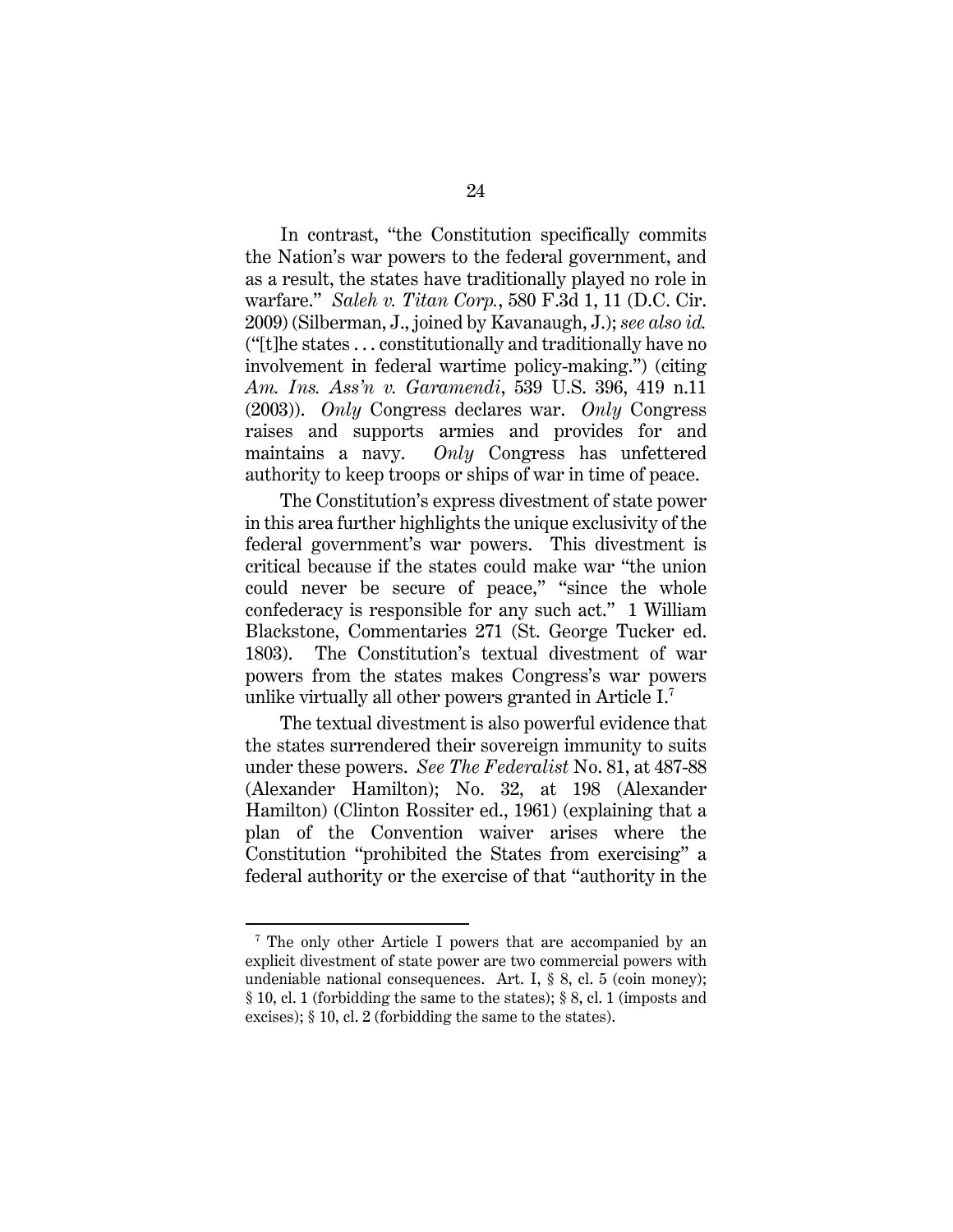States would be absolutely and totally *contradictory* and *repugnant*" to its exercise by the federal government).

The war powers are also unique from the other Article I powers because their effective exercise requires the states not merely to refrain from regulating in a particular sphere, but to surrender "the traditional diplomatic and military tools that . . . sovereigns possess." *Franchise Tax Bd. of Cal. v. Hyatt*, 139 S. Ct. 1485, 1497 (2019). As this Court opined in the closely related foreign affairs context, investing the federal government with exclusive foreign affairs powers resulted in "limitations on the sovereignty of the States." *United States v. Pink*, 315 U.S. 203, 233-34 (1942); *see United States v. Belmont*, 301 U.S. 324, 331 (1937); *see also Hines v. Davidowitz*, 312 U.S. 52, 63 (1941). "The[ ] States are constituent parts of the United States. They are members of one great empire—for some purposes sovereign, for some purposes subordinate." *Cohens v. Virginia*, 19 U.S. (6 Wheat.) 264, 414 (1821). For the United States to be "the only government in this country that has the character of nationality," the powers of "war, peace, and negotiations and intercourse with other nations" was "forbidden to the state governments." *Ping v. United States*, 130 U.S. 581, 605 (1889).

The conferral of war powers on the federal government requires the surrender of state sovereignty by its very nature. "The federal government's interest in preventing military policy from being subjected to fiftyone separate sovereigns . . . is not only broad—it is also obvious." *Saleh*, 580 F.3d at 11; *see Luther v. Borden*, 48 U.S. (7 How.) 1, 72 (1849) (citing 1 William Blackstone, Commentaries 270 (St. George Tucker ed. 1803)) (same). As Edmund Randolph explained on the first day of the Constitutional Convention, the new Constitution was needed to prevent the states from "provok[ing] war." Records of the Federal Convention, Tuesday, May 29,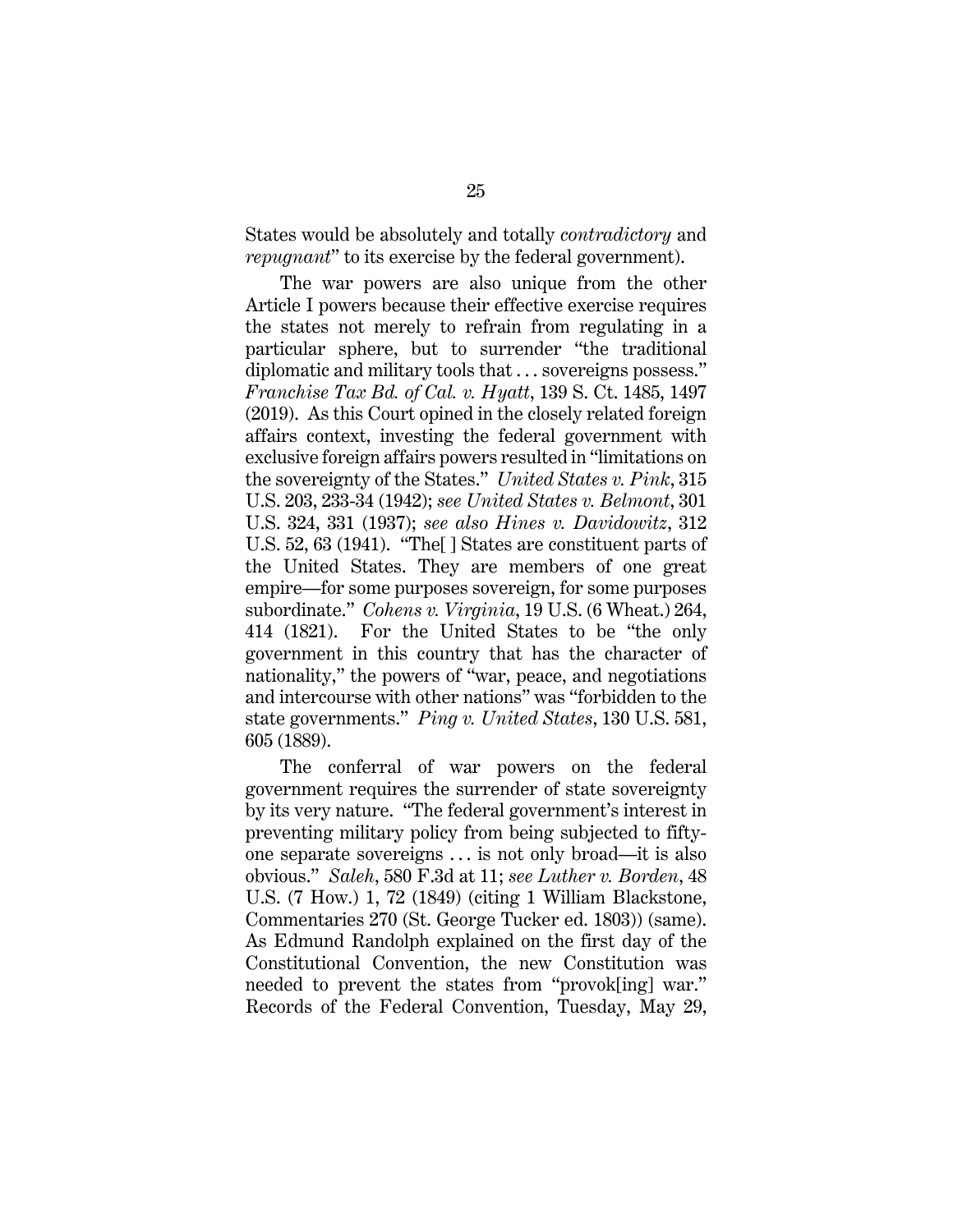1787 at 19 (M. Farrand ed. 1937). Had the states retained any role in war making "there would have been as many supreme wills as there were states, and as many wars as there were wills." *Penhallow v. Doane's Adm'rs*, 3 U.S. (3 Dall.) 54, 80-81 (1795) (Paterson, J.); *accord Smith v. Turner*, 48 U.S. (7 How.) 283, 450 (1849) (similar). A power in the states to interfere with the exercise of the war powers not only would have jeopardized the safety of the United States against foreign enemies, it would have deprived the United States of the power to maintain the supremacy of federal law, guarantee a republican form of government to the states, and ensure peace among them.

At bottom, if the Constitution had left to the States the ultimate authority to regulate commerce and intellectual property, the United States could still have been a nation. The same could not be said had the states retained the ability to interfere with the exercise of the war powers. The surrender of state sovereignty, which includes sovereign immunity, thus is an essential part of the conferral of the war powers on the national government. The states could not be safely vested with a residual authority to interfere with the war powers' exercise without "utterly destroy[ing]" those powers. *In re Tarble*, 80 U.S. (13 Wall.) 397, 408 (1872).

**2.** *Original Understanding.* National defense under the Articles of Confederation was utterly inadequate and "replete with obstructions." *The Federalist* No. 22, at 145 (Alexander Hamilton) (Clinton Rossiter ed., 1961). The Framers, whose overriding goal was to "respon[d] to the failings of the Articles," *PennEast*, 141 S. Ct. at 2263, viewed plenary and exclusive federal war powers as uniquely critical to the nation's success. Madison and Hamilton insisted that these powers could have "no limitation[s]" or "constitutional barriers." *The Federalist* No. 23, at 153 (Alexander Hamilton), No. 41, at 257 (James Madison) (Clinton Rossiter ed., 1961). They were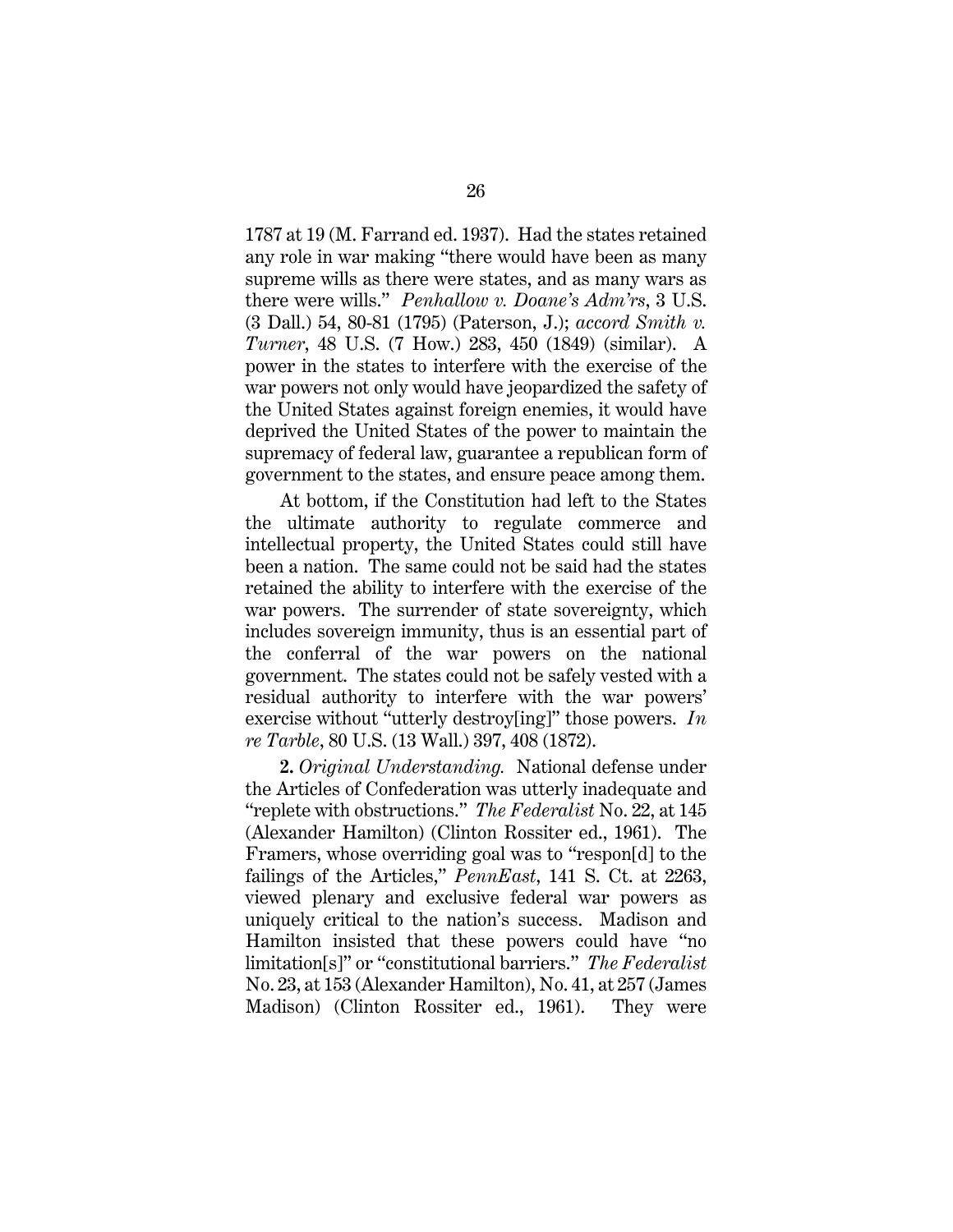adamant that Congress have the "*indefinite power* of raising *troops* . . . in *peace*, as well as in *war*," and that "[s]ecurity against foreign danger . . . is an avowed and essential object of the American Union." *The Federalist* No. 41, at 256 (James Madison) (Clinton Rossiter ed., 1961). "The powers requisite for attaining it must be effectually confided to the federal councils." *Id.*

Lawsuits against states where necessary to preserve foreign relations and keep the peace were not merely contemplated in the plan of the Convention—they were a *reason for* the Convention. *See Jesner v. Arab Bank, PLC*, 138 S. Ct. 1386, 1416-17 & n.3 (Gorsuch, J., concurring); *see also id*. at 1396-97 (majority op.) (similar). In particular, the Framers recognized a pressing need, in the interest of national security, for Congress to have the ability to authorize suits under the recently ratified Treaty of Paris for the collection of war debts. *See id.* at 1416-17 (Gorsuch, J., concurring). And as explained below, they specifically anticipated that treaty-based suits could be authorized *against states*.

That history is significant because the Framers understood that the power to end wars and enter binding peace treaties—and the Treaty of Paris in particular was a vital incident of the federal government's war powers. "The authority to make war, of necessity implies the power to make peace; or the war must be perpetual." *Ware v. Hylton*, 3 U.S. (3 Dall.) 199, 232 (1796) (Chase, J.); *id.* at 259 (Iredell, J.) ("the power of making treaties" and "the power of declaring war" both could support actions for "an infraction of a treaty"). "The powers to declare and wage war" and "to conclude peace" spring from the same source: both are "necessary concomitants of nationality," that "would have vested in the federal government" even "if they had never been mentioned in the Constitution." *Curtiss-Wright*, 299 U.S. at 318. Accordingly, the Court has consistently referred to war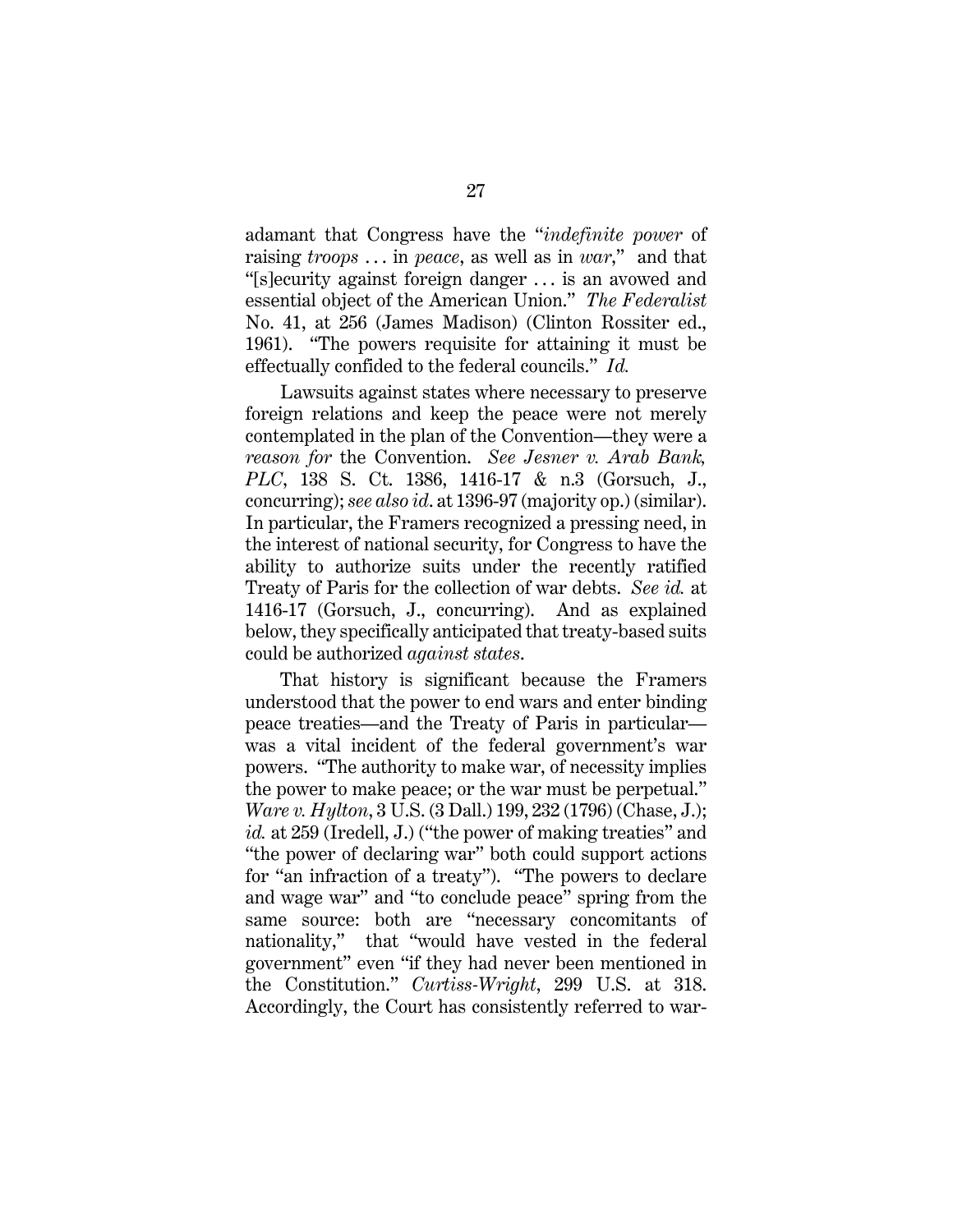making and peace-making as two sides of the same coin. *Id.*; *see Ex parte Virginia*, 100 U.S. 339, 354-55 (1879) ("[T]he common government . . . was granted exclusive jurisdiction over external affairs, including the great powers of declaring war, making peace, and concluding treaties."). The United States has the power to end a war by passing a law instead of signing a treaty. *See Curtiss-Wright*, 299 U.S. at 318. Thus, evidence that states gave up their immunity in the plan of the Convention with respect to peace-making is evidence they surrendered it as to the war powers.

The evidence that the states surrendered the immunity to treaty-based suits at the founding is strong. The Treaty of Paris promised British creditors the power to collect on war debts, providing broadly that suits against American debtors would "meet with no lawful impediment." Provisional Articles Between the United States of America, and his Britannic Majesty, 8 Stat. 54, 56 (1782). Despite that unequivocal language, concerns about "unenforceability of the peace treaty[,] and the consequent threat to the nation's security," "became a significant factor that both suggested the need for a national judiciary and provided a major impetus for the Philadelphia Convention." John J. Gibbons, *The Eleventh Amendment and State Sovereign Immunity: Reinterpretation*, 83 Colum. L. Rev. 1889, 1902 (1983). If debts went unpaid, war could reignite.

States repeatedly took actions that magnified this threat. "[M]any of the states, especially those in the South, had passed laws providing for expropriation of debts due British creditors, or making Continental or state bills of credit legal tender." *Id.* at 1901 (citing 12 Va. Stat. 52 (W. Hening ed. 1823)). Given states' efforts to coopt these war debts, the Framers were acutely aware "of the likelihood that suits would be brought against the states under article III to enforce the peace treaty." *Id.*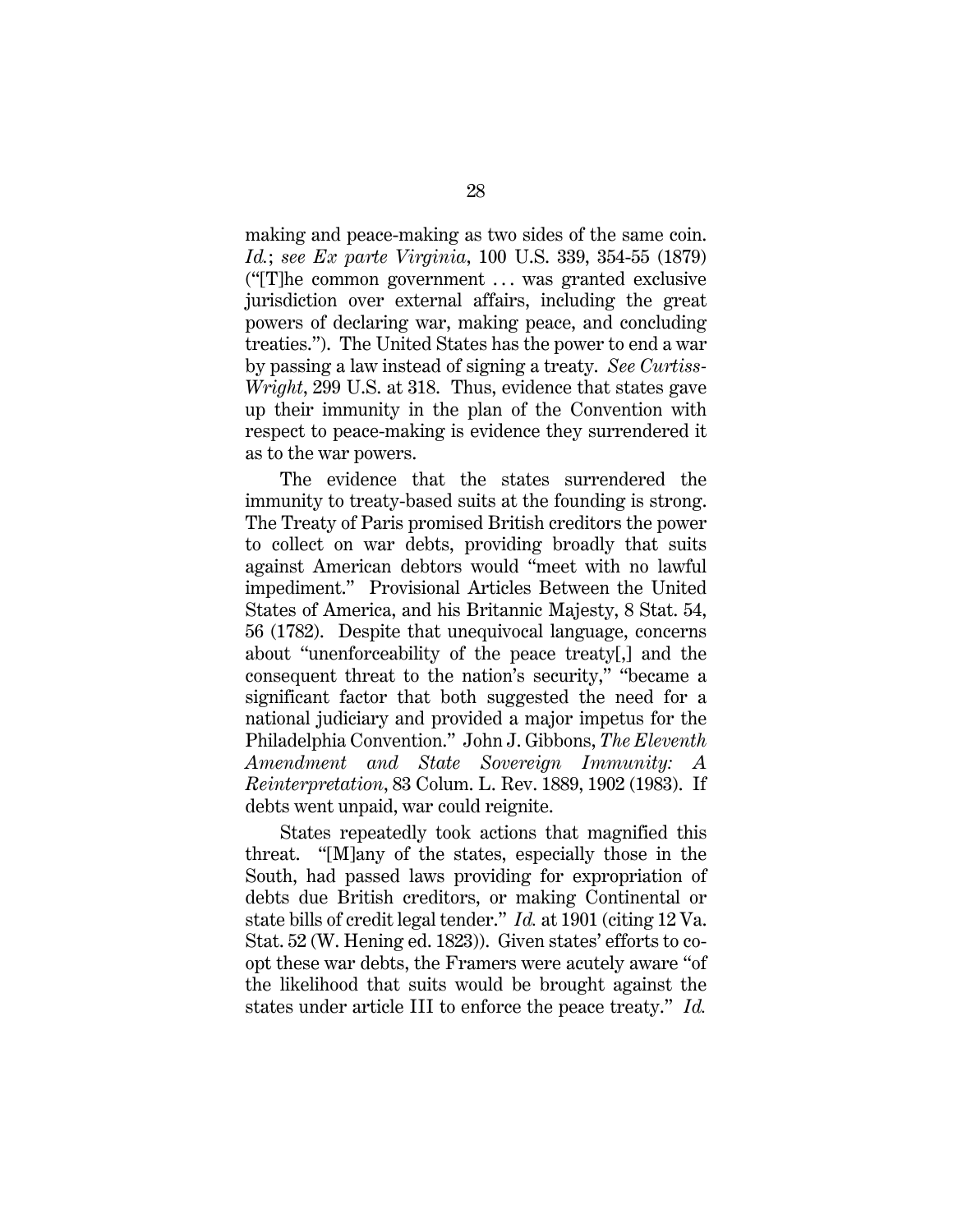at 1913-14. They debated the propriety of those suits bitterly. But their debate shared a key premise: that "the judiciary article as originally written" allowed war-debt creditors in particular to "sue the states." *Id.* at 1908.

During the Pennsylvania ratification debate, for example, James Wilson stressed that the new constitution would "show the world that we make the faith of treaties a constitutional part of the character of the United States." 2 J. Elliot, Debates in the Several State Conventions on the Adoption of the Federal Constitution 490 (2d ed. 1891) (Elliot's Debates).<sup>8</sup> The nation would "secure its performance no longer nominally, for the judges of the United States will be enabled to carry it into effect, let the legislatures of the different states do what they may." *Id.* In New York, Hamilton explained the necessity of permitting suits in federal court for treaty violations: "The Union will undoubtedly be answerable to foreign powers for the conduct of its members," he wrote, and "it will follow that the federal judiciary ought to have cognizance of all causes in which the citizens of other countries are concerned." *The Federalist* No. 80, at 476 (Alexander Hamilton) (Clinton Rossiter ed., 1961). "[C]ases between a State . . . and foreign States, citizens, or subjects" would "be, in a peculiar manner, the subjects of the national judicature." *Id.* at 481.

Even the constitution's opponents shared this premise. In Virginia, one of George Mason's primary concerns with Article III was that it permitted peacetreaty suits against states. Criticizing the portion of Article III dealing with foreign plaintiffs, Mason warned that "a suit will be brought against Virginia," 3 Elliot's

<sup>8</sup> *See* 5 Annals of Cong. 776 (1796) (Statement of Rep. Madison) (explaining that the most significant guide to the Constitution's meaning other than its text is to be found "not in the General Convention, . . . but in the State Conventions, which accepted and ratified the Constitution").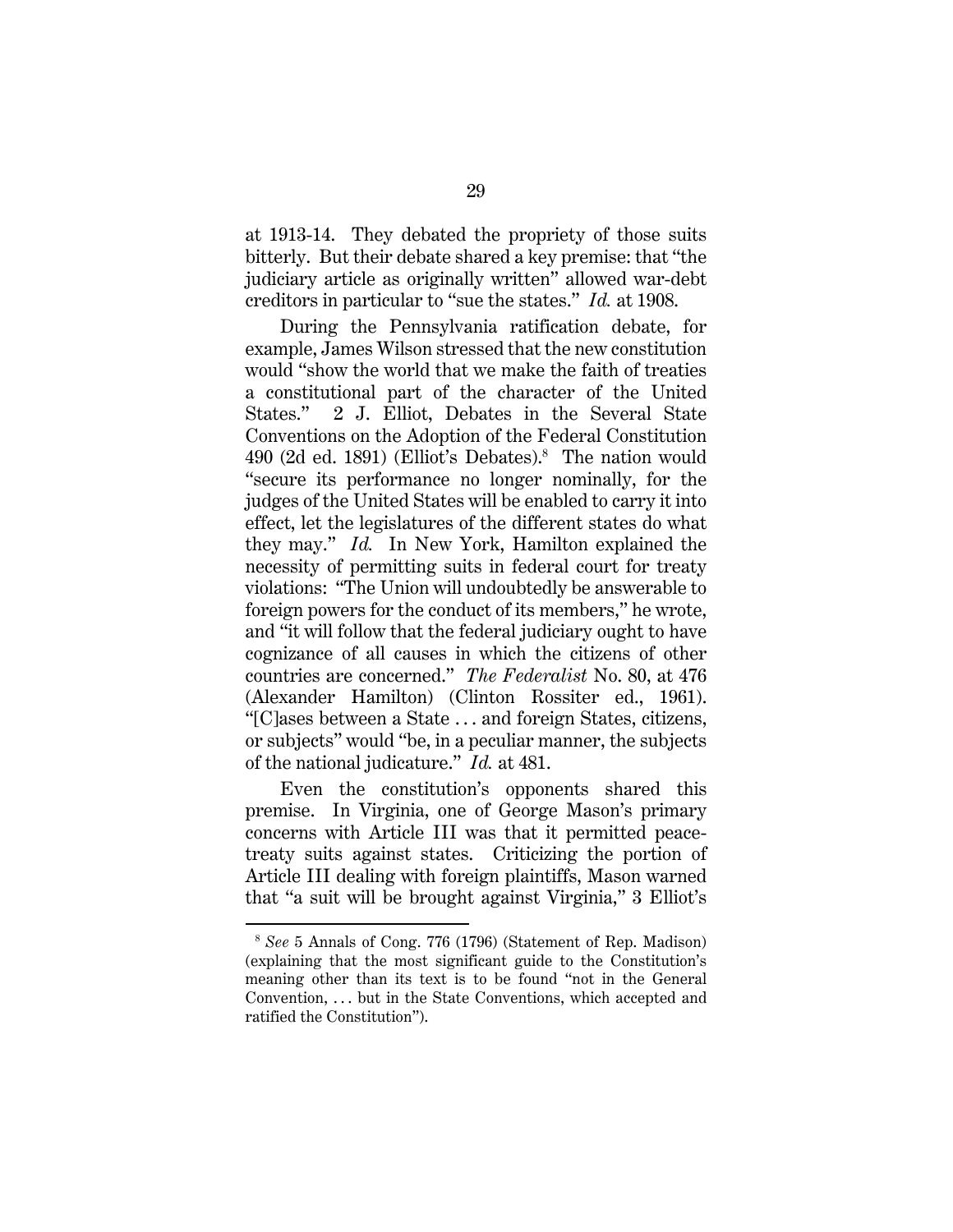Debates, *supra*, at 527. "This, at the time, could refer only to suits against Virginia for enforcement of the peace treaty, there being no other potential disputes between foreign citizens and the state." Gibbons, *supra*, at 1904. The debate, in short, assumed that Article III would allow suits against states to enforce the peace treaty.

The Eleventh Amendment's ratification history bolsters this account. Congress in considering various proposals for a post-*Chisholm* amendment "was acutely aware of the nexus between the peace treaty issue and the resolutions before them." *Id.* at 1935. Indeed, the first proposal for such a constitutional amendment responded to a "treaty-based" suit against Massachusetts "commenced by a British Loyalist whose properties had been confiscated." *Id.* at 1931. The proposed amendment, introduced in the House by Theodore Sedgewick on instructions from Massachusetts, would have made states completely immune from being "made a party defendant, in any of the judicial courts, established, or which shall be established under the authority of the United States, at the suit of any person or persons, whether a citizen or citizens, or a foreigner or foreigners, or of any body politic or corporate, whether within or without the United States." Gazette of the U.S. (Phila.), Feb. 20, 1793, at 303.

Congress rejected that language and adopted a narrow Amendment instead—expressly limited to reducing Article III's reach. U.S. Const. amend. XI. Congress's compromise language, adopted in the face of concerns about peace-treaty suits, confirms that "[t]he amendment's specific wording derives . . . from the desire . . . to assuage the . . . clamor over . . . *Chisholm v. Georgia*  while guaranteeing the enforceability against the states of the controversial peace treaty with Great Britain." Gibbons, *supra*, at 1894. "[T]he perceived need to convince the British that the courts would correct peace treaty violations counseled against restricting the scope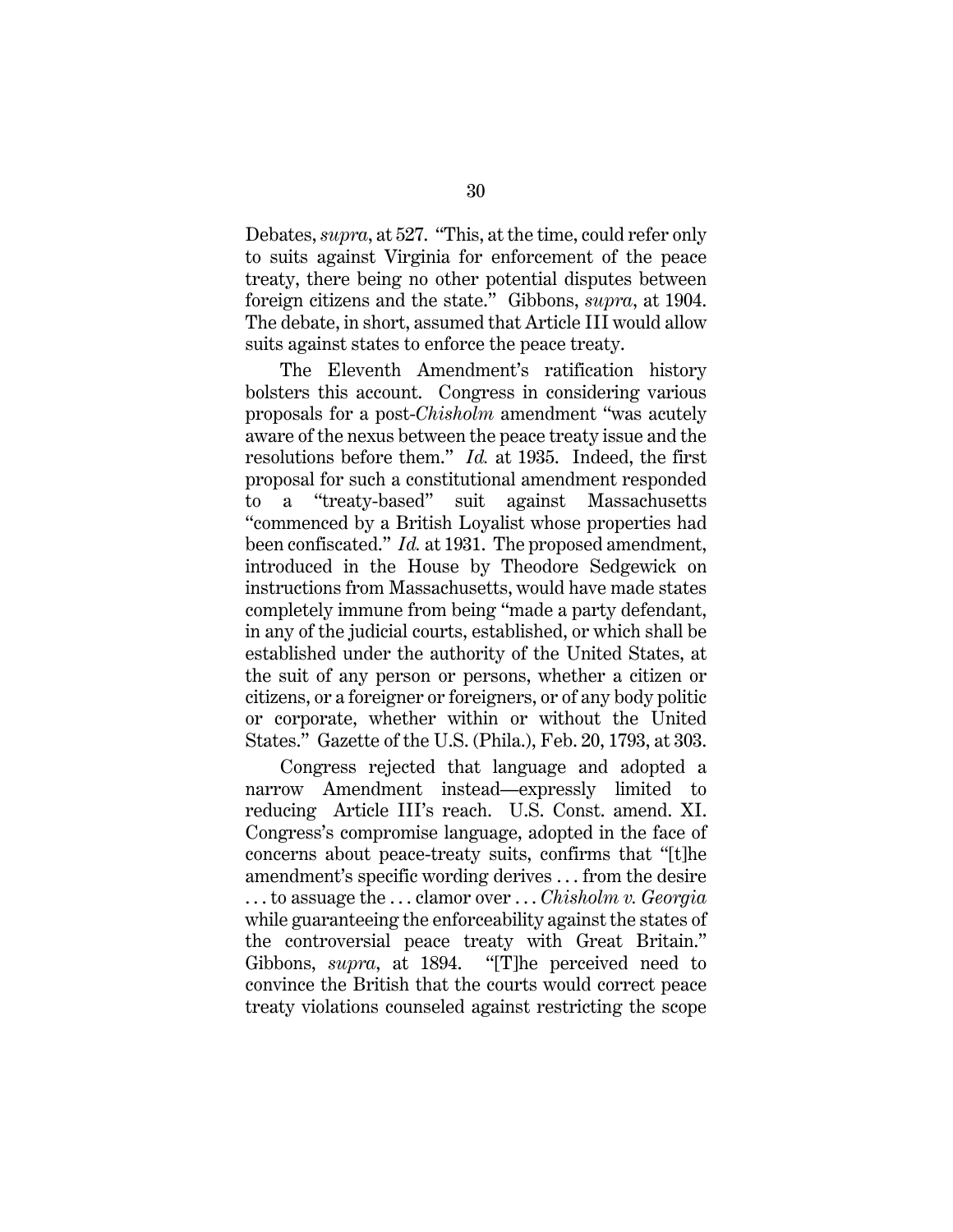of . . . article III over suits against states." *Id.* at 1935. Thus, while diplomatic efforts ultimately would head off direct suits against the states, *id.* at 1940, the Eleventh Amendment was drafted so that "[i]t could still be accurately represented to Great Britain that the state courts were open, and that the Supreme Court would continue to exercise appellate jurisdiction over federal questions to compel treaty compliance by a state," *id.* at 1935.

**3.** *Post-Founding History*. The uses of the war powers throughout the Nation's history confirm a plan of the Convention waiver. As explained earlier, *see supra*  pp. 8-9, 10, Congress has taken many actions throughout this nation's history that would not and could not be authorized by any source of constitutional power other than the war powers. It has regulated or taken over the economic life of the country, regulated the morals of the community, denied freedom of speech to an extent not permissible when restricted under other powers, and commanded individuals to give up their freedom and lay down their lives. *See id.*

Congress's extraordinary actions under its war powers have included altering the most basic rules of state and federal court jurisdiction and even displacing an entire state judicial system. In *The Grapeshot*, 76 U.S. (9 Wall.) 129, 133 (1870), and *Mechanics' & Traders' Bank v. Union Bank of Louisiana*, 89 U.S. (22 Wall.) 276, 295-98 (1875), in the Civil War's aftermath, this Court affirmed Congress's power to establish an entire provisional Louisiana court system, administered by federal military officers, with original and appellate jurisdiction to hear and decide all cases, civil and criminal, arising under federal and Louisiana law. The authority of these courts was sweeping and plenary, *Mechanics' & Traders' Bank*, 89 U.S. (22 Wall.) at 294-95, and Congress later transferred "all judgments, orders, and decrees of the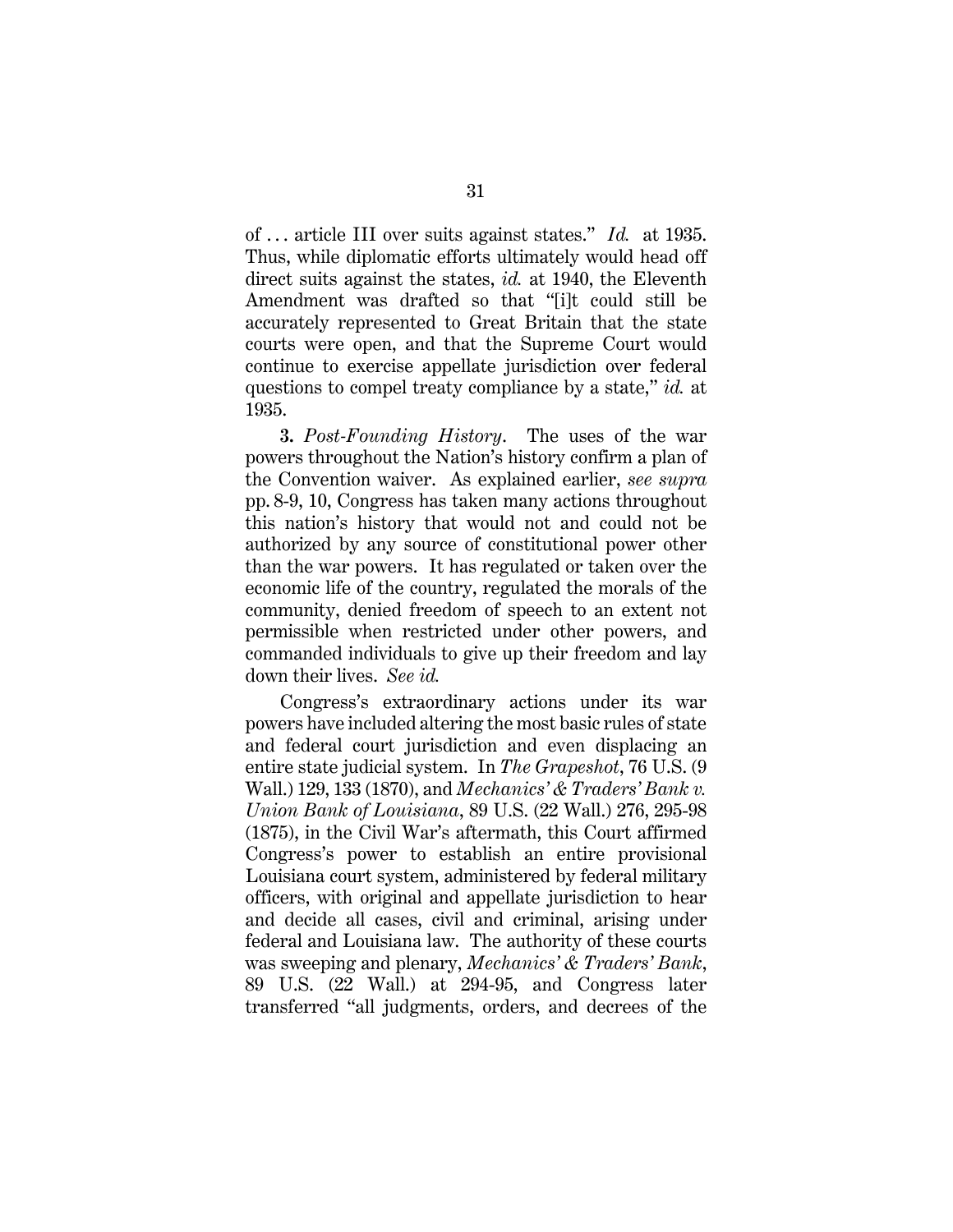Provisional Court" to the appropriate Louisiana court, ordering that they "should at once become the orders, judgments, and decrees of that court, and might be enforced, pleaded, and proved accordingly," *The Grapeshot*, 76 U.S. (9 Wall.) at 132. Displacing a state's judicial system would be a significant affront to state sovereignty if any such sovereignty had survived the Convention. Yet this Court had "no doubt" that both the provisional courts and the transfer of judgments were constitutional. *Id.* at 133.

Two specific historical practices confirm that states surrendered their sovereign immunity to suits authorized by the war powers. *First*, for over a century Congress has tolled statutes of limitations in state law money damages actions against states pursuant to the war powers, and it appears no state has ever raised a sovereign immunity defense to such tolling. *Second*, for seventy five years before this Court's decision in *Ex parte Young*, 209 U.S. 123 (1908), federal courts heard habeas corpus suits against states by federal military officers, yet states similarly did not raise sovereign immunity as a defense to such actions. The states raised no sovereign immunity objections because they had none to assert.

**a.** Congress has a long, uninterrupted history of tolling state statutes of limitations pursuant to its war powers, and cases where states were sued pursuant to this tolling are strong evidence that states had no immunity to assert. This Court has "recognized that a limitations period may be 'a central condition' of the sovereign's waiver of immunity," *Raygor v. Regents of University of Minnesota*, 534 U.S. 533, 542-44 (2002) (quoting *United States v. Mottaz*, 476 U.S. 834, 843 (1986)), and that "[w]hen waiver legislation contains a statute of limitations, the limitations provision constitutes a condition on the waiver of sovereign immunity," *Block v. North Dakota ex rel. Board of University and School*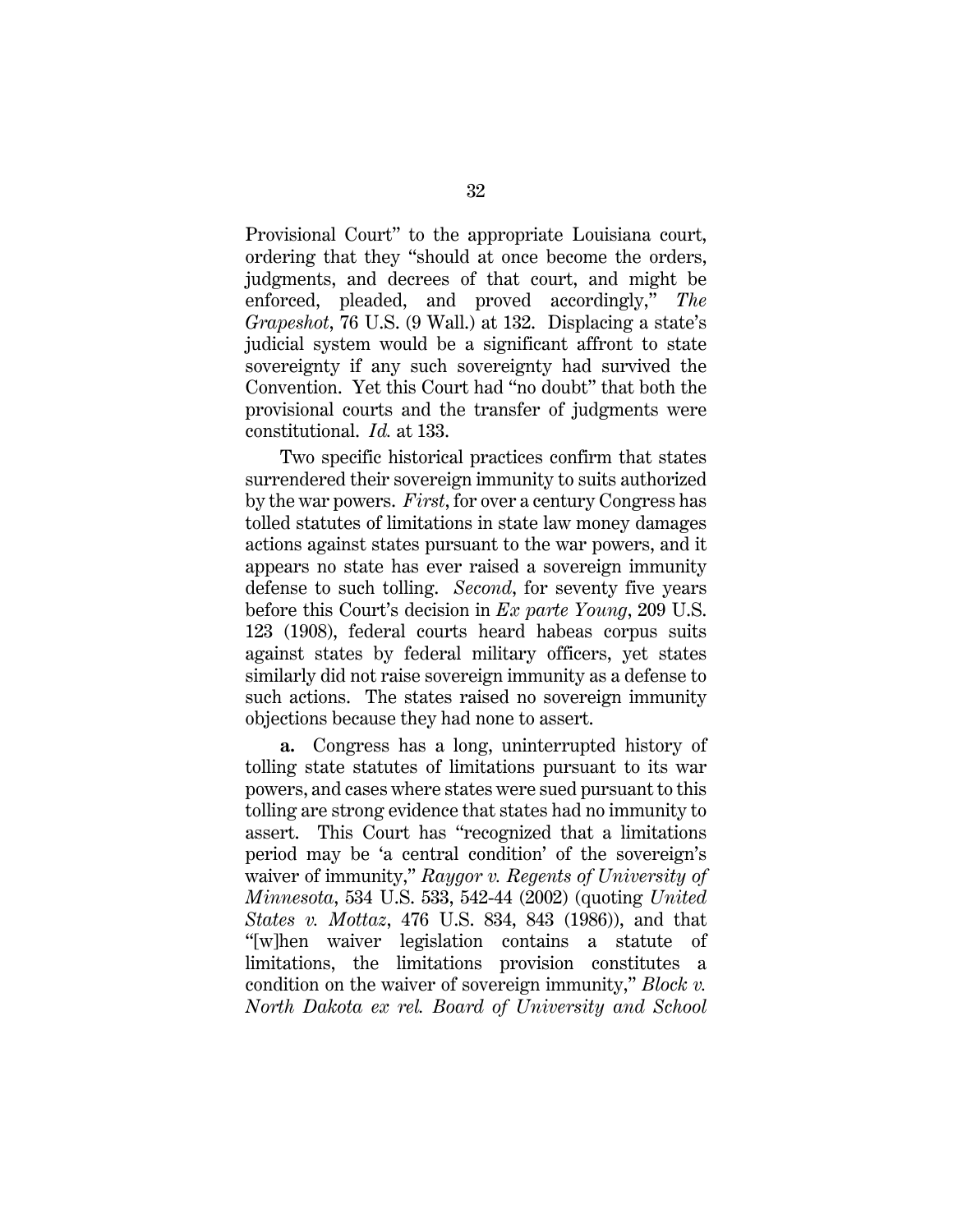*Lands*, 461 U.S. 273, 287 (1983). Thus, although this Court has "not directly addressed whether federal tolling of a state statute of limitations constitutes an abrogation of state sovereign immunity with respect to claims against state defendants . . . the notion at least raises a serious constitutional doubt." *Raygor*, 534 U.S. at 543.

That principle is important because, since the Civil War, the federal government has enacted statutes that "tolled *all* civil and criminal limitations for periods during which the war had made service of process impossible or courts inaccessible." *Stogner v. California*, 539 U.S. 607, 620 (2003) (citing *Stewart v. Kahn*, 78 U.S. (11 Wall.) 493, 503-04 (1871)) (emphasis in original); *see* An Act In Relation To The Limitation Of Actions In Certain Cases, ch. CXVIII, 13 Stat. 123 (1864); Transportation Act of 1920, § 206(f), 41 Stat. 456, 462; 50 U.S.C. § 4308(c) (Trading with the Enemy Act); 50 U.S.C. § 3936 (Soldiers And Sailors' Civil Relief Act Of 1940).

These statutes have long tolled state law causes of action for money against *states* that would otherwise be time-barred. And yet, in cases brought under state causes of action tolled by these federal laws it appears no state has ever raised sovereign immunity as a defense. *See Parker v. State*, 57 N.Y.S.2d 242 (N.Y. Ct. Cl. 1945) (action against New York by New York State employee for differential pay tolled by Soldiers' and Sailors' Civil Relief Act of 1940); *Murray v. Rogers*, 78 N.J. Super. 163 (Hudson County Ct. 1962) (official capacity action against New Jersey to pay on an earlier money judgment tolled by Soldiers' and Sailors' Civil Relief Act of 1940); *Perkins v. Manning*, 122 P.2d 857, 859 (Ariz. 1942) (official capacity action against Arizona for payment of salary tolled by Soldiers' and Sailors' Civil Relief Act of 1940).

The apparent absence of any claims of sovereign immunity by the states in an area that would otherwise raise "serious constitutional doubt," *Raygor*, 534 U.S. at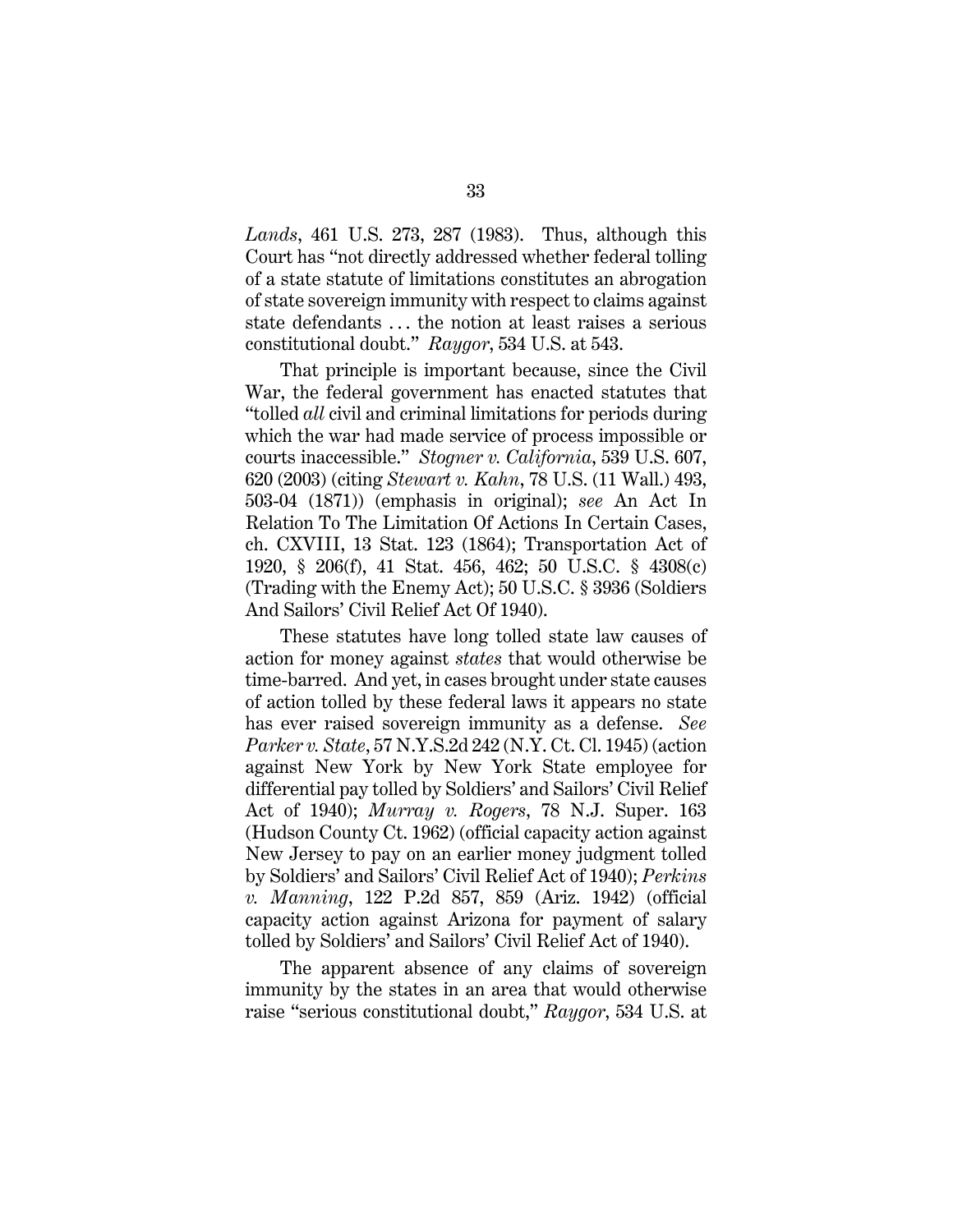542-43, is strong evidence that the states have understood that they have no immunity to assert.

**b.** Another relevant practice is the extension of federal habeas corpus protections to federal officers beginning in the 1830s. That practice is noteworthy because habeas corpus actions are suits against state officials in their official capacities, and "[d]efendants in an official-capacity action may assert sovereign immunity." *Lewis v. Clarke*, 137 S. Ct. 1285, 1291 (2017). It was not until *Ex parte Young,* 209 U.S. 123 (1908), that this Court "established an important limit on the sovereignimmunity principle" that would permit suits against state officers in some circumstances. *Va. Off. for Prot. & Advoc. v. Stewart*, 563 U.S. 247, 254 (2011); *see Katz*, 546 U.S. at 374 (calling grants of federal habeas power against the states in the early republic "remarkable"). Yet the federal government authorized suits against states to release federal officers from custody in the 1830s. For decades thereafter states apparently never raised sovereign immunity as a defense to suits by federal military officers seeking release under the statute.

In 1833, Congress enacted the Force Bill, 4 Stat. 632 (1833), amidst the backdrop of the Nullification Crisis of 1832-33. *See Fay v. Noia*, 372 U.S. 391, 402 n.9 (1963); *Cunningham v. Neagle*, 135 U.S. 1, 70-71 (1890); H. Jefferson Powell, *Joseph Story's Commentaries on the Constitution: A Belated Review*, 94 Yale L.J. 1285, 1292- 93 (1985). In the early nineteenth century, the United States was divided over whether Congress had the power to "lay duties and imposts on foreign importations for the protection of domestic manufacturers." *Discharge on habeas corpus in Federal court from custody under process of state court for acts done under Federal authority*, 65 A.L.R. 733. This culminated in South Carolina assembling a convention in 1832 to pass the South Carolina Ordinance of Nullification, which declared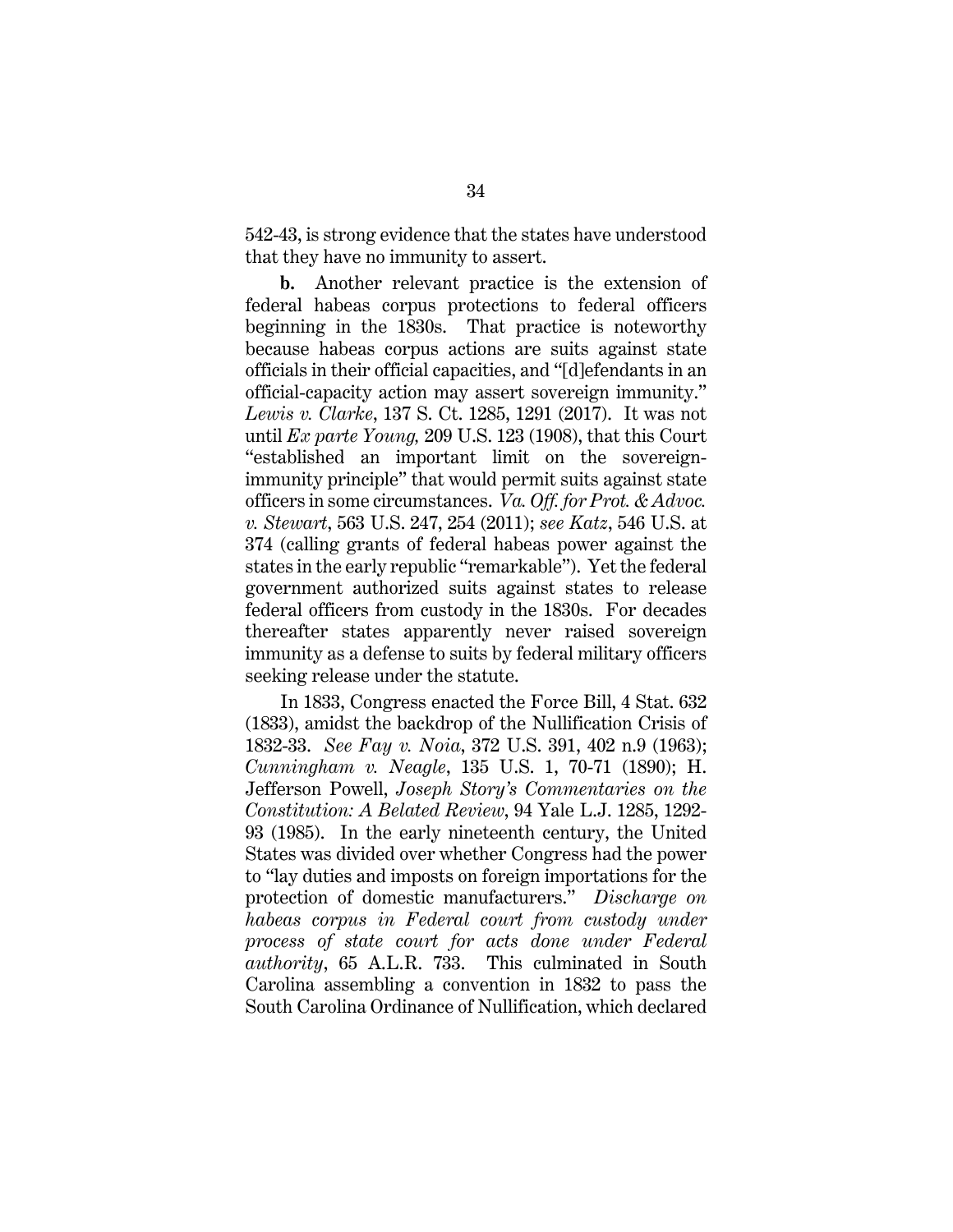tariffs that Congress passed in 1828 and 1832 to be "null, void, and no law, nor binding upon this State, its officers or citizens." South Carolina Ordinance of Nullification, 1 Stat. (S.C.) 329 (Nov. 24, 1832).

In response, President Andrew Jackson issued a fiery message to Congress seeking authorization for the use of military force against South Carolina. *See* Andrew Jackson, *Message to Congress of January 16, 1833*, *in* 2 James D. Richardson, *A Compilation of the Messages and Papers of the Presidents*, 610-32 (1895). Congress responded by passing the Force Bill. *See* An Act further to provide for the collection of duties on imports, ch. 57, 4 Stat. 632 (1833). The Force Bill authorized the president to use military force if necessary to bring states into compliance with the tariffs and to use force to protect customs officers and secure ports and harbors. *Id.* The Force Bill also enlisted federal judges as a first line of defense, to potentially avert the need to use the military.<sup>9</sup> In section 7, the Force Bill gave federal judges the power to free federal officers from confinement where "they shall be committed or confined on, or by any authority of law, for any act done, or omitted to be done, in pursuance of a law of the United States, or any order, process, or decree, of any judge or court thereof." 4 Stat. at 634.

The Force Bill was a war measure. As President Jackson told Congress: "South Carolina presents herself in the attitude of hostile preparation, and ready even for military violence." Jackson, *Message*, *supra*, at 612. This created an "emergency" that "endanger[ed] the integrity of the Union." *Id.* at 610. Proponents of the Bill cited earlier war powers measures as precedent for its key

<sup>9</sup> *See* Jackson, *Message*, *supra*, at 630-31 (explaining that enhancing the authority of federal judges "would prove adequate unless the military forces of the State of South Carolina authorized by the late act of the legislature should be actually embodied and called out," in which case the President would use military force).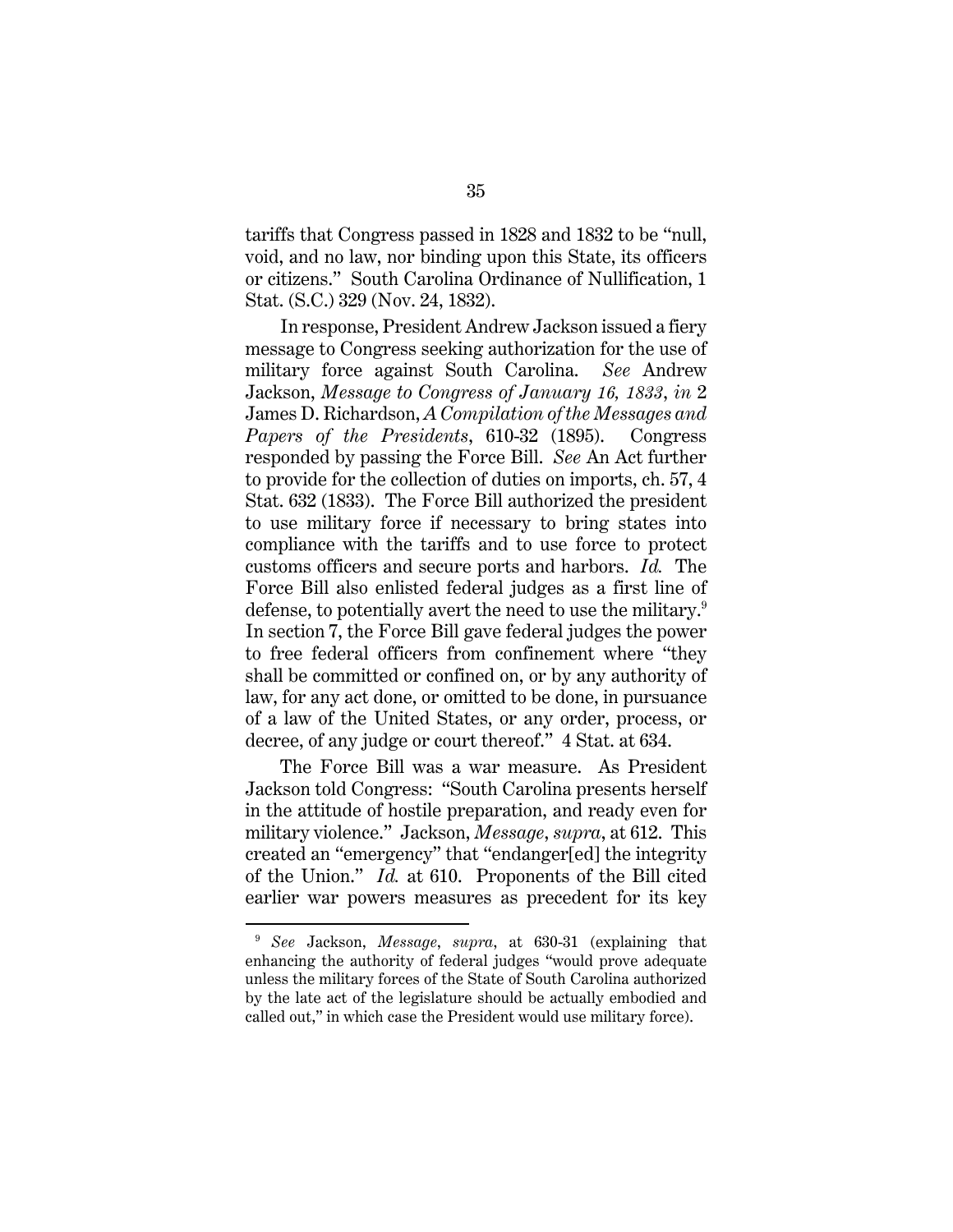provisions. *See, e.g.*, 9 Reg. Deb. 262-63 (1833) (Statement of Sen. Wilkins). One Senator opined: "This bill is intended to make war on South Carolina." 9 Reg. Deb. 649-50 (1833) (Statement of Sen. Poindexter adopting the remarks of Sen. Forsyth). Opponents attacked the Bill as a violation of state sovereignty. *See, e.g.*, 9 Reg. Deb. 1849-50 (1833) (Statement of Rep. Clayton); *id.* at 1889- 896 (Statement of Rep. Daniel). Following the Force Bill's enactment, South Carolina purported to nullify it. *See* Powell, *supra*, at 1293.

Yet, over the ensuing decades, in suits by military officers seeking release under the Force Bill it appears no state raised sovereign immunity as a defense. *See In re Neill*, 17 F. Cas. 1296 (S.D.N.Y. 1871) (No. 10,089); *In re Farrand*, 8 F. Cas. 1070 (D. Ky. 1867) (No. 4,678); *In re Hurst*, 12 F. Cas. 1024 (M.D. Tenn. 1879) (No. 6,926). This early practice supports the view that suits pursuant to war powers did not violate the states' immunity, because they had already surrendered that immunity in the plan of the Convention.

**c.** Even if the Court were unpersuaded by this history, "the absence of a perfect historical analogue" is not a prerequisite to finding a plan of the Convention waiver. *PennEast*, 141 S. Ct. at 2261. The war powers, especially, were known to those who wrote and ratified the Constitution to require the flexibility to address evolving and unforeseeable circumstances. The Framers explained that it was "*impossible to foresee or define the extent and variety of national exigencies, or the correspondent extent & variety of the means which may be necessary to satisfy them.*" *Hamdi*, 542 U.S. at 580 (2004) (Thomas, J., dissenting) (quoting *The Federalist* No. 23, at 153 (Alexander Hamilton) (Clinton Rossiter ed., 1961)) (emphasis in original). The modern role of the United States as a global military superpower, the relationship that has developed between the states and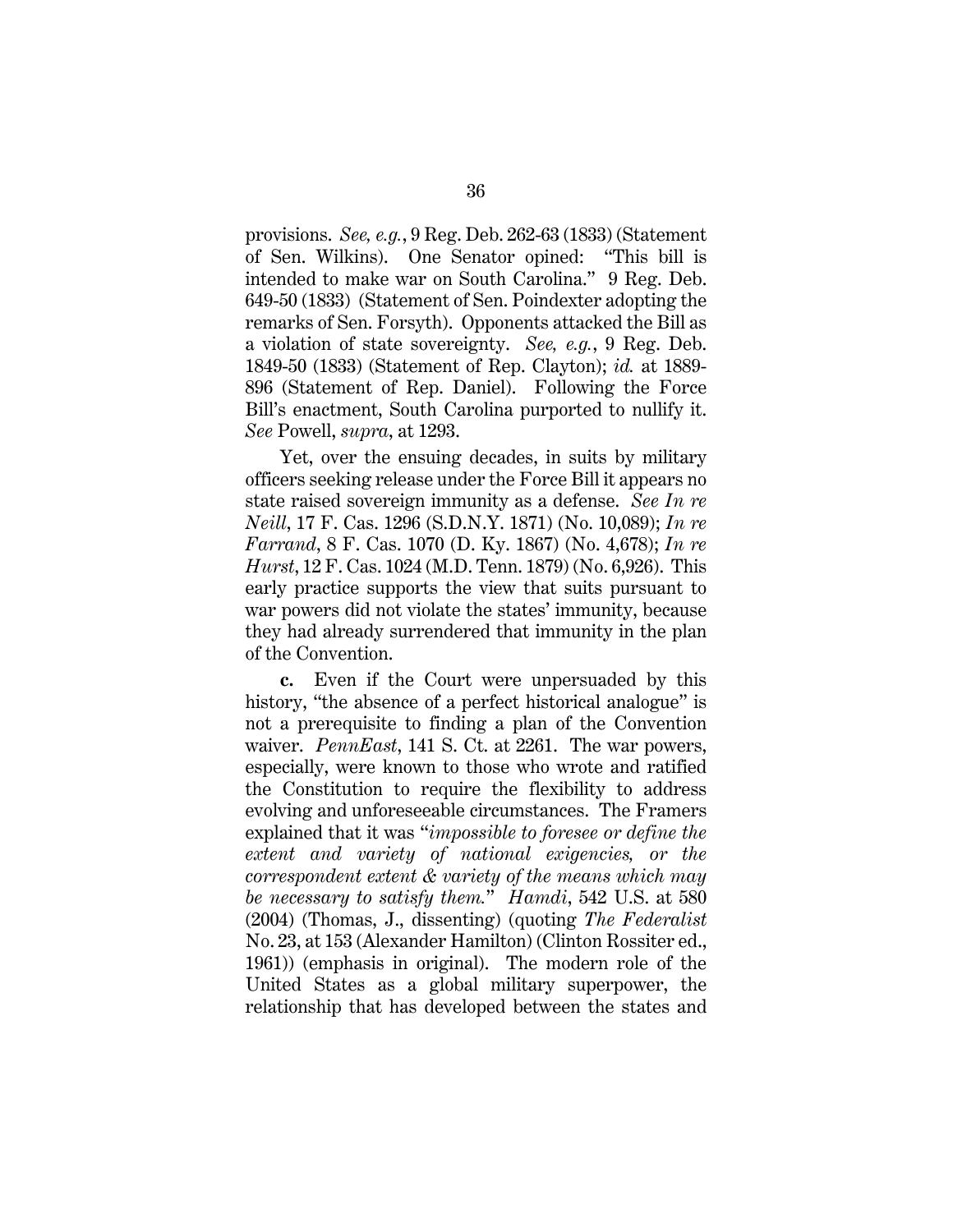the federal government, and the relationship that has developed between citizens and the states, were all things the Framers could not foresee. The need to protect servicemembers from discrimination on the basis of their service when they hold dual roles as state employees and citizen-soldiers is a modern problem for which Congress devised a modern solution.

### **B. The Court's precedents support a finding of a plan of the Convention waiver for the war powers**

The analysis above shows that the Constitution's text, structure, original understanding, and history establish that the states surrendered their sovereign immunity to suits under the war powers in the plan of the Convention. This Court's analyses in *Katz* and *PennEast* further support a finding of a plan of the Convention waiver here.

**1.** The reasoning of *Katz* shows that the states ceded their sovereign immunity to suits authorized by the war powers in the plan of the Convention. The Court in *Katz* found three points particularly relevant: (1) the intent to create national uniformity in the exercise of the federal bankruptcy power through the use of the word "uniform," 546 U.S. at 368-69; (2) the ancillary nature of suits against states pursuant to the bankruptcy power, *id.* at 370-71; and (3) the existence of habeas corpus suits to discharge debtors that predated *Ex Parte Young*, *id.* at 374-75.

Measured against the evidence the Court found relevant in *Katz*, the war powers effect a plan of the Convention waiver. In the closely related field of foreign affairs, the Court has explained that "concern for uniformity in this country's dealings with foreign nations" is what "animated the Constitution's allocation of the foreign relations power to the National Government in the first place." *Am. Ins. Ass'n v. Garamendi*, 539 U.S. 396, 413 (2003) (quotation marks omitted). The war and foreign affairs powers were placed in the national government to prevent the states from provoking war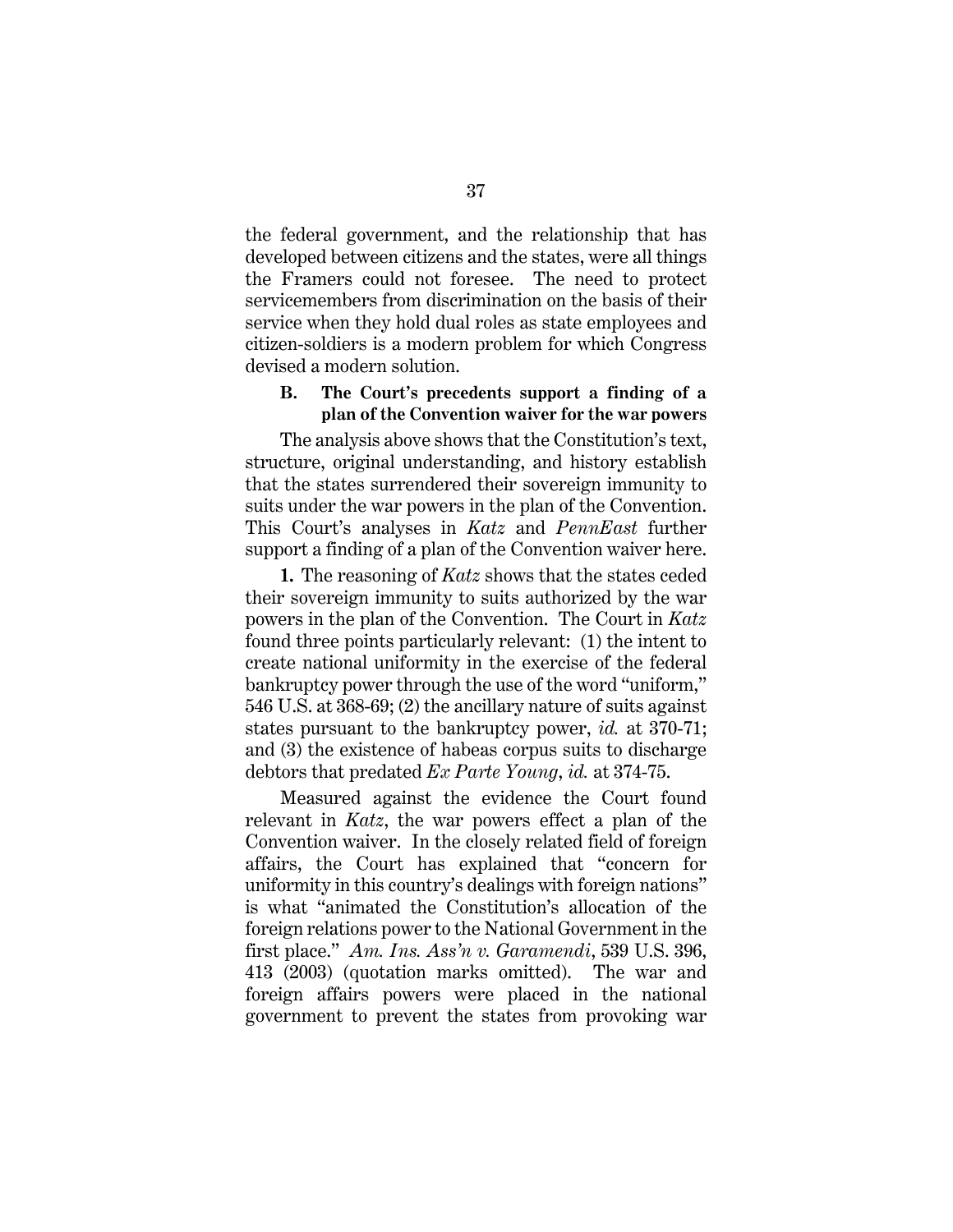with foreign nations by carrying out their own conflicting foreign policy.

Additionally, causes of action against the states pursuant to the war powers are ancillary to the primary purpose of raising and supporting armies and waging war. The *Katz* court found it relevant that suits against states under the bankruptcy power were "merely" "ancillary to and in furtherance of" *in rem* bankruptcy proceedings because it made the relevant surrender of state sovereign in the context of bankruptcy "limited." *Katz*, 546 U.S. at 372, 378. Suits against the states under the war powers are ancillary and limited in exactly the same way. Suits against the states under the war powers do not themselves wage war or raise armies; they are ancillary and help protect the ability of the United States to do so.

Finally, just as the history of habeas corpus actions to free debtors show that states never asserted sovereign immunity in bankruptcy suits, *id.* at 373-77, the history of habeas corpus actions to free military officers from state custody shows that the states never asserted sovereign immunity as a defense against the exercise of the war powers. Under the logic of *Katz*, states in the plan of the Convention ceded any sovereign immunity they might otherwise have had in war-powers suits.

**2.** The reasoning of *PennEast* similarly shows that the states ceded their sovereign immunity to suits authorized by the war powers in the plan of the Convention. *PennEast* explained that the federal government is "invested with full and complete power to execute and carry out" the eminent domain power, and state immunity would thus "violate the basic principle that a State may not diminish the eminent domain authority of the federal sovereign." 141 S. Ct. at 2260. The Court explained that, given that the eminent domain power permits the states' property to be taken outright, *a fortiori* the Constitution permits condemnation actions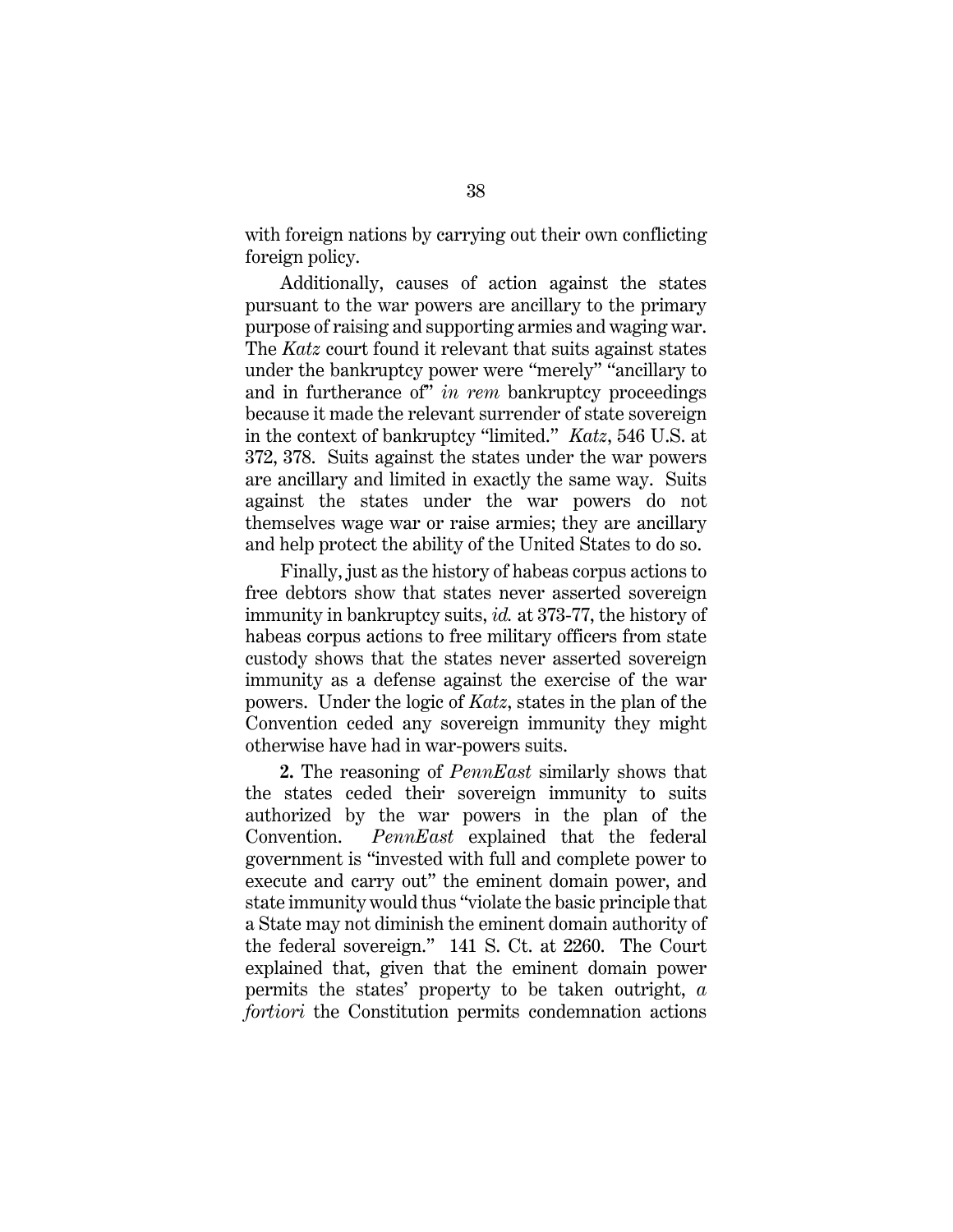that obviate the need for such aggression. *See id.* at 2260 & n.\*. As the court reasoned: the "authorization to take property interests imply a means through which those interests can be peaceably transferred." *Id.* at 2260.

Measured against the reasoning in *PennEast*, the states surrendered their immunity to suits under the war powers. The federal government is invested with an authority to carry out the war powers just as "full and complete" as its authority to exercise eminent domain. *See id.* at 2259. As the Court held in *In re Tarble*, the federal government's war powers are "plenary and exclusive." 80 U.S. (13 Wall.) at 408. "It can determine, without question from any State authority, how the armies shall be raised." *Id.* "No interference with the execution of this power of the National government in the formation, organization, and government of its armies by any State officials" is permissible. *Id.* State interference with the war powers would make the United States less than "completely sovereign." *Curtiss-Wright*, 299 U.S. at 318.

The war powers, like the eminent domain power, also permit the federal government to use any effective means to carry out their purposes. The delegation of the war powers to the federal government, like the delegation of the eminent domain power to the federal government, implies the means to exercise it. *See Lichter*, 334 U.S. at 778-79 ("[B]road discretion as to methods to be employed may be essential to an effective use of its war powers by Congress."). The United States would not be able to exercise its war powers if states could fire with impunity all servicemembers from state employment to stymy a war that they opposed. A power to raise and support armies that is incapable of being exercised amounts to no power at all. Under the logic of *PennEast*, the states surrendered their immunity to suits under the war powers in the plan of the Convention.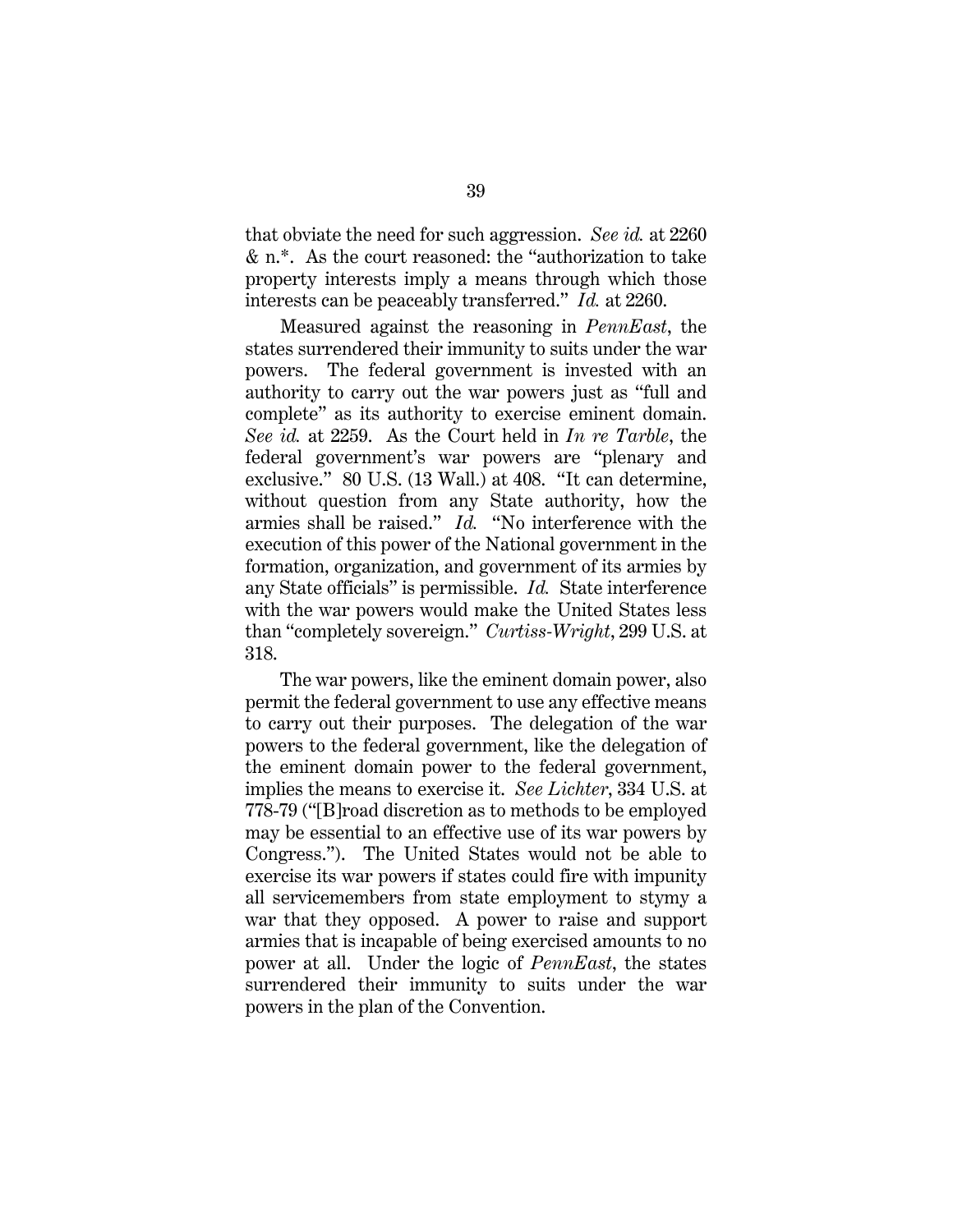**3.** The statements in *Seminole Tribe*, 517 U.S. at 73, and *Alden*, 527 U.S. at 754, that Congress lacks the power to abrogate state sovereign immunity under its "Article I" powers do not change the result in this case. The war powers are not the kinds of "Article I" powers to which those cases were referring. The war powers are "*sui generis*"—"unique"—among the grants of authority to the federal government, and thus fall outside any "general rule" applicable to Article I grants of authority. *Allen*, 140 S. Ct. at 1002.

The statements about "Article I" powers in those cases are also inapplicable because "the language in those . . . cases is far broader than the holdings," *United States v. Caltex*, 344 U.S. 149, 153 (1952), and thus is "dicta" that the Court is "not bound to follow," *Katz*, 546 U.S. at 363. In *Allen*, the Court described these cases as stating a "general rule," not an absolute rule. 140 S. Ct. at 1002. The Court has never considered the question whether Congress may authorize suits against the states pursuant to its war powers.

Additionally, as *PennEast* held, the statements in *Alden* and *Seminole Tribe* were about *abrogation*, not plan of the Convention wavers. 141 S. Ct. at 2259. Those cases do not apply "where the States 'agreed in the plan of the Convention not to assert any sovereign immunity defense,'" because for such powers "'no congressional abrogation [is] needed.'" *Id.* (quoting *Allen*, 140 S. Ct. at 1003).

### **II. AN ADVERSE RULING WOULD HARM THE NATIONAL DEFENSE AND LEAVE THOUSANDS OF VETERANS VULNERABLE TO DISCRIMINATION ON THE BASIS OF THEIR MILITARY SERVICE**

Allowing states to assert sovereign immunity in suits authorized by the war powers would harm the ability of the United States to provide for the national defense and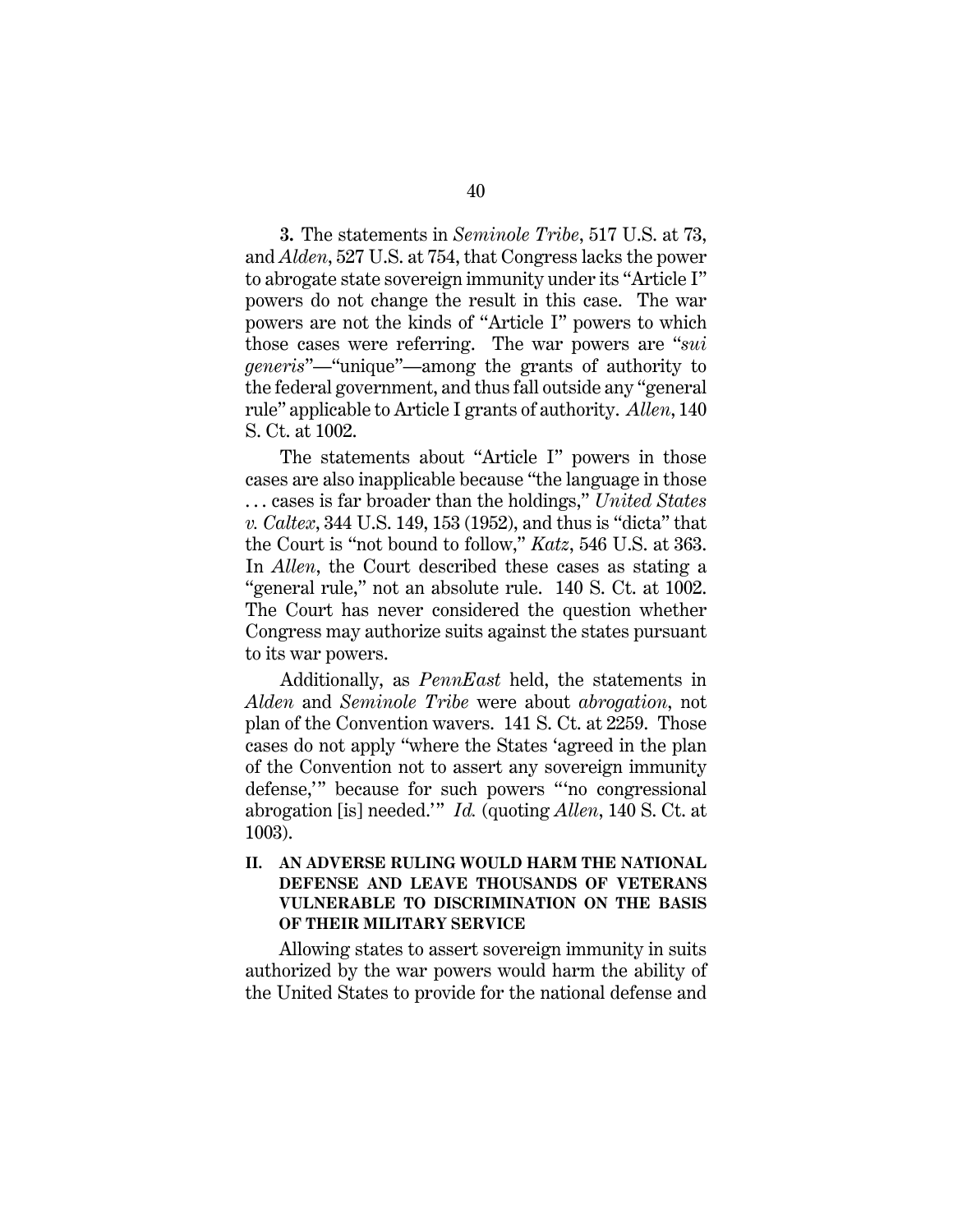leave thousands of soldiers and their families unprotected from service-related discrimination.

Over the last century, Congress has increasingly come to rely on the Reserve and Guard to provide for the national defense. Congress has determined that maintaining a large standing army is not only prohibitively expensive, but also contrary to the country's ideals and the vision of the Framers. *See* 97 Cong. Rec. 2293 (1951) (statement of Rep. Teague). Congress has also concluded that raising armies only when war is imminent makes it difficult to deploy rapidly and risks sending poorly trained troops into the field. *See id.* at 6001 (statement of Rep. Russell). Congress has found that maintaining robust reserve components strikes the appropriate balance between maintaining an army in peacetime and drafting an army in wartime. *See* 96 Cong. Rec. A5789 (1950) (Rep. Brynes' Speech on Universal Military Training); *see* 59 Cong. Rec. 4029 (1920) (statement of Rep. Hull).

As Congress has turned to the Guard and Reserve to protect and defend the United States, it has consistently recognized that these forces cannot function unless the soldiers who constitute them are protected from servicerelated discrimination by their civilian employers. USERRA's very first stated purpose is to "[e]ncourage noncareer service in the uniformed services by eliminating or minimizing the disadvantages to civilian careers and employment which can result from such service."  $38 \text{ U.S.C. } \frac{6}{9} \cdot 4301(a)(1)$ . That purpose has been recognized in House and Senate reports for more than two decades. The Senate Committee Report on the Veterans' Benefits Improvement Act amending USERRA recognized:

Because the National Guard and Reserves have become an essential part of the military's operational force, it is imperative that employers comply with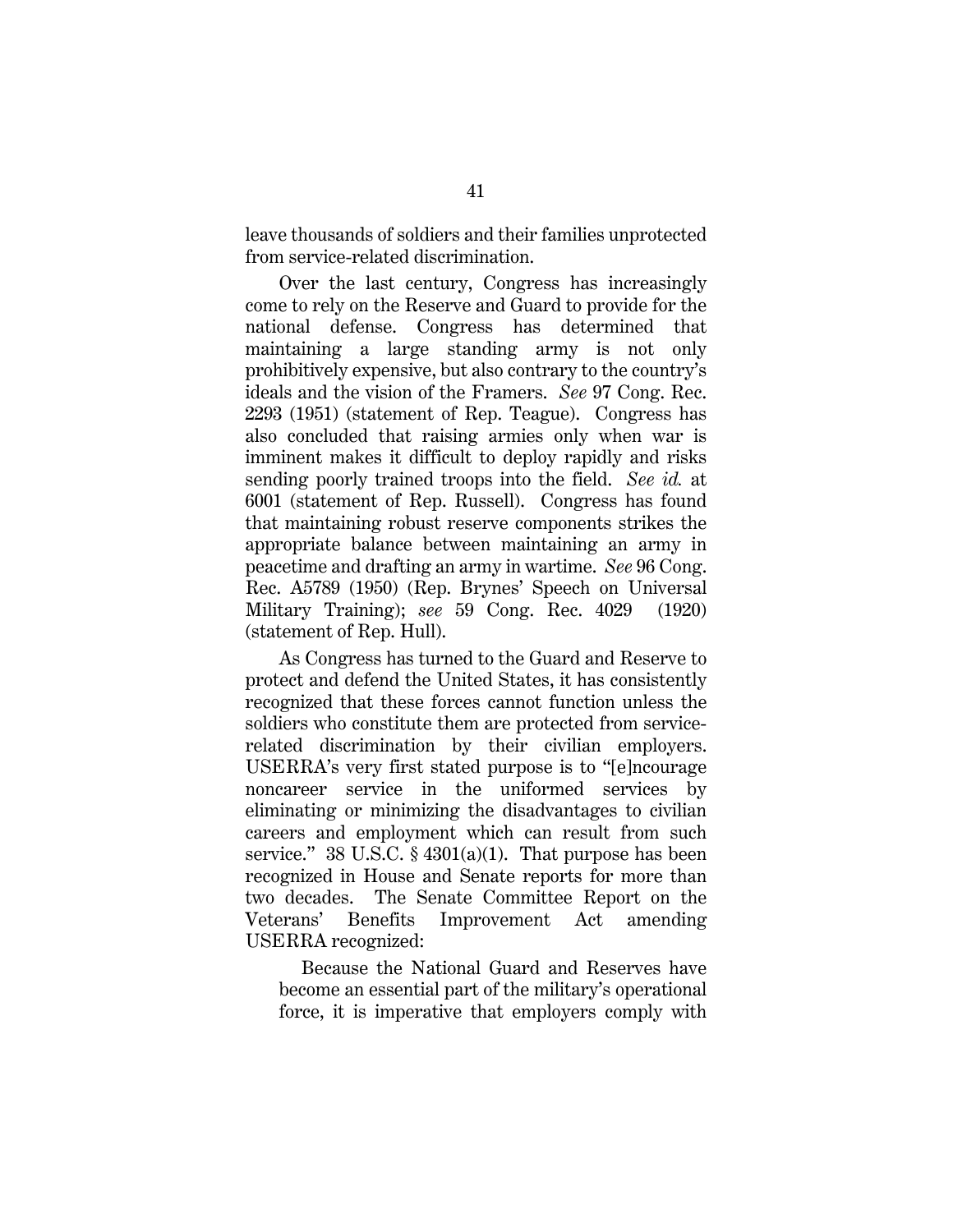USERRA and that the statute be rigorously enforced by the federal government. If individuals lack confidence that their USERRA rights will be respected or enforced, they will be less likely to join or continue to serve in the Armed Forces, especially in the Reserve Forces.

S. Rep. No. 110-449, at 24 (2008); *see also* S. Rep. No. 104- 371, at 27-28 (1996) (similar). The House Report to the 1998 Amendments likewise explained that USERRA's protections are "particularly important today to such persons who are integral to this country's defense" because "the Guard and Reserve are frequently called to active duty to carry out missions integral to the national defense." H.R. Rep. No. 105-448, at 2 (1998). The elimination of USERRA's protections would "threaten not only a long-standing policy protecting individuals' employment right, but also raise serious questions about the United States' ability to provide for a strong national defense." *Id.* at 5-6.

Following the terror attacks of 9/11, Congress has relied heavily on the Army Reserve and the National Guard to defend the United States at home and abroad. *Army Reserve: A Concise History*, Office of Army Reserve History 15 (2013), https://bit.ly/3IwSaHI. At least 200,000 reservists and 430,000 National Guard soldiers have served on active duty in the War on Terror. *See Army Reserve: A Concise History*, *supra*, at 15; *Implementing the Army Force Generation Model in the Army National Guard*, National Guard Bureau 2 (2011), https://bit.ly/3tG2GIq. Of those 200,000 reservists and 430,000 guardsmen who have fought for the United States in these operations, thousands work for state employers. USERRA's guarantee that they will be protected from discrimination ensures that the United States has an adequate number of troops and that those troops are effective on the battlefield. If states assert blanket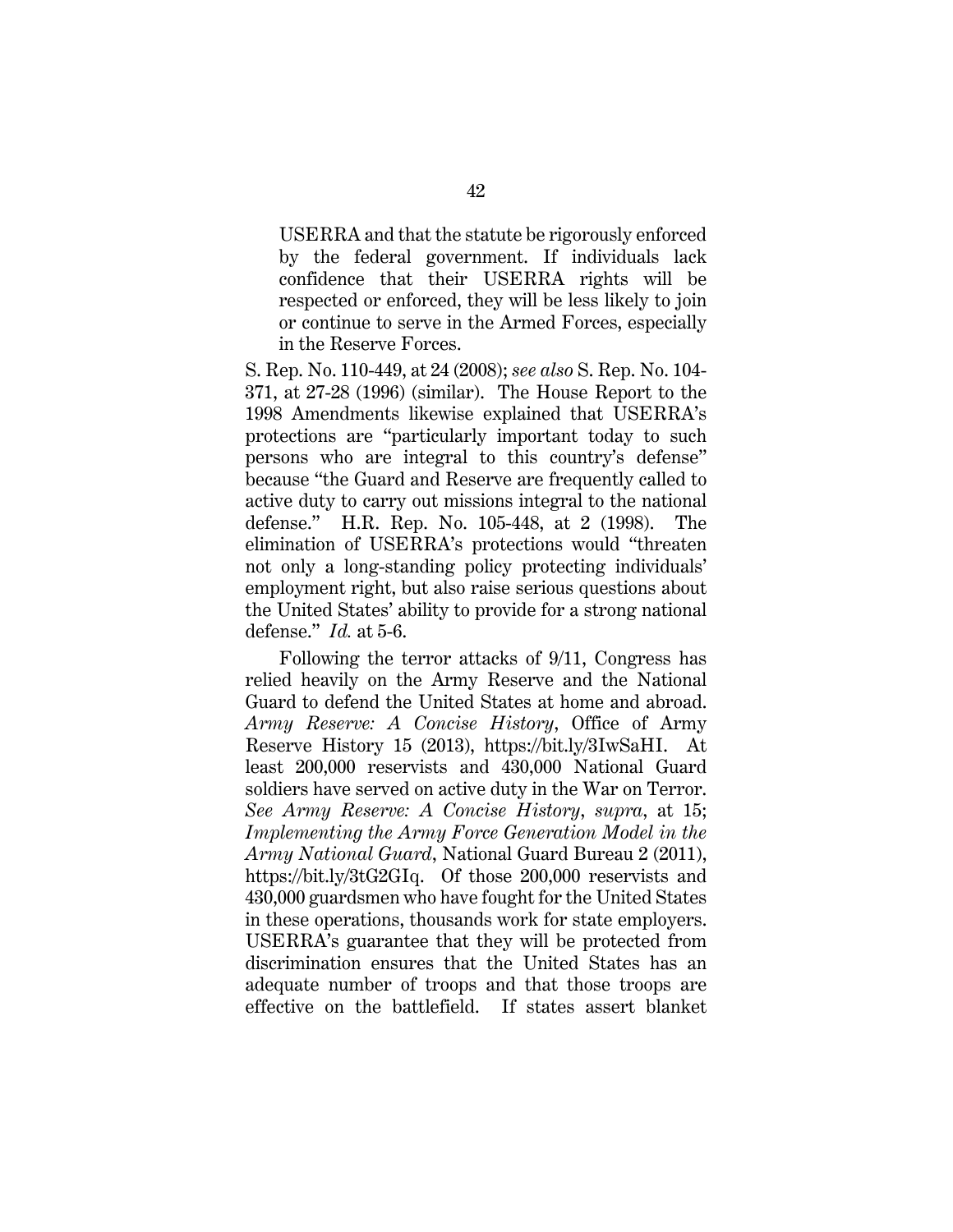immunity to USERRA's cause of action it could hobble those aims, interfering with the ability of the United States to raise and organize the armed forces in a manner that has proven essential to the Nation's security.

Permitting states to assert a sovereign immunity defense to USERRA's cause of action would also have a profound impact on servicemembers and their families. Soldiers who work for state employers joined the military on the understanding that they would not have to worry that they would lose their jobs or seniority when they returned to civilian life. They joined knowing that if they became disabled in the line of duty their state employer would accommodate their disability or help to find them a similar job. They were made this promise so that they would not hesitate while fighting on a foreign battlefield for fear an injury would cost them their livelihoods when they came home.

The elimination of USERRA's remedy against states would have devastating consequences for the morale of the United States' armed forces and for thousands of veterans and their families. The Constitution's Framers and ratifiers, and the states that formed the union, never could have intended such a result.